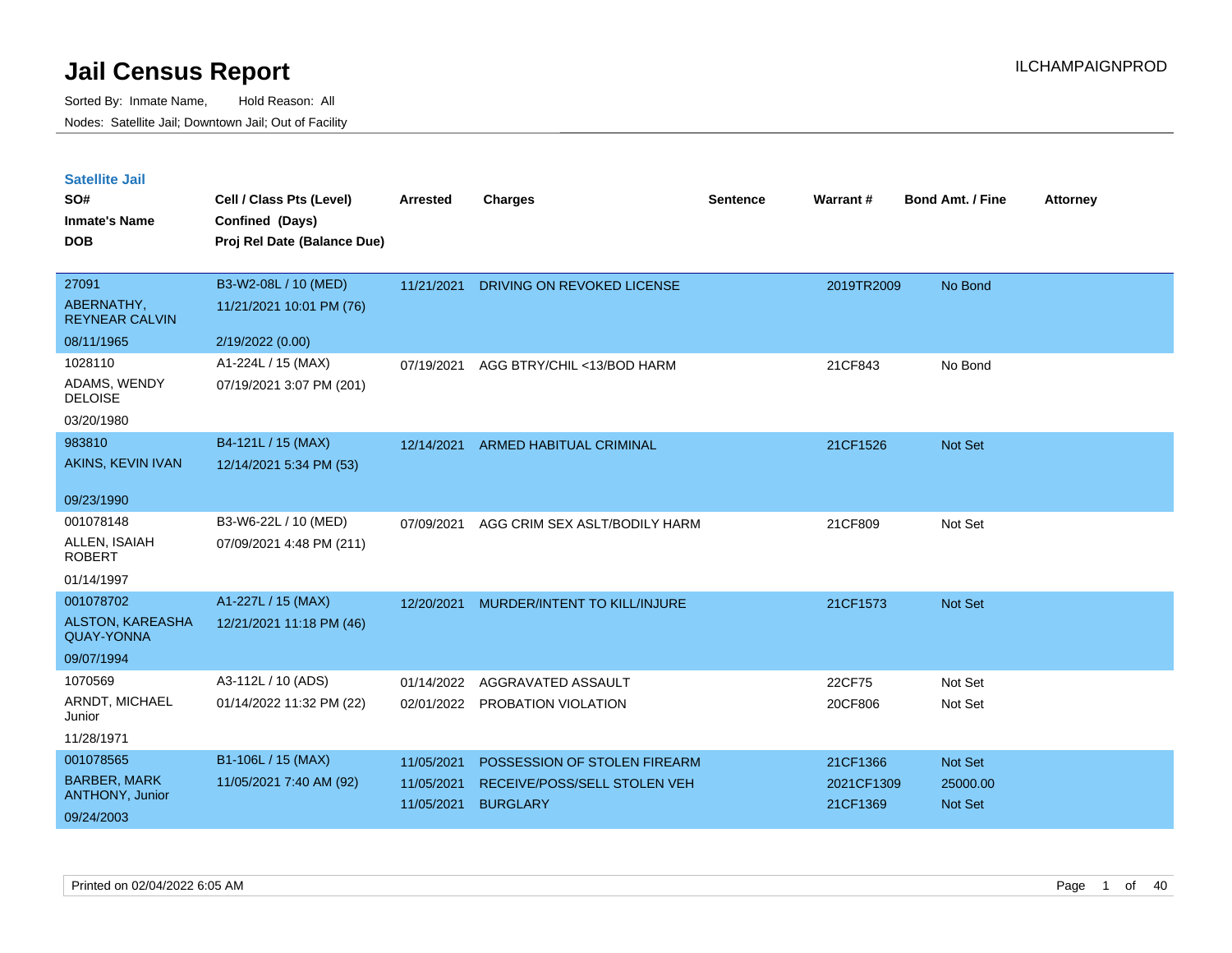| Sorted By: Inmate Name,                               | Hold Reason: All                            |            |                                           |                 |             |                         |                        |          |
|-------------------------------------------------------|---------------------------------------------|------------|-------------------------------------------|-----------------|-------------|-------------------------|------------------------|----------|
| Nodes: Satellite Jail; Downtown Jail; Out of Facility |                                             |            |                                           |                 |             |                         |                        |          |
| SO#                                                   | Cell / Class Pts (Level)                    | Arrested   | <b>Charges</b>                            | <b>Sentence</b> | Warrant#    | <b>Bond Amt. / Fine</b> | <b>Attorney</b>        |          |
| <b>Inmate's Name</b>                                  | Confined (Days)                             |            |                                           |                 |             |                         |                        |          |
| <b>DOB</b>                                            | Proj Rel Date (Balance Due)                 |            |                                           |                 |             |                         |                        |          |
|                                                       |                                             |            |                                           |                 |             |                         |                        |          |
| 518851                                                | B1-105U / 10 (MED)                          |            | 01/11/2022 FELON POSS/USE WEAPON/FIREARM  |                 | 20CF361     | 15000.00                |                        |          |
| BARKER, ALEXANDER  01/11/2022 2:37 PM (25)            |                                             |            | 01/11/2022 POSS AMT CON SUB EXCEPT(A)/(D) |                 | 2020CF863   | 15000.00                |                        |          |
| <b>MASSIE</b>                                         |                                             |            | 01/11/2022 BAD CHK/OBTAIN CON PROP/>150   |                 | 20CF192     | 15000.00                |                        |          |
|                                                       |                                             |            | 01/11/2022 BAD CHK/OBTAIN CON PROP/>150   |                 | 19CF1686    | 15000.00                |                        |          |
|                                                       |                                             |            | 01/11/2022 METH DELIVERY/15<100 GRAMS     | 20y (DOC)       | 20CF1383    | No Bond                 |                        |          |
|                                                       |                                             |            | 01/11/2022 DRIVING ON REVOKED LICENSE     |                 | 2020TR16539 | 1500.00                 |                        |          |
|                                                       |                                             |            | 01/11/2022 OBSTRUCTING IDENTIFICATION     |                 | 2020CM222   | 1500.00                 |                        |          |
| 09/24/1986                                            |                                             |            |                                           |                 |             |                         |                        |          |
| 001078815                                             | BOOKH-7                                     |            | 02/03/2022 DOMESTIC BATTERY               |                 | 2022CMAWOW  | No Bond                 |                        |          |
| <b>BARNES, KEITH</b>                                  | 02/03/2022 10:31 AM (2)                     |            |                                           |                 |             |                         |                        |          |
| JOSEPH, Junior                                        |                                             |            |                                           |                 |             |                         |                        |          |
| 11/09/1997                                            |                                             |            |                                           |                 |             |                         |                        |          |
| 1073281                                               | A1-124U / 5 (MIN)                           | 11/15/2021 | DOM BTRY/CONTACT/1-2 PRECONV              |                 | 2021CF206   | 5000.00                 |                        |          |
| <b>BASLER, MONET</b><br><b>MARISA</b>                 | 11/15/2021 11:08 PM (82)                    |            |                                           |                 |             |                         |                        |          |
| 08/17/1994                                            |                                             |            |                                           |                 |             |                         |                        |          |
| 1072477                                               | A4-104U / 15 (ADS)                          |            | 01/13/2022 FELON POSS/USE WEAPON/FIREARM  |                 | 22CF74      | Not Set                 |                        |          |
|                                                       | BEASLEY, KEVIN CORY 01/13/2022 8:47 PM (23) |            |                                           |                 |             |                         |                        |          |
|                                                       |                                             |            |                                           |                 |             |                         |                        |          |
| 06/16/2000                                            |                                             |            |                                           |                 |             |                         |                        |          |
| 001078781                                             | B4-122U / 15 (MAX)                          |            | 01/19/2022 MACHINE GUN/AUTOMATIC WEAPON   |                 | 22CF89      | <b>Not Set</b>          |                        |          |
| <b>BILLINGS, DEMONTE</b><br><b>JADON</b>              | 01/19/2022 9:57 PM (17)                     |            |                                           |                 |             |                         |                        |          |
| 02/06/2000                                            |                                             |            |                                           |                 |             |                         |                        |          |
| 47897                                                 | A3-214U / 15 (ADS)                          | 01/19/2022 | VIOLATE ORDER PROTECTION                  |                 | 22CF85      | Not Set                 |                        |          |
| BRANAMAN,                                             | 01/19/2022 9:21 PM (17)                     |            | 01/19/2022 DRVG REVOKED/2+/PERS INJ/DEATH |                 | 22CF84      | Not Set                 |                        |          |
| <b>CLIFFORD EARL</b>                                  |                                             |            |                                           |                 |             |                         |                        |          |
| 03/09/1975                                            |                                             |            |                                           |                 |             |                         |                        |          |
| 923208                                                | A3-111L / 10 (ADS)                          |            | 01/22/2022 CRIM TRES TO RES/PERS PRESENT  |                 | 22CF92      | Not Set                 |                        |          |
| <b>BREADY, ANDREW</b><br><b>NICHOLAS</b>              | 01/22/2022 7:43 PM (14)                     |            |                                           |                 |             |                         |                        |          |
| 06/08/1988                                            |                                             |            |                                           |                 |             |                         |                        |          |
| Printed on 02/04/2022 6:05 AM                         |                                             |            |                                           |                 |             |                         | $\overline{2}$<br>Page | of<br>40 |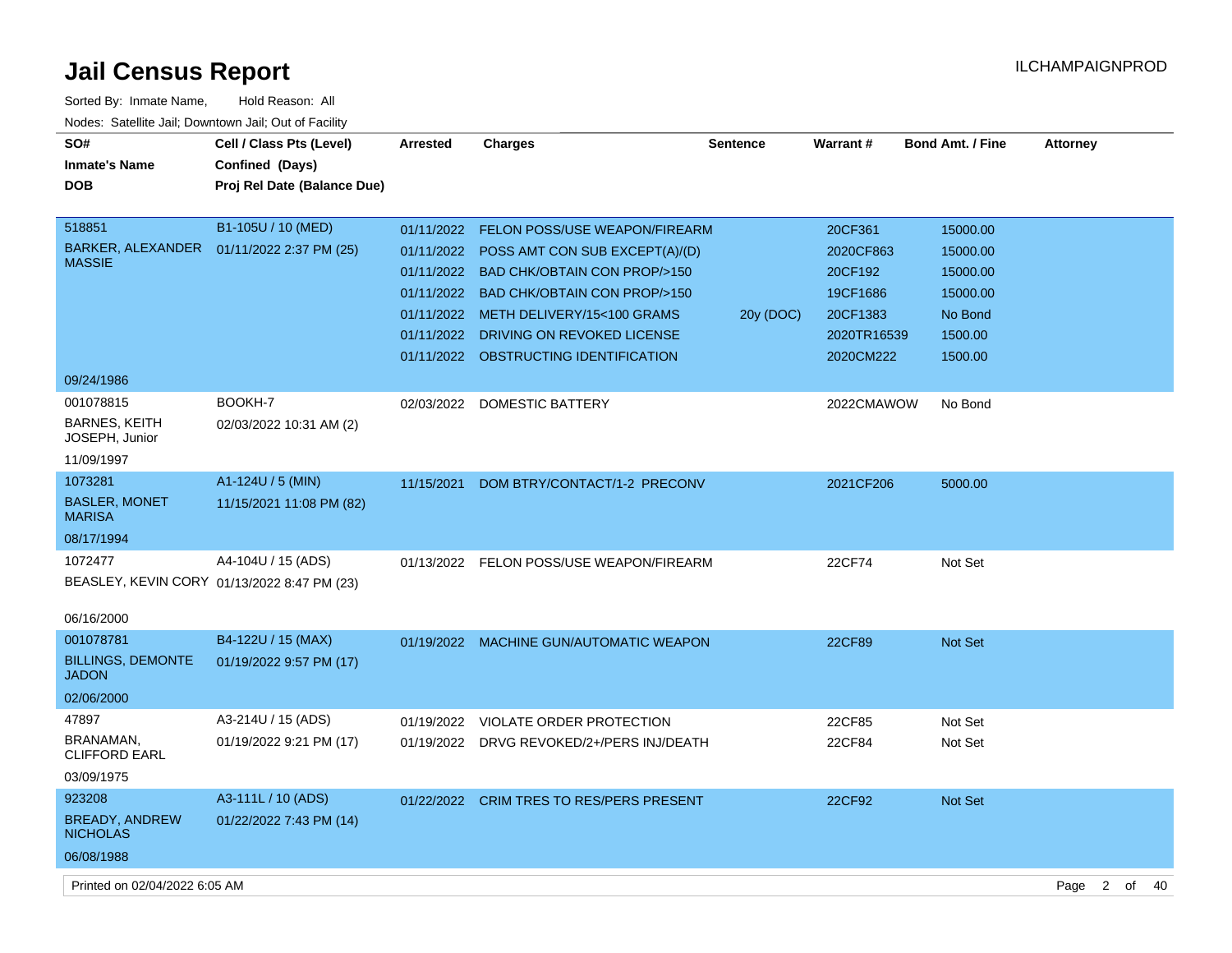| Todoo. Catolino can, Bowritown can, Oat or I domt<br>SO#<br><b>Inmate's Name</b><br><b>DOB</b> | Cell / Class Pts (Level)<br>Confined (Days)<br>Proj Rel Date (Balance Due) | <b>Arrested</b>                        | <b>Charges</b>                                                       | <b>Sentence</b> | Warrant#                           | <b>Bond Amt. / Fine</b>        | <b>Attorney</b> |
|------------------------------------------------------------------------------------------------|----------------------------------------------------------------------------|----------------------------------------|----------------------------------------------------------------------|-----------------|------------------------------------|--------------------------------|-----------------|
| 51247<br><b>BROWN, DANTE</b><br><b>MAURICE</b>                                                 | B1-202U / 10 (MED)<br>04/15/2021 6:24 PM (296)                             | 04/15/2021                             | <b>FELON POSS/USE WEAPON/FIREARM</b>                                 |                 | 21CF411                            | Not Set                        |                 |
| 04/19/1979                                                                                     |                                                                            |                                        |                                                                      |                 |                                    |                                |                 |
| 990921<br><b>BROWN, QUINTIN</b><br><b>MARSHAUN</b>                                             | A3-215L / 15 (ADS)<br>01/20/2022 7:19 PM (16)                              | 01/20/2022                             | MFG/DEL 1<15 GR COCAINE/ANLG<br>01/20/2022 ARMED HABITUAL CRIMINAL   |                 | 19CF369<br>21CF935                 | 25000.00<br>750000.00          |                 |
| 09/26/1991                                                                                     |                                                                            |                                        |                                                                      |                 |                                    |                                |                 |
| 29957<br><b>BROWN, RODNEY</b><br><b>LOUIS</b>                                                  | B4-222L / 15 (MAX)<br>11/13/2021 8:57 PM (84)                              | 11/13/2021<br>11/13/2021               | FELON POSS/USE WEAPON/FIREARM<br>AGG CRIM SX AB/>5 YR OLDER VIC      |                 | 21CF1390<br>2019CF0718             | Not Set<br>250000.00           |                 |
| 01/07/1968                                                                                     |                                                                            |                                        |                                                                      |                 |                                    |                                |                 |
| 001077945<br><b>BROWN, SIDREA</b><br><b>RENEIA</b><br>07/23/1992                               | A1-224U / 10 (MED)<br>11/13/2021 10:49 AM (84)                             | 11/13/2021<br>11/13/2021<br>11/17/2021 | AGG ASLT PEACE OFF/FIRE/ER WRK<br><b>BURGLARY</b><br><b>BURGLARY</b> |                 | 2021CF637<br>2021CF543<br>21CF1264 | 1000.00<br>50000.00<br>1000.00 |                 |
| 981645                                                                                         | A3-117L / 15 (MAX)                                                         | 01/27/2022 MURDER                      |                                                                      |                 | 22CF114                            | 1000000.00                     |                 |
| <b>BRUMFIELD,</b><br><b>JONATHAN EZEKEIL</b>                                                   | 01/27/2022 8:15 PM (9)                                                     |                                        |                                                                      |                 |                                    |                                |                 |
| 08/03/1989                                                                                     |                                                                            |                                        |                                                                      |                 |                                    |                                |                 |
| 001078739<br>BRYANT, JUDITH ANN<br>10/22/1957                                                  | A2-122L / 5 (ADS)<br>01/05/2022 6:36 PM (31)                               | 01/05/2022                             | <b>CRIMINAL TRESPASS BUILDING</b>                                    |                 | 2020CM392                          | 1000.00                        |                 |
| 001077954<br>CALKINS, STEVEN RAY 12/21/2021 6:35 AM (46)                                       | B3-W7-28L / 10 (MED)                                                       | 12/21/2021                             | <b>RESIDENTIAL BURGLARY</b>                                          |                 | 21CF1570                           | Not Set                        |                 |
| 01/01/1992                                                                                     |                                                                            |                                        |                                                                      |                 |                                    |                                |                 |
| 39474                                                                                          | B1-101U / 10 (ADS)                                                         | 07/06/2021                             | MFG/DEL 15<100 GR HEROIN/ANLG                                        |                 | 21CF792                            | Not Set                        |                 |
| CAMPBELL, AARON<br><b>JACOB</b><br>07/18/1974                                                  | 07/06/2021 11:56 PM (214)                                                  |                                        |                                                                      |                 |                                    |                                |                 |
|                                                                                                |                                                                            |                                        |                                                                      |                 |                                    |                                |                 |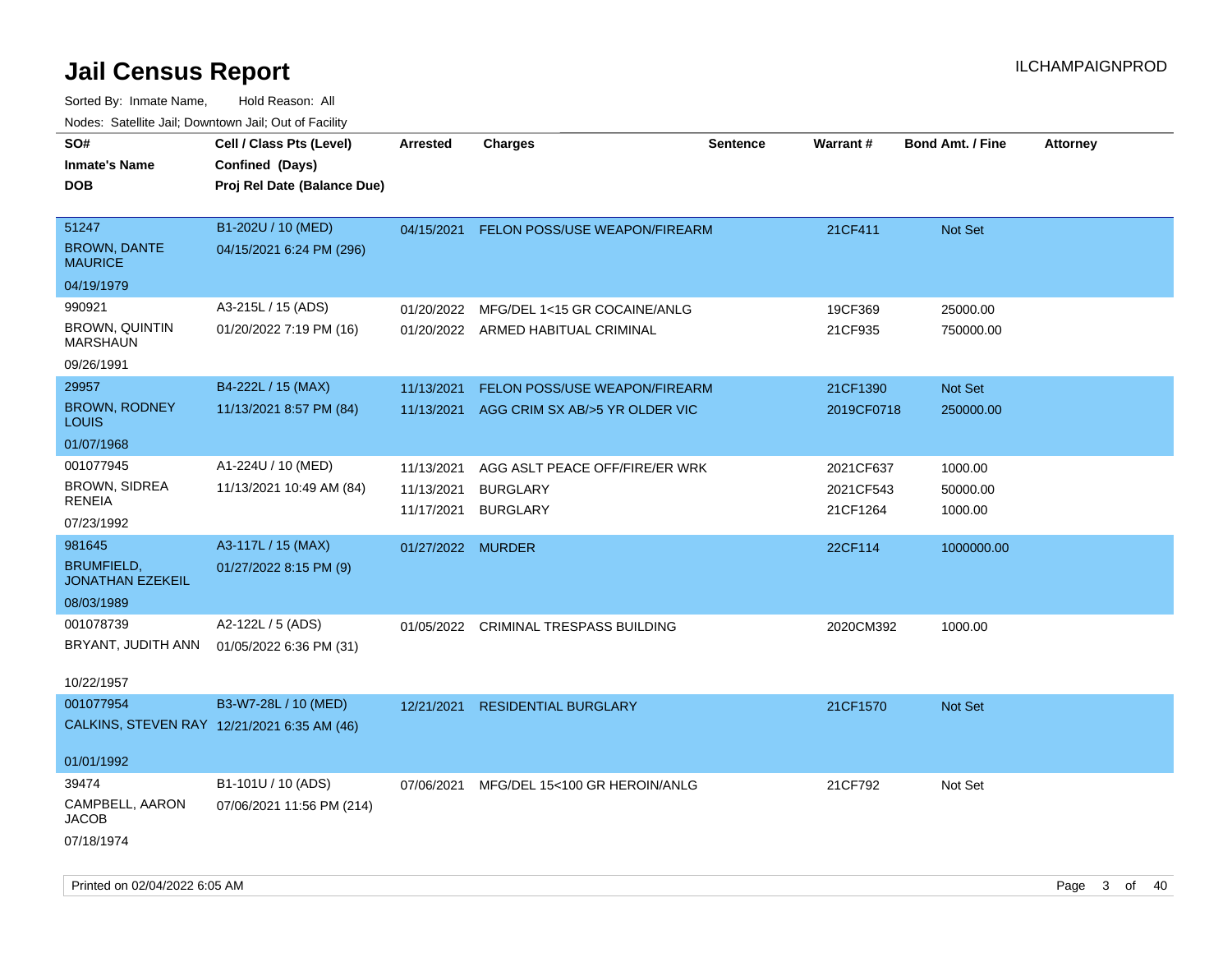Sorted By: Inmate Name, Hold Reason: All Nodes: Satellite Jail; Downtown Jail; Out of Facility

| rouce. Calcillic Jali, Downtown Jali, Out of Facility |                                              |            |                                          |                 |                 |                         |                 |
|-------------------------------------------------------|----------------------------------------------|------------|------------------------------------------|-----------------|-----------------|-------------------------|-----------------|
| SO#<br><b>Inmate's Name</b>                           | Cell / Class Pts (Level)<br>Confined (Days)  | Arrested   | <b>Charges</b>                           | <b>Sentence</b> | <b>Warrant#</b> | <b>Bond Amt. / Fine</b> | <b>Attorney</b> |
| <b>DOB</b>                                            | Proj Rel Date (Balance Due)                  |            |                                          |                 |                 |                         |                 |
|                                                       |                                              |            |                                          |                 |                 |                         |                 |
| 996275                                                | A4-106U / 15 (ADS)                           |            | 01/29/2022 AGG UUW/PERSON/LOADED FIREARM | 1y (DOC)        | 21CF1398        | No Bond                 |                 |
| CAMPBELL, JOHNNIE<br>LEE, Third                       | 01/29/2022 9:42 AM (7)                       |            |                                          |                 |                 |                         |                 |
| 04/02/1992                                            |                                              |            |                                          |                 |                 |                         |                 |
| 1060436                                               | B1-106U / 10 (MED)                           | 01/06/2022 | AGGRAVATED UNLAWFUL RESTRAINT            |                 | 22CF29          | Not Set                 |                 |
| CARTER, DERESHEO<br><b>DEWAYNE</b>                    | 01/06/2022 8:43 PM (30)                      |            | 01/06/2022 FELON ESCAPE/PEACE OFFICER    |                 | 22CF28          | Not Set                 |                 |
| 09/10/1991                                            |                                              |            |                                          |                 |                 |                         |                 |
| 1029088                                               | B1-201U / 10 (MED)                           | 12/21/2021 | FELON POSS/USE FIREARM PRIOR             |                 | 21CF1338        | 250000.00               |                 |
| <b>CHAPPLE, MALIK</b><br><b>BIANCO</b>                | 12/22/2021 10:02 AM (45)                     |            |                                          |                 |                 |                         |                 |
| 10/25/1994                                            |                                              |            |                                          |                 |                 |                         |                 |
| 001078812                                             | BOOKH-3                                      | 02/01/2022 | AGG VEH HIJACKING/WEAPON                 |                 | 22CFAWOW        | Not Set                 |                 |
| COBB, SINTRAE                                         | 02/01/2022 8:33 PM (4)                       | 02/01/2022 | RECEIVE/POSS/SELL STOLEN VEH             |                 | 22CFAWOW        | Not Set                 |                 |
| <b>SANCHEZ</b>                                        |                                              | 02/01/2022 | RESIST/OBSTRUCTING A PEACE OFFICEI       |                 | 22CFAWOW        | Not Set                 |                 |
| 07/05/2002                                            |                                              |            |                                          |                 |                 |                         |                 |
| 1004799                                               | A4-102L / 10 (MED)                           | 01/31/2022 | UNLAWFUL USE OF A WEAPON                 |                 | 22CF139         | <b>Not Set</b>          |                 |
| <b>COCHRANE, STORM</b><br><b>JAMES</b>                | 01/31/2022 9:22 AM (5)                       |            |                                          |                 |                 |                         |                 |
| 10/28/1992                                            |                                              |            |                                          |                 |                 |                         |                 |
| 001077485                                             | A1-124L / 15 (MAX)                           | 12/21/2021 | MURDER/INTENT TO KILL/INJURE             |                 | 2021CF1282      | 1000000.00              |                 |
| COLBERT, ARIEANA<br><b>FELICIA</b>                    | 12/21/2021 2:08 PM (46)                      |            |                                          |                 |                 |                         |                 |
| 12/13/2000                                            |                                              |            |                                          |                 |                 |                         |                 |
| 34805                                                 | B4-227U / 15 (MAX)                           | 10/01/2021 | <b>DOMESTIC BATTERY</b>                  |                 | 21CF1183        | <b>Not Set</b>          |                 |
|                                                       | CONERLY, KIN JOSEPH 10/01/2021 1:53 AM (127) | 10/01/2021 | ARMED HABITUAL CRIMINAL                  |                 | 21CF1184        | <b>Not Set</b>          |                 |
|                                                       |                                              | 10/06/2021 | POSS STOLEN VEHICLE > \$25,000           |                 | 19CF1786        | Not Set                 |                 |
| 11/16/1971                                            |                                              |            |                                          |                 |                 |                         |                 |
| 958936                                                | A2-220L / 10 (ADS)                           | 01/11/2022 | FELON FAIL/RETURN FRM FURLOUGH           |                 | 21CF1351        | 150000.00               |                 |
| COWAN, CAPRICE<br><b>CASHAY</b>                       | 01/11/2022 7:04 PM (25)                      |            | 01/12/2022 AGG BATTERY/USE DEADLY WEAPON | $2v/6m$ (DOC)   | 18CF1571        | No Bond                 |                 |

07/19/1988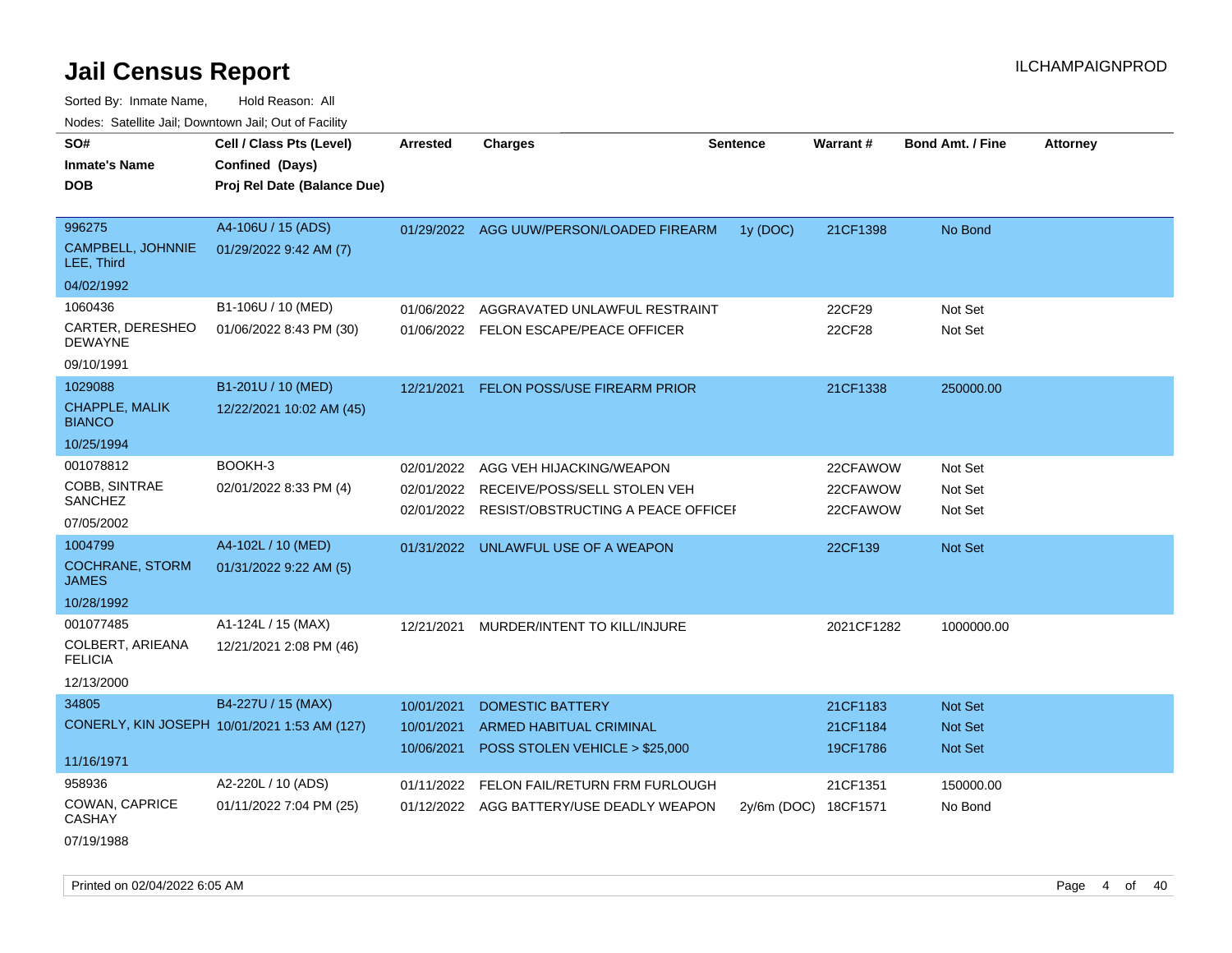Sorted By: Inmate Name, Hold Reason: All Nodes: Satellite Jail; Downtown Jail; Out of Facility

| SO#                                   | Cell / Class Pts (Level)    | <b>Arrested</b> | <b>Charges</b>                      | <b>Sentence</b> | Warrant#   | <b>Bond Amt. / Fine</b> | <b>Attorney</b> |
|---------------------------------------|-----------------------------|-----------------|-------------------------------------|-----------------|------------|-------------------------|-----------------|
| <b>Inmate's Name</b>                  | Confined (Days)             |                 |                                     |                 |            |                         |                 |
| <b>DOB</b>                            | Proj Rel Date (Balance Due) |                 |                                     |                 |            |                         |                 |
|                                       |                             |                 |                                     |                 |            |                         |                 |
| 1074319                               | B1-104L / 15 (MAX)          | 10/12/2021      | AGGRAVATED CRUELTY TO ANIMALS       |                 | 21CF1238   | Not Set                 |                 |
| CRAIG, DAVUCCI<br><b>DAVION</b>       | 10/12/2021 11:36 AM (116)   | 10/14/2021      | <b>MURDER</b>                       |                 | 21CF1239   | <b>Not Set</b>          |                 |
| 08/02/2001                            |                             |                 |                                     |                 |            |                         |                 |
| 001077549                             | B2-T3-10L / 10 (SPH)        | 12/22/2020      | PRED CRIM SEX ASLT/VICTIM <13       |                 | 2020CF1469 | Not Set                 |                 |
| CRISTOBAL-MATEO,<br><b>CRISTOBAL</b>  | 12/22/2020 1:17 PM (410)    |                 |                                     |                 |            |                         |                 |
| 12/02/1988                            |                             |                 |                                     |                 |            |                         |                 |
| 1076848                               | A4-103L / 15 (ADS)          |                 | 01/18/2022 AGG BATTERY/PUBLIC PLACE |                 | 20CF1491   | No Bond                 |                 |
| <b>CROSS, STEED</b><br><b>GATHON</b>  | 01/18/2022 4:02 PM (18)     |                 |                                     |                 |            |                         |                 |
| 10/11/1974                            |                             |                 |                                     |                 |            |                         |                 |
| 988538                                | B1-107L / 10 (MED)          | 12/21/2021      | AGGRAVATED DOMESTIC BATTERY         |                 | 21CF1564   | Not Set                 |                 |
| DAVIDSON, HARLEY<br><b>KYLE SCOTT</b> | 12/21/2021 5:45 AM (46)     |                 |                                     |                 |            |                         |                 |
| 08/05/1990                            |                             |                 |                                     |                 |            |                         |                 |
| 1023587                               | B1-203U / 15 (MAX)          | 09/24/2021      | MFG/DEL CANNABIS/2.5-10 GRAMS       |                 | 21CF1155   | <b>Not Set</b>          |                 |
| <b>DAVIS, MARTIN</b><br><b>DENNIS</b> | 09/24/2021 9:38 PM (134)    | 09/24/2021      | <b>ARMED HABITUAL CRIMINAL</b>      |                 | 2021-CF681 | 500000.00               |                 |
| 12/02/1994                            |                             |                 |                                     |                 |            |                         |                 |
| 001078538                             | B1-205L / 10 (MED)          | 10/26/2021      | CRIM SEX ASSAULT/FORCE              |                 | 21CF1301   | Not Set                 |                 |
| DAWKINS, LEN                          | 10/26/2021 8:18 PM (102)    |                 |                                     |                 |            |                         |                 |
| 03/23/1987                            |                             |                 |                                     |                 |            |                         |                 |
| 56972                                 | B3-W8-32L / 10 (MED)        | 08/30/2021      | POSS STOLEN VEHICLE > \$25,000      |                 | 21CF1044   | <b>Not Set</b>          |                 |
| DAY, DANIEL JOSEPH                    | 08/30/2021 3:07 PM (159)    | 09/04/2021      | <b>BURGLARY</b>                     |                 | 21CF1054   | Not Set                 |                 |
|                                       |                             |                 |                                     |                 |            |                         |                 |
| 10/16/1982                            |                             |                 |                                     |                 |            |                         |                 |
| 25659                                 | B4-125L / 15 (MAX)          | 06/15/2021      | RESIDENTIAL BURGLARY                |                 | 2020CF1218 | 50000.00                |                 |
| DORRIS, LORENZO                       | 06/15/2021 6:17 AM (235)    | 06/15/2021      | <b>BURGLARY</b>                     |                 | 21CF689    | Not Set                 |                 |
|                                       |                             |                 |                                     |                 |            |                         |                 |

07/19/1966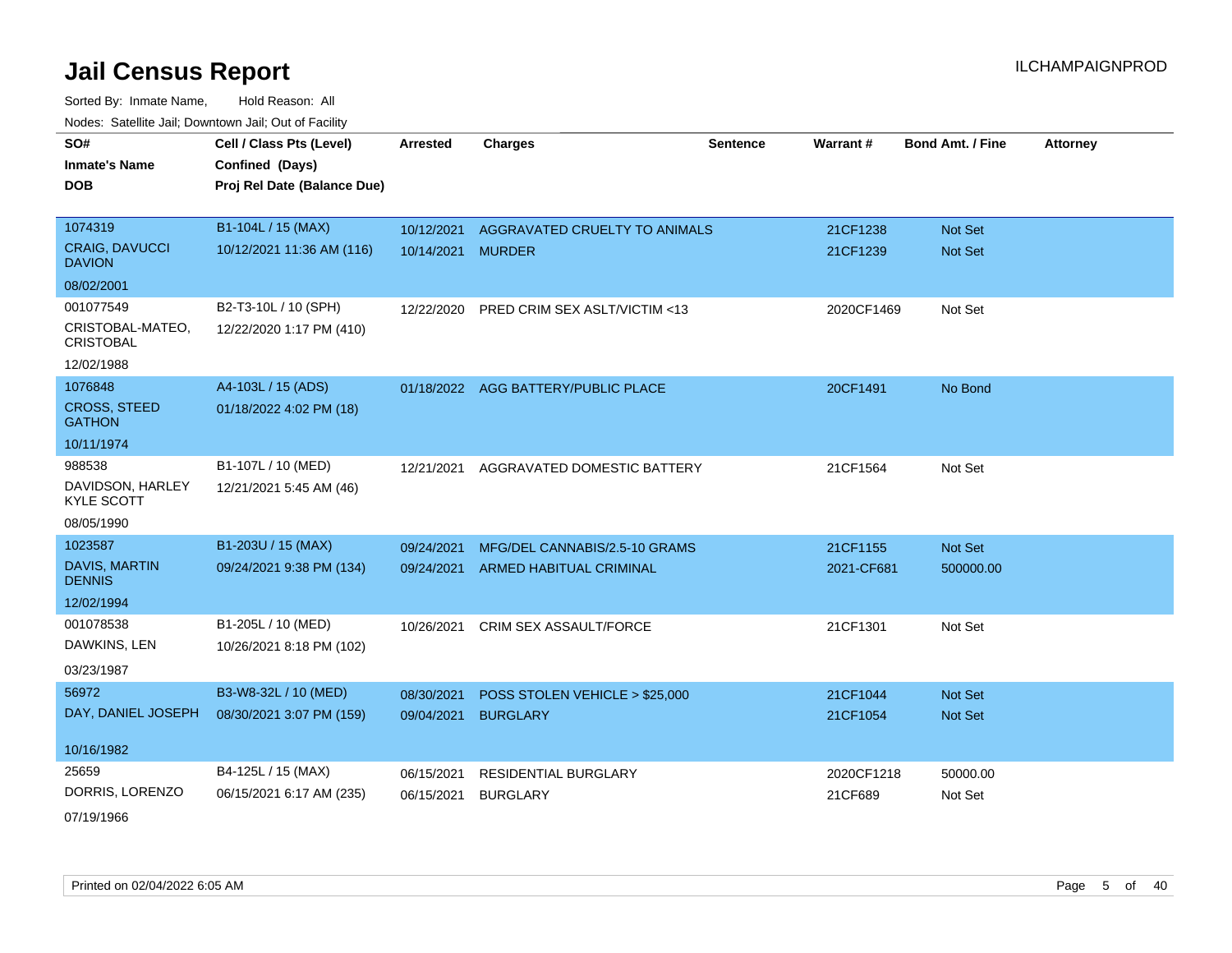| <b>NOULD:</b> Catoline bail, Downtown bail, Out of I dollty |                             |                   |                                          |                 |             |                         |                 |
|-------------------------------------------------------------|-----------------------------|-------------------|------------------------------------------|-----------------|-------------|-------------------------|-----------------|
| SO#                                                         | Cell / Class Pts (Level)    | <b>Arrested</b>   | <b>Charges</b>                           | <b>Sentence</b> | Warrant#    | <b>Bond Amt. / Fine</b> | <b>Attorney</b> |
| <b>Inmate's Name</b>                                        | Confined (Days)             |                   |                                          |                 |             |                         |                 |
| <b>DOB</b>                                                  | Proj Rel Date (Balance Due) |                   |                                          |                 |             |                         |                 |
|                                                             |                             |                   |                                          |                 |             |                         |                 |
| 1024895                                                     | B3-DR / 10 (MED)            | 12/15/2021        | MFG/DEL 100<400 GR COCA/ANLG             |                 | 21CF1535    | <b>Not Set</b>          |                 |
| <b>EDWARDS, GEORGE</b><br><b>CORTEZ</b>                     | 12/15/2021 12:26 PM (52)    | 12/15/2021        | AGGRAVATED BATTERY                       |                 | 21CF1536    | Not Set                 |                 |
| 06/19/1994                                                  |                             |                   |                                          |                 |             |                         |                 |
| 1074720                                                     | A4-204L / 15 (ADS)          |                   | 01/19/2022 PRED CRIM SEX ASLT/VICTIM <13 |                 | 21CF1414    | 500000.00               |                 |
| ELVIR-REYES, JORGE<br><b>LEONARDO</b>                       | 01/19/2022 1:43 PM (17)     |                   |                                          |                 |             |                         |                 |
| 06/03/1988                                                  |                             |                   |                                          |                 |             |                         |                 |
| 1069992                                                     | B1-202L / 10 (MED)          |                   | 01/14/2022 VIO BAIL BOND/CLASS 4 OFFENSE |                 | 22CM19      | Not Set                 |                 |
| EMBEYA, CRISTAVI<br><b>TSHOMBA</b>                          | 01/14/2022 5:19 PM (22)     |                   |                                          |                 |             |                         |                 |
| 03/19/1999                                                  |                             |                   |                                          |                 |             |                         |                 |
| 43977                                                       | B2-T1-02L / 5 (SPH)         | 12/20/2021        | AGG FLEEING POLICE/21 MPH OVER           |                 | 21CF1566    | Not Set                 |                 |
| <b>EMKES, DOUGLAS</b><br>ALAN                               | 12/20/2021 9:59 AM (47)     | 12/20/2021        | PAROLE REVOCATION                        |                 |             | No Bond                 |                 |
| 06/08/1959                                                  |                             |                   |                                          |                 |             |                         |                 |
| 987328                                                      | A2-121L / 10 (MED)          | 12/11/2021        | AGG ASLT PEACE OFF/FIRE/ER WRK           |                 | 21CF1515    | <b>Not Set</b>          |                 |
| ERVIN, DEIDRA ANN<br><b>RUTH</b>                            | 12/11/2021 8:48 PM (56)     |                   |                                          |                 |             |                         |                 |
| 04/15/1991                                                  |                             |                   |                                          |                 |             |                         |                 |
| 961999                                                      | A4-201U / 5 (ADS)           |                   | 01/31/2022 DRIVING ON REVOKED LICENSE    |                 | 18CF819     | No Bond                 |                 |
| EVANS, ANTHONY RAY 01/31/2022 3:32 PM (5)                   |                             |                   |                                          |                 |             |                         |                 |
| 08/01/1983                                                  | 2/9/2022 (0.00)             |                   |                                          |                 |             |                         |                 |
| 527081                                                      | B3-W6-24L / 10 (MED)        | 09/06/2021        | ARSON/REAL/PERSONAL PROP>\$150           |                 | 2021 CF 797 | 25000.00                |                 |
| FERGUSON,<br><b>CHRISTOPHER</b>                             | 09/06/2021 1:18 PM (152)    |                   |                                          |                 |             |                         |                 |
| 12/21/1981                                                  |                             |                   |                                          |                 |             |                         |                 |
| 1039744                                                     | B4-224U / 15 (MAX)          | 12/06/2021 MURDER |                                          |                 | 20CF959     | 1000000.00              |                 |
| FONVILLE, TREVOY<br><b>JERMAINE</b>                         | 12/06/2021 10:52 AM (61)    |                   |                                          |                 |             |                         |                 |
| 01/13/1996                                                  |                             |                   |                                          |                 |             |                         |                 |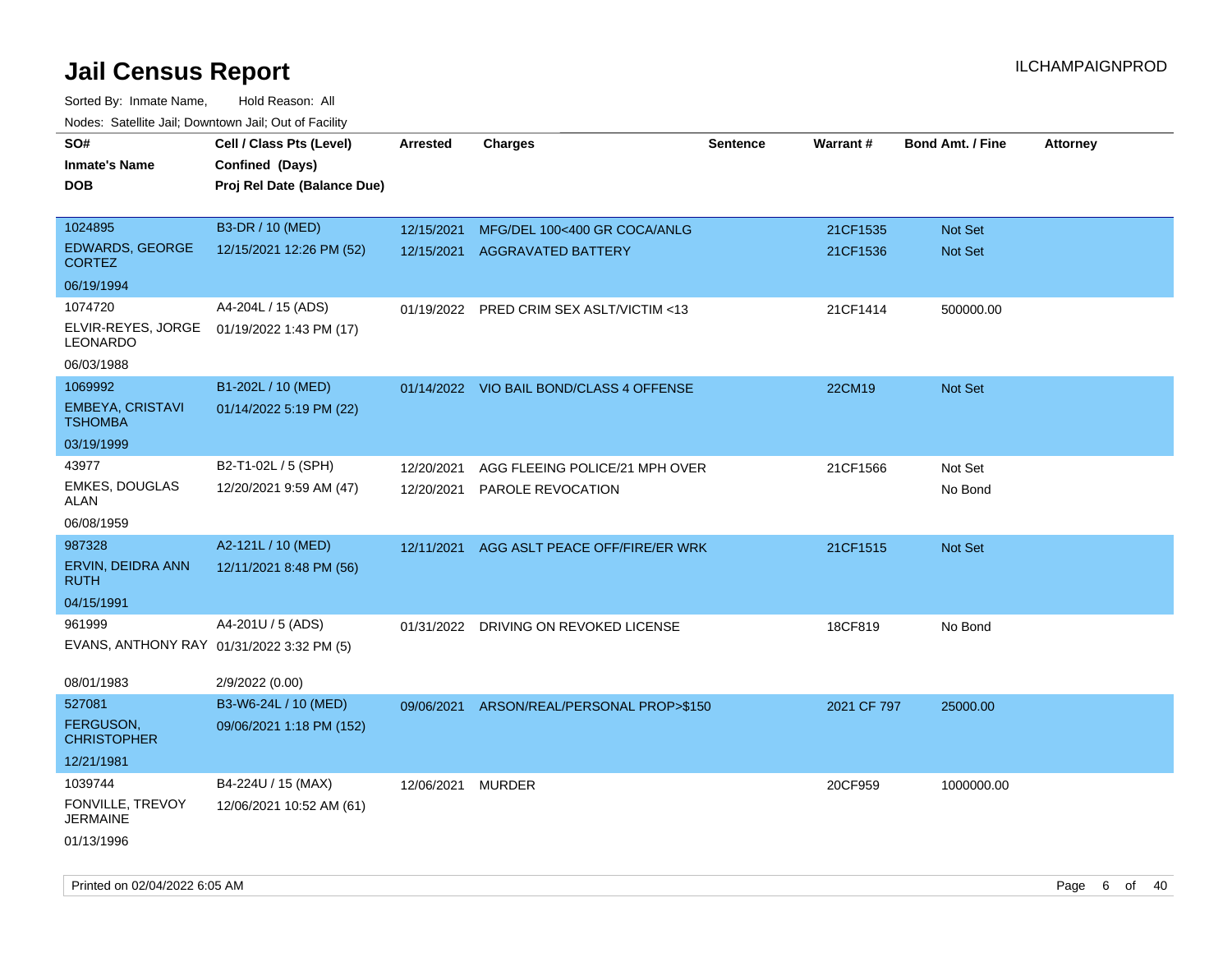| Nodes. Satellite Jali, Downtown Jali, Out of Facility |                                             |                 |                                          |                 |              |                         |                 |
|-------------------------------------------------------|---------------------------------------------|-----------------|------------------------------------------|-----------------|--------------|-------------------------|-----------------|
| SO#                                                   | Cell / Class Pts (Level)                    | <b>Arrested</b> | <b>Charges</b>                           | <b>Sentence</b> | Warrant#     | <b>Bond Amt. / Fine</b> | <b>Attorney</b> |
| <b>Inmate's Name</b>                                  | Confined (Days)                             |                 |                                          |                 |              |                         |                 |
| DOB                                                   | Proj Rel Date (Balance Due)                 |                 |                                          |                 |              |                         |                 |
|                                                       |                                             |                 |                                          |                 |              |                         |                 |
| 518395                                                | B2-T3-12L / 15 (SPH)                        | 07/07/2020      | <b>CRIMINAL SEXUAL ASSAULT</b>           |                 | 2020-CF735   | 250000.00               |                 |
|                                                       | FRANDLE, MARK RYAN 07/07/2020 3:42 PM (578) |                 |                                          |                 |              |                         |                 |
| 09/10/1985                                            |                                             |                 |                                          |                 |              |                         |                 |
| 001077934                                             | A1-125L / 10 (MED)                          | 08/22/2021      | AGG DUI/ACCIDENT/DEATH                   |                 | 21CF1024     | Not Set                 |                 |
| FREED, LOGAN<br><b>SUZANNE</b>                        | 08/22/2021 11:45 PM (167)                   | 08/22/2021      | DOMESTIC BATTERY                         |                 | 21 CM 172    | 10000.00                |                 |
| 08/18/1996                                            |                                             |                 |                                          |                 |              |                         |                 |
| 001078290                                             | A1-125U / 10 (ADS)                          | 08/19/2021      | MACHINE GUN/AUTO WEAPON/VEH              |                 | 21CF1012     | Not Set                 |                 |
| <b>FREEMAN, ANGEL</b><br>JANILA KAY                   | 08/19/2021 1:26 AM (170)                    |                 |                                          |                 |              |                         |                 |
| 12/25/1995                                            |                                             |                 |                                          |                 |              |                         |                 |
| 001078780                                             | B4-223U / 15 (MAX)                          |                 | 01/19/2022 FIREARM/FOID INVALID/NOT ELIG |                 | 2CF90        | Not Set                 |                 |
| FULWILEY, KANYE<br>TONY                               | 01/19/2022 9:39 PM (17)                     |                 |                                          |                 |              |                         |                 |
| 09/24/2003                                            |                                             |                 |                                          |                 |              |                         |                 |
| 1068917                                               | <b>BOOKH-1 / 5 (MIN)</b>                    | 08/11/2021      | VIO ORDER/PRIOR VIO OF ORDER             |                 | 21CF965      | <b>Not Set</b>          |                 |
| <b>GARCIA, JUAN</b><br>CARLOS                         | 08/11/2021 9:24 PM (178)                    |                 |                                          |                 |              |                         |                 |
| 10/21/1997                                            |                                             |                 |                                          |                 |              |                         |                 |
| 001078154                                             | B4-121U / 10 (MED)                          | 01/09/2022      | DRVG UNDER INFLU OF ALCOHOL              |                 | 2021 DT 182  | 5000.00                 |                 |
| GENTRY, DAMON<br>LIONEL                               | 01/09/2022 4:41 PM (27)                     |                 | 01/09/2022 AGG DOMESTIC BATTERY/STRANGLE |                 | 2021 CF 1396 | 50000.00                |                 |
| 12/25/1971                                            |                                             |                 |                                          |                 |              |                         |                 |
| 1003785                                               | <b>BOOKH-8 / 5 (ADS)</b>                    |                 | 01/31/2022 THEFT CON INTENT <\$500 PRIOR | 4y (DOC)        | 19CF1558     | No Bond                 |                 |
| <b>GENTRY, SIDNEY</b><br>RAYNARD                      | 01/31/2022 8:44 AM (5)                      |                 |                                          |                 |              |                         |                 |
| 05/27/1971                                            |                                             |                 |                                          |                 |              |                         |                 |
| 001078633                                             | B2-DR / 25 (SPH)                            | 12/01/2021      | PRED CRIM SEX ASLT/VICTIM <13            |                 | 21CF1416     | 250000.00               |                 |
| GONZALEZ-GUILLEN,<br>EDWARD                           | 12/01/2021 12:08 PM (66)                    |                 |                                          |                 |              |                         |                 |
| 08/25/2002                                            |                                             |                 |                                          |                 |              |                         |                 |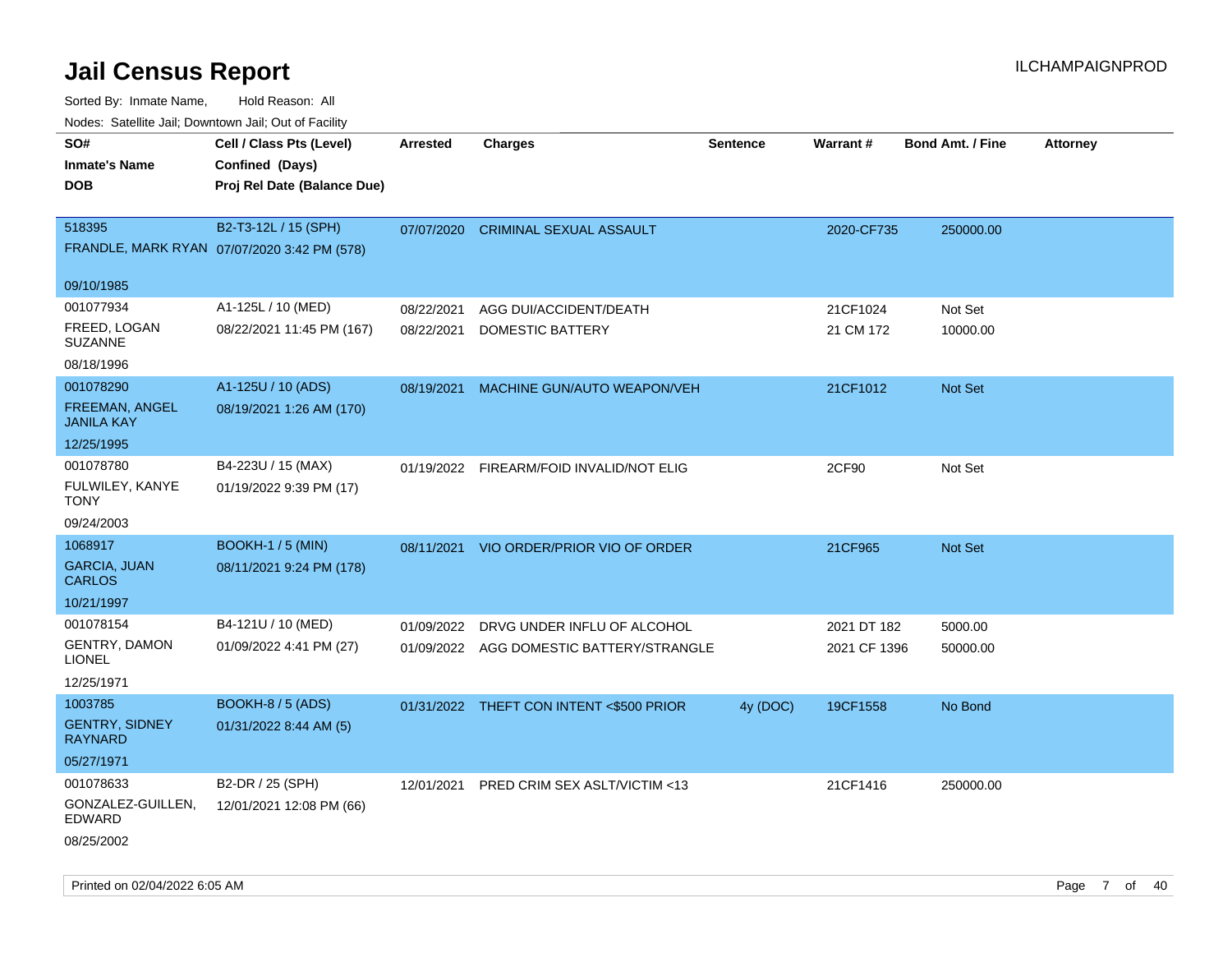| SO#<br><b>Inmate's Name</b>              | Cell / Class Pts (Level)<br>Confined (Days) | <b>Arrested</b> | <b>Charges</b>                           | <b>Sentence</b>        | Warrant#  | <b>Bond Amt. / Fine</b> | <b>Attorney</b> |
|------------------------------------------|---------------------------------------------|-----------------|------------------------------------------|------------------------|-----------|-------------------------|-----------------|
| <b>DOB</b>                               | Proj Rel Date (Balance Due)                 |                 |                                          |                        |           |                         |                 |
|                                          |                                             |                 |                                          |                        |           |                         |                 |
| 001078607                                | B4-221L / 15 (MAX)                          | 11/22/2021      | <b>FELON POSS/USE FIREARM/PAROLE</b>     |                        | 21CF1437  | Not Set                 |                 |
| <b>GRAY, WILLIAM</b><br><b>DA'VON</b>    | 11/22/2021 2:57 PM (75)                     |                 | 11/22/2021 ATTEMPT (FIRST DEGREE MURDER) |                        | 21CF1435  | <b>Not Set</b>          |                 |
| 04/18/1984                               |                                             |                 |                                          |                        |           |                         |                 |
| 56342                                    | B1-206L / 10 (MED)                          | 10/21/2021      | THEFT CONTROL INTENT <\$500              |                        | 17CF1451  | 10000.00                |                 |
| <b>GRIFFIN, NATHAN</b><br><b>EUGENE</b>  | 10/21/2021 4:20 PM (107)                    | 10/21/2021      | DRIVING ON REVOKED LICENSE               |                        | 20TR1979  | 3000.00                 |                 |
| 02/24/1969                               |                                             | 10/21/2021      | ARMED HABITUAL CRIMINAL                  |                        | 21CF1279  | Not Set                 |                 |
| 1003270                                  | A4-106L / 10 (ADS)                          |                 | 01/31/2022 UNLAWFUL USE OF A WEAPON      | 2y/6m/0d (DOI 20CF1347 |           | No Bond                 |                 |
| <b>HAMILTON, DARIUS</b><br><b>DEJAUN</b> | 01/31/2022 9:52 AM (5)                      |                 |                                          |                        |           |                         |                 |
| 12/06/1992                               |                                             |                 |                                          |                        |           |                         |                 |
| 987254                                   | A3-115L / 10 (ADS)                          |                 | 01/12/2022 DOMESTIC BATTERY/OTHER PRIOR  | 6y (DOC)               | 20CF356   | No Bond                 |                 |
| HAYES, CARL DONJO                        | 01/12/2022 5:20 PM (24)                     |                 |                                          |                        |           |                         |                 |
| 03/02/1963                               |                                             |                 |                                          |                        |           |                         |                 |
| 001078488                                | B2-DR / 15 (SPH)                            | 10/14/2021      | <b>PRED CRIM SEX ASLT/VICTIM &lt;13</b>  |                        | 21CF1232  | 500000.00               |                 |
| HERNANDEZ-LOPEZ,<br><b>ERNESTO</b>       | 10/14/2021 3:15 PM (114)                    | 10/14/2021      | <b>FUGITIVE FROM JUSTICE</b>             |                        | 21CF1246  | Not Set                 |                 |
| 11/28/1975                               |                                             |                 |                                          |                        |           |                         |                 |
| 975293                                   | B2-T4-14L / 10 (SPH)                        | 07/21/2021      | VIO ORDER/PRIOR VIO OF ORDER             |                        | 21CF914   | No Bond                 |                 |
| HILL, JACOB MILES                        | 07/21/2021 8:43 PM (199)                    | 07/21/2021      | <b>STALKING</b>                          |                        | 2021CF863 | Not Set                 |                 |
|                                          |                                             | 07/25/2021      | PAROLE REVOCATION                        |                        | CH2104646 | Not Set                 |                 |
| 02/06/1988                               |                                             | 08/18/2021      | HARASS WITNESS/FAMILY MBR/REP            |                        | 21CF992   | Not Set                 |                 |
|                                          |                                             | 09/09/2021      | AGG STALKING/BODILY HARM                 |                        | 21CF1073  | Not Set                 |                 |
| 48471                                    | B1-207L / 15 (MAX)                          | 08/08/2021      | AGG BATTERY/DISCHARGE FIREARM            |                        | 21CF946   | Not Set                 |                 |
| <b>HILL, RAMESH</b><br><b>JERMAINE</b>   | 08/08/2021 4:45 AM (181)                    |                 |                                          |                        |           |                         |                 |
| 12/11/1978                               |                                             |                 |                                          |                        |           |                         |                 |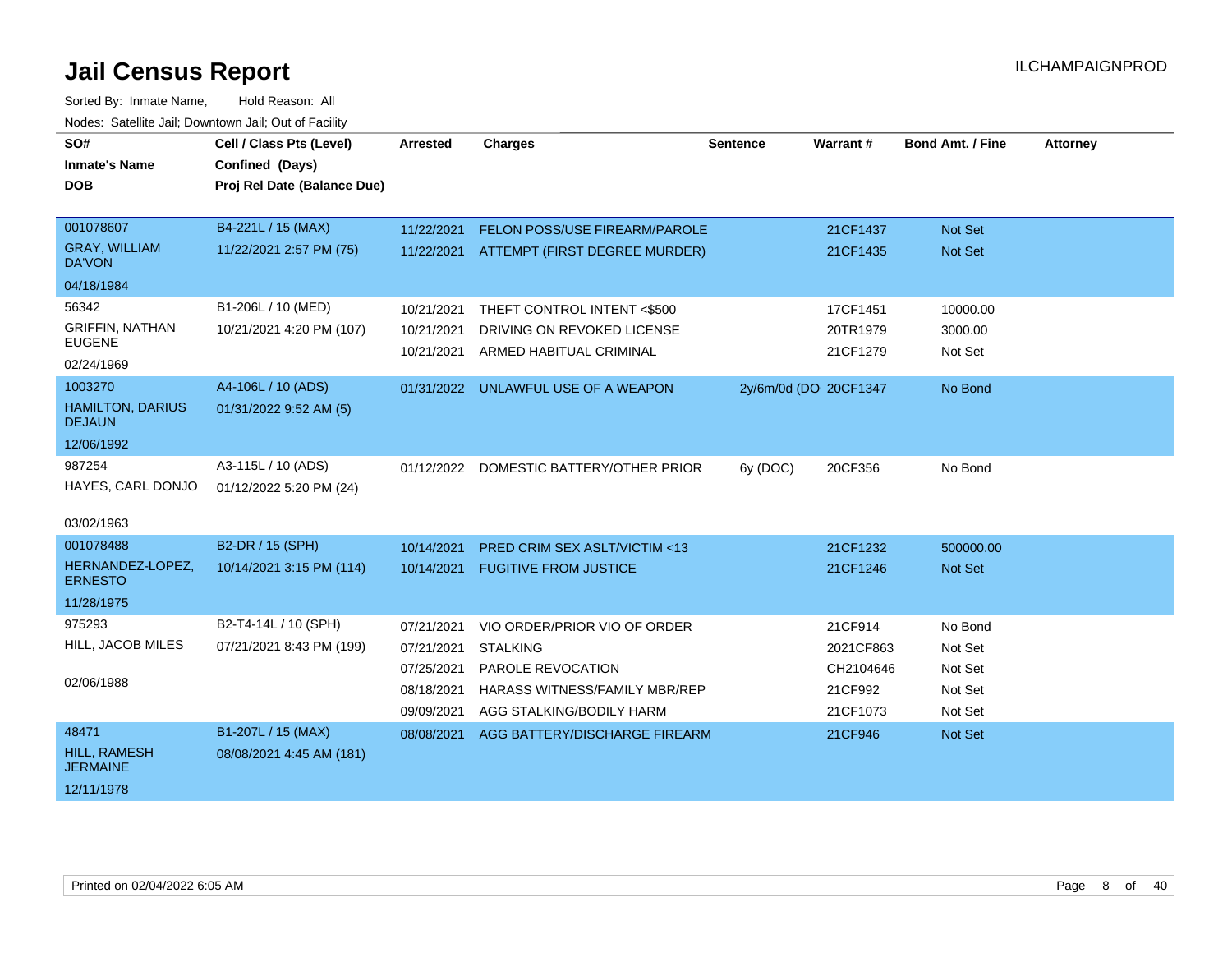| roacs. Catellite Jall, Downtown Jall, Out of Facility |                             |                  |                                            |                 |                 |                         |                 |
|-------------------------------------------------------|-----------------------------|------------------|--------------------------------------------|-----------------|-----------------|-------------------------|-----------------|
| SO#                                                   | Cell / Class Pts (Level)    | <b>Arrested</b>  | <b>Charges</b>                             | <b>Sentence</b> | <b>Warrant#</b> | <b>Bond Amt. / Fine</b> | <b>Attorney</b> |
| <b>Inmate's Name</b>                                  | Confined (Days)             |                  |                                            |                 |                 |                         |                 |
| <b>DOB</b>                                            | Proj Rel Date (Balance Due) |                  |                                            |                 |                 |                         |                 |
|                                                       |                             |                  |                                            |                 |                 |                         |                 |
| 980939                                                | A4-205U / 10 (ADS)          |                  | 01/30/2022 VIOLATE SEX OFFENDER REGIS      |                 | 22CF129         | No Bond                 |                 |
| <b>HILL, XAVIER</b><br><b>LENSHAUN</b>                | 01/30/2022 3:51 AM (6)      |                  |                                            |                 |                 |                         |                 |
| 06/18/1988                                            |                             |                  |                                            |                 |                 |                         |                 |
| 001077680                                             | BOOKH-3                     |                  | 02/04/2022 WARRANT OUT OF COUNTY           |                 | 12SC564         | 3000.00                 |                 |
| HINES, CODY DYLAN                                     | 02/04/2022 12:41 AM (1)     |                  |                                            |                 |                 |                         |                 |
|                                                       |                             |                  |                                            |                 |                 |                         |                 |
| 03/22/1993                                            |                             |                  |                                            |                 |                 |                         |                 |
| 1043704                                               | B4-223L / 15 (MAX)          | 07/13/2021       | ARMED ROBBERY/ARMED W/FIREARM              | 12y (DOC)       | 21CF815         | Not Set                 |                 |
| <b>HOUSTON, STEVEN</b><br><b>CORDELL</b>              | 07/13/2021 5:56 AM (207)    |                  |                                            |                 |                 |                         |                 |
| 01/24/1989                                            |                             |                  |                                            |                 |                 |                         |                 |
| 999198                                                | B4-226L / 15 (MAX)          | 11/30/2021       | FELON POSS/USE FIREARM PRIOR               |                 | 21CF1377        | 500000.00               |                 |
| HOWARD, BRION LIN                                     | 11/30/2021 10:41 AM (67)    |                  |                                            |                 |                 |                         |                 |
|                                                       |                             |                  |                                            |                 |                 |                         |                 |
| 06/10/1992                                            |                             |                  |                                            |                 |                 |                         |                 |
| 1061996                                               | A1-225L / 5 (MIN)           | 10/30/2021       | DRVG UNDER INFLUENCE OF DRUG               |                 |                 | No Bond                 |                 |
| HUBBARD, REBEKIAH                                     | 10/30/2021 1:37 PM (98)     | 10/30/2021       | RETAIL THEFT/DISP MERCH/<\$300             |                 | 2018CF1302      | 20000.00                |                 |
| <b>DIONA</b>                                          |                             | 10/31/2021       | USE FORGED CR/DEBIT CARD/<\$300            | 2y (DOC)        |                 | No Bond                 |                 |
| 04/08/1998                                            | 1/26/2022 (0.00)            |                  |                                            |                 |                 |                         |                 |
| 953555                                                | B4-122L / 15 (MAX)          | 03/10/2021       | CRIM TRESPASS TO RESIDENCE                 |                 | 21CF272         | Not Set                 |                 |
| HUNT, TAVARIS EARL                                    | 03/10/2021 4:58 AM (332)    |                  | 04/14/2021 AGG FLEEING POLICE/21 MPH OVER  | 3y (DOC)        | 2020CF94        | 10000.00                |                 |
| 12/29/1987                                            |                             |                  |                                            |                 |                 |                         |                 |
| 518711                                                | A3-217L / 5 (ADS)           |                  | 01/30/2022 THFT/TRANS MERCH/<\$300/PRECONV |                 | 19CF767         | 690.00                  |                 |
| <b>INGERSON, LUCUS</b><br><b>JAMES</b>                | 01/30/2022 4:57 PM (6)      | 01/30/2022 THEFT |                                            |                 | 22CF133         | <b>Not Set</b>          |                 |
| 09/16/1979                                            |                             |                  |                                            |                 |                 |                         |                 |
| 38993                                                 | B4-126L / 15 (MAX)          |                  | 02/13/2021 ATTEMPT (FIRST DEGREE MURDER)   |                 | 21CF181         | Not Set                 |                 |
| JACKSON, LAMONT<br><b>JEREMIE</b>                     | 02/13/2021 7:45 AM (357)    |                  |                                            |                 |                 |                         |                 |
| 07/31/1973                                            |                             |                  |                                            |                 |                 |                         |                 |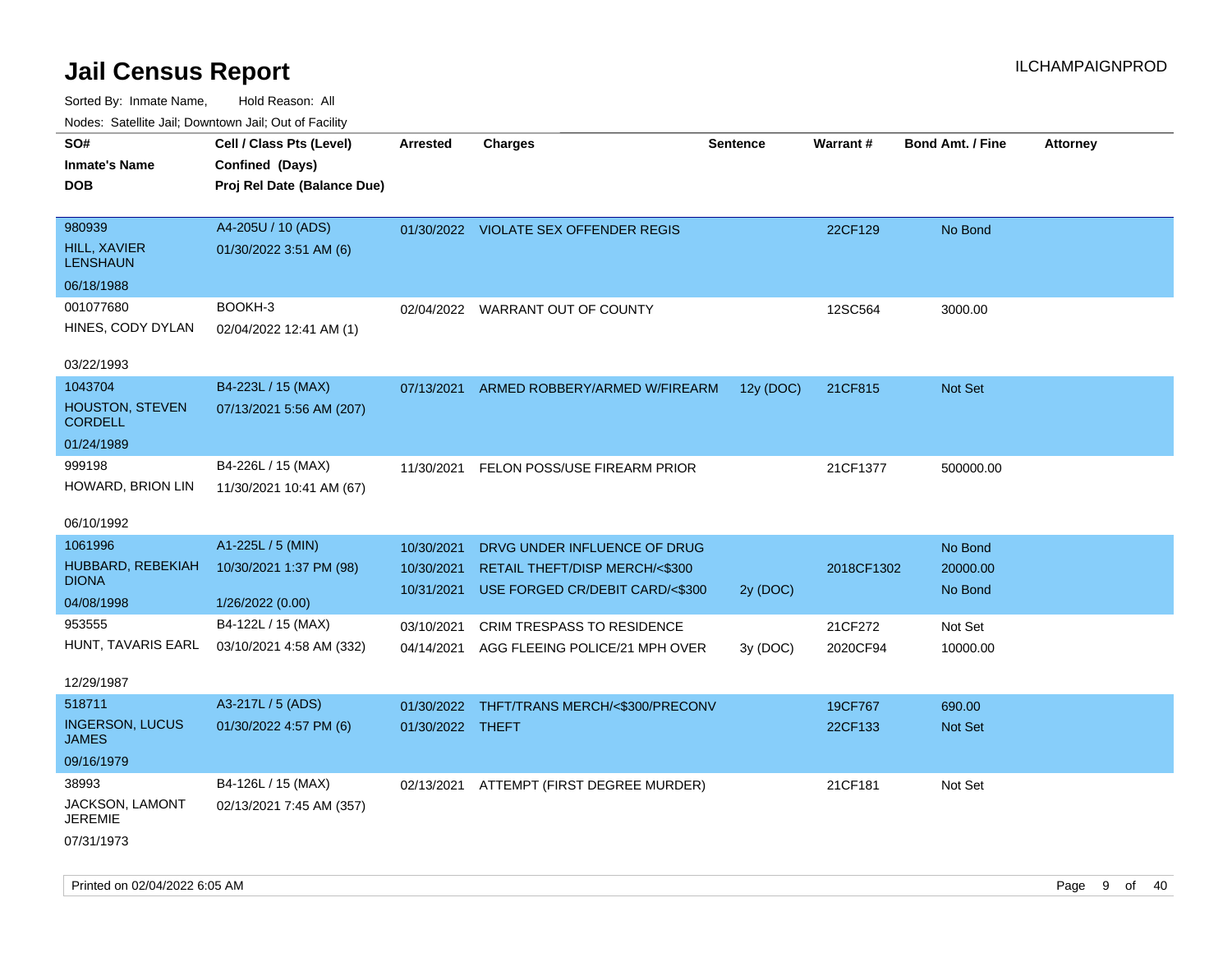| SO#<br><b>Inmate's Name</b><br><b>DOB</b>          | Cell / Class Pts (Level)<br>Confined (Days)<br>Proj Rel Date (Balance Due) | <b>Arrested</b> | <b>Charges</b>                                | <b>Sentence</b> | Warrant#     | <b>Bond Amt. / Fine</b> | <b>Attorney</b> |
|----------------------------------------------------|----------------------------------------------------------------------------|-----------------|-----------------------------------------------|-----------------|--------------|-------------------------|-----------------|
| 001078689                                          | B1-201L / 15 (MAX)                                                         | 12/17/2021      | FIREARM/FOID INVALID/NOT ELIG                 |                 | 21CF1551     | No Bond                 |                 |
| <b>JACKSON, PRENTISS</b><br><b>MANSION DEWAYNE</b> | 12/18/2021 12:39 AM (49)                                                   | 12/17/2021      | POSS STOLEN VEHICLE > \$25,000                |                 | 21JD37       | Not Set                 |                 |
| 09/02/2003                                         | 1/30/2022 (0.00)                                                           |                 |                                               |                 |              |                         |                 |
| 001077487                                          | B3-W8-30L / 10 (MED)                                                       | 12/03/2020      | FELON POSS/USE WEAPON/FIREARM                 |                 | 20CF1377     | Not Set                 |                 |
| JACKSON, TERRELL<br>DANDRE                         | 12/03/2020 10:18 AM (429)                                                  | 11/09/2021      | AGG DISCHARGE FIREARM/OCC VEH                 |                 | 21CR0331401  | No Bond                 |                 |
| 08/11/1990                                         |                                                                            |                 |                                               |                 |              |                         |                 |
| 001077864                                          | B1-103L / 15 (MAX)                                                         | 04/18/2021      | FELON POSS/USE WEAPON/FIREARM                 |                 | 21CF428      | <b>Not Set</b>          |                 |
| D                                                  | JAMERSON, ANTHONY 04/18/2021 7:21 PM (293)                                 |                 |                                               |                 |              |                         |                 |
| 01/26/1990                                         |                                                                            |                 |                                               |                 |              |                         |                 |
| 63110                                              | A3-213U / 15 (ADS)                                                         |                 | 01/29/2022 CRIM DMG TO PROP \$500-10K         |                 | 2021CF001548 | 410.00                  |                 |
| JAMES, DOMINIQUE<br><b>JULIUS</b>                  | 01/29/2022 5:48 PM (7)                                                     |                 |                                               |                 |              |                         |                 |
| 03/04/1983                                         |                                                                            |                 |                                               |                 |              |                         |                 |
| 001078703                                          | A1-227U / 15 (ADS)                                                         | 12/20/2021      | MURDER/INTENT TO KILL/INJURE                  |                 | 21CF1574     | <b>Not Set</b>          |                 |
| JOHNS, SHANIQUH<br><b>THERESA</b>                  | 12/22/2021 6:41 AM (45)                                                    |                 |                                               |                 |              |                         |                 |
| 04/03/1992                                         |                                                                            |                 |                                               |                 |              |                         |                 |
| 001078788                                          | A4-207U / 5 (ADS)                                                          |                 | 01/21/2022 AGGRAVATED BATTERY                 |                 | 22CF93       | Not Set                 |                 |
| JOHNSON, BRENTON Z 01/21/2022 8:33 PM (15)         |                                                                            |                 |                                               |                 |              |                         |                 |
| 08/07/1987                                         |                                                                            |                 |                                               |                 |              |                         |                 |
| 53058                                              | A4-201L / 5 (ADS)                                                          | 01/31/2022      | DELIVERY OF OR POSSESSION OF W/IN15y/6m (DOC) |                 |              | Not Set                 |                 |
| JOHNSON, DEMARIO<br><b>LACONTE</b>                 | 01/31/2022 11:12 AM (5)                                                    |                 |                                               |                 |              |                         |                 |
| 06/14/1981                                         |                                                                            |                 |                                               |                 |              |                         |                 |
| 1071536                                            | B4-127L / 15 (MED)                                                         | 06/17/2021      | UNLAWFUL RESTRAINT                            | 2y (DOC)        | 21CF702      | Not Set                 |                 |
| JOHNSON, ZACHERY<br><b>EDWARD</b>                  | 06/17/2021 2:00 AM (233)                                                   |                 |                                               |                 |              |                         |                 |
| 10/30/1987                                         |                                                                            |                 |                                               |                 |              |                         |                 |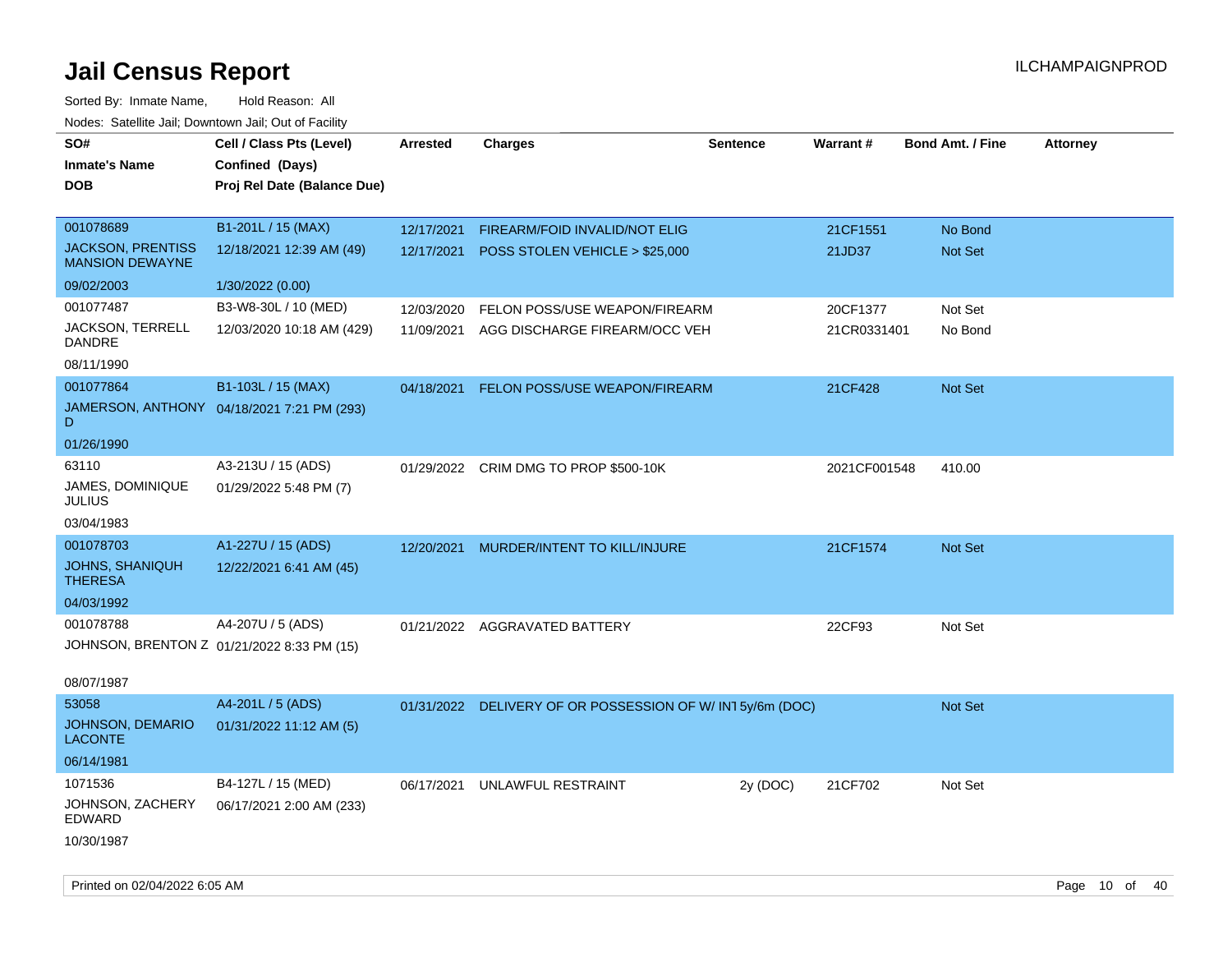Sorted By: Inmate Name, Hold Reason: All Nodes: Satellite Jail; Downtown Jail; Out of Facility

| SO#                                        | Cell / Class Pts (Level)    | Arrested   | <b>Charges</b>                           | <b>Sentence</b> | <b>Warrant#</b> | <b>Bond Amt. / Fine</b> | <b>Attorney</b> |
|--------------------------------------------|-----------------------------|------------|------------------------------------------|-----------------|-----------------|-------------------------|-----------------|
| <b>Inmate's Name</b>                       | Confined (Days)             |            |                                          |                 |                 |                         |                 |
| <b>DOB</b>                                 | Proj Rel Date (Balance Due) |            |                                          |                 |                 |                         |                 |
|                                            |                             |            |                                          |                 |                 |                         |                 |
| 001078645                                  | B4-222U / 10 (MED)          | 12/02/2021 | AGG DISCHARGE FIREARM                    |                 | 21CF1478        | No Bond                 |                 |
| <b>JONES, KELVIN</b><br><b>KHYRIC</b>      | 12/02/2021 6:56 PM (65)     |            |                                          |                 |                 |                         |                 |
| 02/27/2001                                 |                             |            |                                          |                 |                 |                         |                 |
| 956822                                     | B1-205U / 15 (MAX)          | 11/25/2021 | AGGRAVATED DOMESTIC BATTERY              |                 | 21CF1442        | Not Set                 |                 |
| JONES, MARIO                               | 11/25/2021 10:37 AM (72)    | 11/25/2021 | PAROLE REVOCATION                        |                 | CH2106361       | No Bond                 |                 |
| NATHANIEL                                  |                             | 11/25/2021 | UNLAWFUL RESTRAINT                       |                 | 21CF1443        | Not Set                 |                 |
| 10/27/1987                                 |                             |            |                                          |                 |                 |                         |                 |
| 1008468                                    | B4-226U / 10 (MED)          | 12/01/2021 | FELON POSS/USE WEAPON/FIREARM            |                 | 21CF1472        | Not Set                 |                 |
| <b>JONES, MARTEZ</b>                       | 12/01/2021 1:28 PM (66)     | 12/01/2021 | VIO BAIL BOND/FAMILY MEMBER              |                 | <b>22CM9</b>    | Not Set                 |                 |
| <b>LAMONTE</b>                             |                             | 12/02/2021 | PROBATION VIOLATION                      |                 | 20CF1151        | Not Set                 |                 |
| 06/22/1993                                 |                             |            |                                          |                 |                 |                         |                 |
| 506244                                     | B1-204L / 15 (MAX)          | 07/15/2021 | ARMED ROBBERY/ARMED W/FIREARM            |                 | 2021CF791       | 250000.00               |                 |
| <b>JOSLIN, JASON LEE</b>                   | 07/15/2021 4:38 AM (205)    |            |                                          |                 |                 |                         |                 |
|                                            |                             |            |                                          |                 |                 |                         |                 |
| 12/22/1985                                 |                             |            |                                          |                 |                 |                         |                 |
| 66662                                      | B3-W5-20L / 10 (MED)        | 12/05/2021 | POSS AMT CON SUB EXCEPT(A)/(D)           | 2y (DOC)        | 18CF597         | 200000.00               |                 |
| KINTNER, WESLEY J                          | 12/05/2021 1:57 PM (62)     |            |                                          |                 |                 |                         |                 |
|                                            |                             |            |                                          |                 |                 |                         |                 |
| 04/15/1986                                 |                             |            |                                          |                 |                 |                         |                 |
| 001078693                                  | B3-W4-14L / 5 (MIN)         | 12/19/2021 | RECEIVE/POSS/SELL STOLEN VEH             |                 | 21CF1555        | Not Set                 |                 |
| LARGE, JOSHUA DALE 12/19/2021 4:54 AM (48) |                             | 12/19/2021 | <b>RETAIL THEFT</b>                      |                 | 2021CM216       | 5000.00                 |                 |
|                                            |                             | 12/19/2021 | <b>RETAIL THEFT</b>                      |                 | 20CF422         | 20000.00                |                 |
| 10/27/1985                                 |                             |            |                                          |                 |                 |                         |                 |
| 1070011                                    | B4-124U / 15 (MAX)          | 08/03/2021 | AGG DISCH FIREARM/1ST AID PERS           |                 | 21CF929         | Not Set                 |                 |
| LAWS, WILLIAM<br>ZARAK, Third              | 08/03/2021 3:53 PM (186)    |            |                                          |                 |                 |                         |                 |
| 07/06/1999                                 |                             |            |                                          |                 |                 |                         |                 |
| 001078797                                  | <b>BOOKH-6 / 5 (MIN)</b>    |            | 01/26/2022 VIO STALKING NO CONTACT ORDER |                 | 22CM31          | Not Set                 |                 |
| LEVIN, DANIEL DAVID                        | 01/26/2022 3:00 PM (10)     |            |                                          |                 |                 |                         |                 |

08/08/1984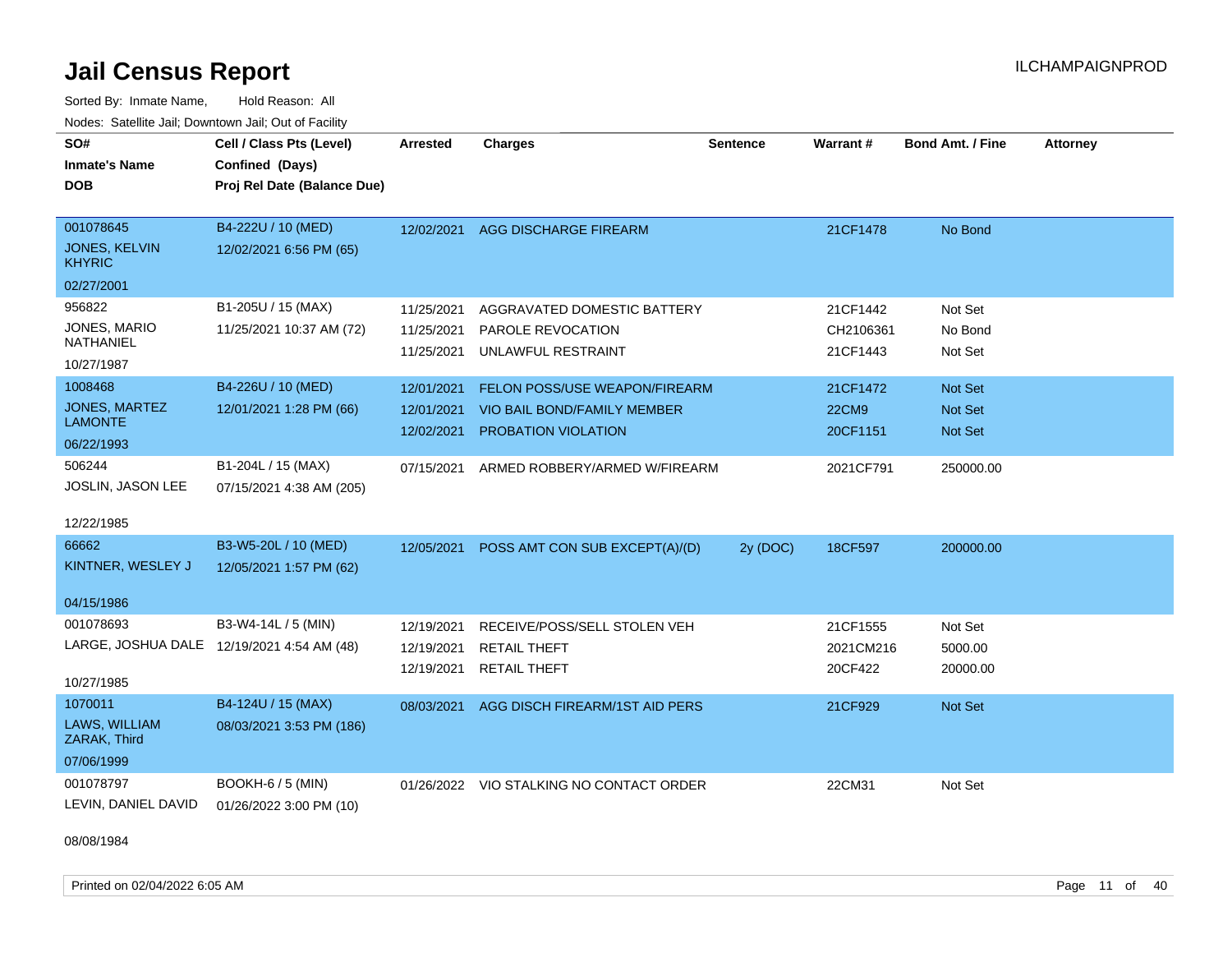| SO#<br><b>Inmate's Name</b><br><b>DOB</b>                       | Cell / Class Pts (Level)<br>Confined (Days)<br>Proj Rel Date (Balance Due) | Arrested                                             | <b>Charges</b>                                                                                              | <b>Sentence</b> | <b>Warrant#</b>                                              | <b>Bond Amt. / Fine</b>                       | <b>Attorney</b> |
|-----------------------------------------------------------------|----------------------------------------------------------------------------|------------------------------------------------------|-------------------------------------------------------------------------------------------------------------|-----------------|--------------------------------------------------------------|-----------------------------------------------|-----------------|
| 548089<br>LEWIS, LAWRENCE<br>PAUL, Third<br>02/08/1993          | B1-204U / 15 (MAX)<br>12/04/2020 4:42 AM (428)                             | 12/04/2020<br>12/04/2020<br>12/04/2020               | ATTEMPT (FIRST DEGREE MURDER)<br>METH DELIVERY/100<400 GRAMS<br>AGG DOMESTIC BATTERY/STRANGLE               |                 | 20CF1378<br>20CF1481<br>18CF1507                             | Not Set<br>Not Set<br>10000.00                |                 |
| 001077524<br>LEWIS, TREVOR<br><b>DANIEL</b><br>06/03/2002       | B2-DR / 10 (SPH)<br>12/14/2020 5:16 PM (418)                               | 12/14/2020<br>12/14/2020<br>12/14/2020<br>12/14/2020 | AGG BATTERY/JUDGE/EMT<br><b>RESIDENTIAL ARSON</b><br>AGG BATTERY/PUBLIC PLACE<br>AGG BATTERY/PEACE OFFICER  |                 | 2020-CF-1212<br>2020-CF-1388<br>2020-CF-1231<br>2020-CF-1211 | 10000.00<br>150000.00<br>50000.00<br>10000.00 |                 |
| 63639<br><b>LINDSEY, ANTHONY</b><br><b>MARTEZ</b><br>03/18/1985 | A3-212L / 5 (ADS)<br>01/28/2022 10:06 PM (8)                               | 01/28/2022                                           | <b>ESC OF FELON FROM PENAL INST</b><br>01/31/2022 FELON POSS/USE WEAPON/FIREARM                             | 5y (DOC)        | 22CF110<br>22CF110                                           | No Bond<br>No Bond                            |                 |
| 001078817<br>LIPSCOMB, LADAROL<br><b>ANTHONY</b><br>10/01/2000  | BOOKH-3<br>02/03/2022 11:33 PM (2)                                         | 02/03/2022<br>02/03/2022                             | MFG/DEL CANNABIS/30-500 GRAMS<br>CARRY/POSSESS FIREARM/1ST<br>02/03/2022 RESIST/OBSTRUCTING A PEACE OFFICEF |                 | 2022CFAWOW<br>2022CFAWOW<br>2022CMAWOW                       | Not Set<br>Not Set<br>Not Set                 |                 |
| 1065002<br>LOVELESS, DUSTIN<br>DEE.<br>06/17/1982               | B3-W7-26L / 10 (MED)<br>11/16/2021 11:41 AM (81)                           | 11/16/2021                                           | DOMESTIC BTRY/CONTACT/VIO O/P                                                                               |                 | 2019CF001781                                                 | 25000.00                                      |                 |
| 48792<br>MCCLAIN, HURCHEL<br><b>JOSEPH</b><br>05/01/1979        | B4-225U / 10 (MED)<br>11/20/2021 4:11 AM (77)                              | 11/19/2021                                           | AGG BATTERY/DISCHARGE FIREARM                                                                               |                 | 21CF1425                                                     | Not Set                                       |                 |
| 001077938<br>MCGAHA,<br><b>CHRISTOPHER D</b><br>07/27/1991      | BOOKH-2 / 15 (ADS)<br>05/10/2021 7:02 PM (271)                             | 05/10/2021<br>05/11/2021<br>05/27/2021               | AGG KIDNAPING DISCH FIR/HARM<br><b>MURDER</b><br>ESCAPE FROM DEPT OF CORRECTION                             |                 | 21CF532<br>2021-CF-215<br>21CF600                            | Not Set<br>No Bond<br>Not Set                 |                 |
| 66710<br>MEEKS, CASSARIOUS<br><b>MONTE</b><br>06/22/1984        | A4-202L / 15 (ADS)<br>01/20/2022 11:40 AM (16)                             |                                                      | 01/19/2022 ARMED VIOLENCE/CATEGORY I                                                                        |                 | 22CF88                                                       | Not Set                                       |                 |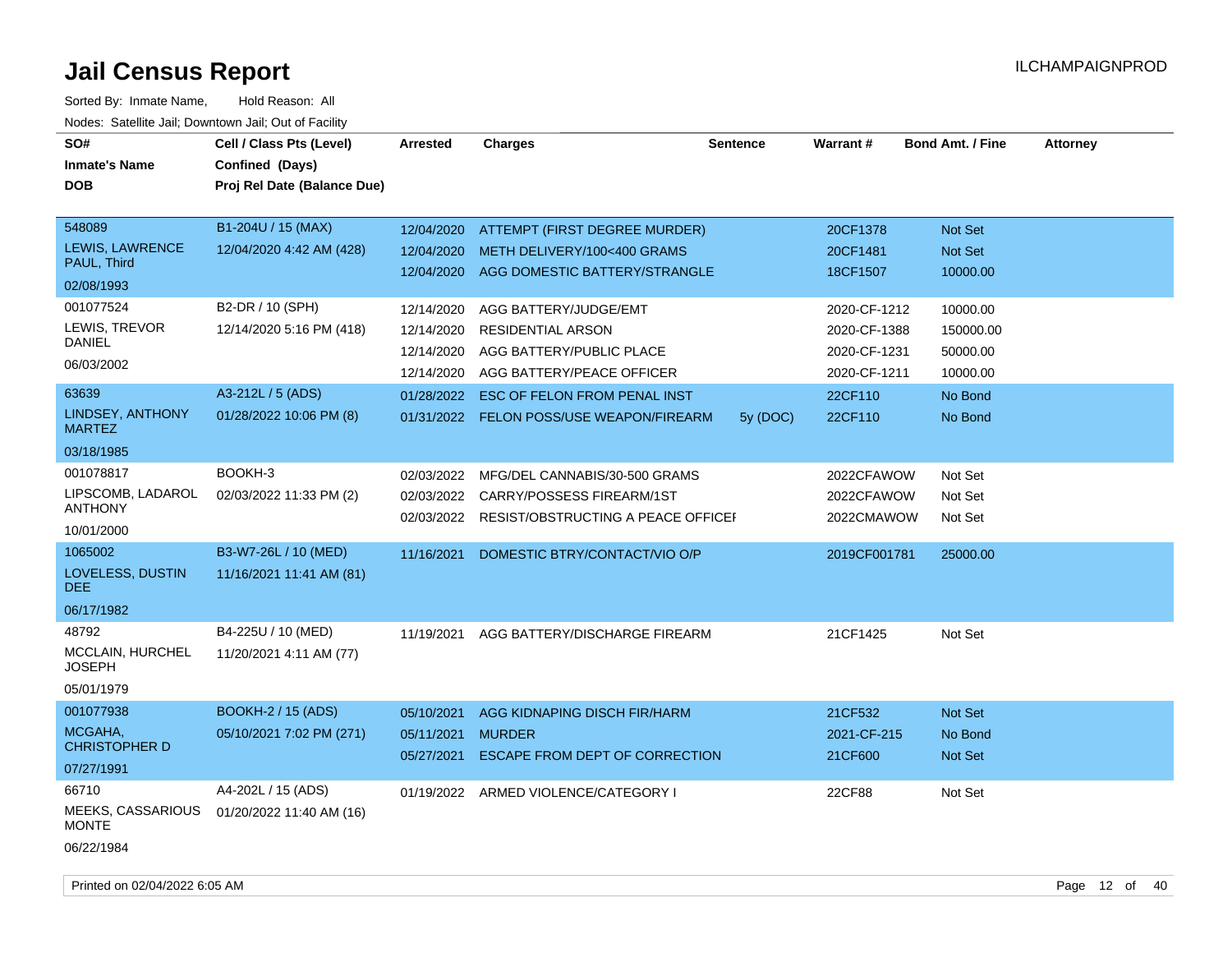| SO#<br><b>Inmate's Name</b><br><b>DOB</b>        | Cell / Class Pts (Level)<br>Confined (Days)<br>Proj Rel Date (Balance Due) | <b>Arrested</b> | <b>Charges</b>                         | <b>Sentence</b> | Warrant#  | <b>Bond Amt. / Fine</b> | <b>Attorney</b> |
|--------------------------------------------------|----------------------------------------------------------------------------|-----------------|----------------------------------------|-----------------|-----------|-------------------------|-----------------|
| 1043071<br><b>MERRELL-</b><br>SUTHERLAND, ALICIA | A2-120L / 10 (MED)<br>11/08/2021 2:22 AM (89)                              |                 | 11/08/2021 CRIM DMG/GOVT PROP/<\$500   |                 | 21CF1378  | Not Set                 |                 |
| 11/26/1972                                       |                                                                            |                 |                                        |                 |           |                         |                 |
| 43476                                            | A3-116L / 5 (ADS)                                                          | 01/25/2022      | POSSESSING A CONTROLLED SUBSTANC       |                 | 22CF109   | Not Set                 |                 |
| MERRICK, BRIAN<br><b>MATHEW</b>                  | 01/25/2022 12:40 PM (11)                                                   | 01/25/2022      | POSSESSION OF METH< 5 GRAMS            |                 | 20CF450   | 690.00                  |                 |
|                                                  |                                                                            |                 | 01/25/2022 POSSESSION OF METH< 5 GRAMS |                 | 21CF116   | 690.00                  |                 |
| 06/01/1974                                       |                                                                            | 01/25/2022      | <b>METH DELIVERY&lt;5 GRAMS</b>        |                 | 21CF170   | 940.00                  |                 |
|                                                  |                                                                            | 01/25/2022      | DRIVING RVK/SUSP DUI/SSS 4-9           |                 | 21CF730   | 440.00                  |                 |
| 41584                                            | B4-227L / 15 (MAX)                                                         | 12/01/2021      | <b>ARMED HABITUAL CRIMINAL</b>         |                 | 21CF1467  | Not Set                 |                 |
|                                                  | MILLER, JOSE LOVELL 12/02/2021 1:04 AM (65)                                |                 |                                        |                 |           |                         |                 |
| 10/07/1975                                       |                                                                            |                 |                                        |                 |           |                         |                 |
| 001077902                                        | A2-123L / 5 (ADS)                                                          | 11/23/2021      | BATTERY/CAUSE BODILY HARM              |                 | 21CM187   | Not Set                 |                 |
| MOFFETT, CAROLYN<br><b>REENE</b>                 | 11/21/2021 10:31 AM (76)                                                   |                 |                                        |                 |           |                         |                 |
| 10/23/1988                                       |                                                                            |                 |                                        |                 |           |                         |                 |
| 39106                                            | B3-W3-11U / 10 (MED)                                                       | 10/12/2021      | DOMESTIC BATTERY/OTHER PRIOR           |                 | 21CF1217  | Not Set                 |                 |
| Junior                                           | MOORE, ANDREW LEE, 10/12/2021 1:02 AM (116)                                |                 |                                        |                 |           |                         |                 |
| 04/12/1973                                       | 4/10/2022 (0.00)                                                           |                 |                                        |                 |           |                         |                 |
| 1007239                                          | B4-127U / 10 (MED)                                                         | 12/29/2021      | <b>DOMESTIC BATTERY</b>                |                 | 21CF1607  | Not Set                 |                 |
| MOORE, ANDREW<br><b>VIRGIL</b>                   | 12/29/2021 8:40 PM (38)                                                    |                 |                                        |                 |           |                         |                 |
| 08/20/1972                                       |                                                                            |                 |                                        |                 |           |                         |                 |
| 539294                                           | B1-104U / 10 (MED)                                                         | 01/11/2022      | AGG DUI/NO VALID DL                    |                 | 22CF49    | Not Set                 |                 |
| MOSLEY, JAMES<br><b>CALVIN</b>                   | 01/11/2022 9:43 PM (25)                                                    | 01/11/2022      | <b>PAROLE REVOCATION</b>               |                 | CH2200227 | No Bond                 |                 |
| 12/11/1985                                       |                                                                            |                 |                                        |                 |           |                         |                 |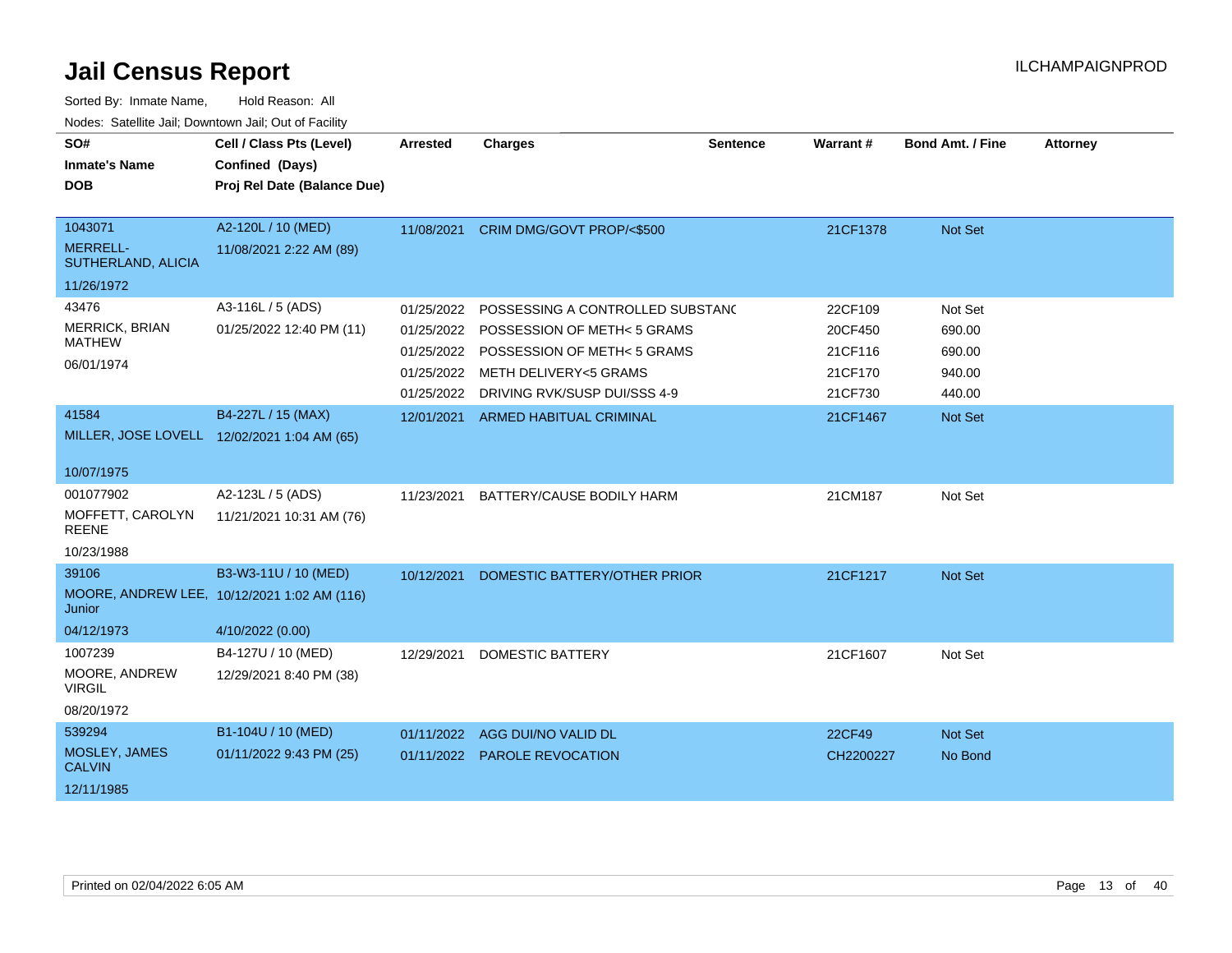| SO#<br>Inmate's Name                         | Cell / Class Pts (Level)<br>Confined (Days) | <b>Arrested</b> | <b>Charges</b>                           | <b>Sentence</b> | Warrant#   | <b>Bond Amt. / Fine</b> | <b>Attorney</b> |
|----------------------------------------------|---------------------------------------------|-----------------|------------------------------------------|-----------------|------------|-------------------------|-----------------|
| DOB                                          | Proj Rel Date (Balance Due)                 |                 |                                          |                 |            |                         |                 |
|                                              |                                             |                 |                                          |                 |            |                         |                 |
| 63994                                        | <b>BOOKH-4</b>                              | 02/03/2022      | <b>DOMESTIC BATTERY</b>                  |                 | 2022CMAWOW | <b>Not Set</b>          |                 |
| <b>MOTLEY, MARIO</b><br><b>ANTONIO</b>       | 02/03/2022 10:10 PM (2)                     |                 |                                          |                 |            |                         |                 |
| 09/23/1983                                   |                                             |                 |                                          |                 |            |                         |                 |
| 001078814                                    | BOOKH-7                                     | 02/02/2022      | AGG DOMESTIC BATTERY/STRANGLE            |                 | 22CF77     | 25000.00                |                 |
| MYLES, JENTAVIOUS<br><b>KENTRAIL</b>         | 02/02/2022 6:58 PM (3)                      |                 |                                          |                 |            |                         |                 |
| 10/12/2001                                   |                                             |                 |                                          |                 |            |                         |                 |
| 001078517                                    | B1-102L / 15 (MAX)                          |                 | 10/19/2021 ATTEMPT (FIRST DEGREE MURDER) |                 | 21CF1267   | <b>Not Set</b>          |                 |
| <b>NELSON, RORY</b><br><b>DEMOND</b>         | 10/19/2021 3:55 AM (109)                    |                 |                                          |                 |            |                         |                 |
| 08/14/1984                                   |                                             |                 |                                          |                 |            |                         |                 |
| 001078357                                    | B2-DR / 15 (SPH)                            | 09/17/2021      | ARMED ROBBERY/ARMED W/FIREARM            |                 | 21CF1128   | Not Set                 |                 |
| PETTIGREW, CAREY<br><b>CORNITRIAS DEOBLO</b> | 09/17/2021 9:56 AM (141)                    | 09/17/2021      | ARMED ROBBERY/ARMED W/FIREARM            |                 | 21CF1129   | Not Set                 |                 |
| 08/31/1986                                   |                                             | 09/17/2021      | ARMED ROBBERY/ARMED W/FIREARM            |                 | 21CF1230   | Not Set                 |                 |
| 1030954                                      | A4-107U / 15 (MAX)                          | 01/14/2022      | ARMED VIOLENCE/CATEGORY I                |                 | 22CF76     | <b>Not Set</b>          |                 |
| PETTIGREW.<br><b>MALCOME JAMIESON</b>        | 01/15/2022 4:35 AM (21)                     |                 | 01/14/2022 MFG/DEL CANNABIS/10-30 GRAMS  |                 | 2020CF9    | 15000.00                |                 |
| 02/20/1995                                   |                                             |                 |                                          |                 |            |                         |                 |
| 1008308                                      | A4-105L / 10 (ADS)                          | 01/30/2022      | ASSAULT                                  |                 | 19CM364    | 4000.00                 |                 |
| PETTIGREW, MARIO<br><b>TRAVINIO</b>          | 01/30/2022 6:15 AM (6)                      |                 | 01/30/2022 AGG BTRY/GREAT BOD HARM/60+   |                 | 22CF131    | No Bond                 |                 |
| 08/11/1992                                   |                                             |                 |                                          |                 |            |                         |                 |
| 999352                                       | B4-225L / 10 (MED)                          | 09/09/2021      | <b>VIOLATE OP/OTHER PRIOR</b>            | 2y (DOC)        |            | Not Set                 |                 |
| PIRLOT, JUSTIN LEE                           | 09/09/2021 11:28 AM (149)                   | 10/23/2021      | FALSE REPORT OF OFFENSE                  |                 | 2019CF836  | 5000.00                 |                 |
| 11/08/1982                                   |                                             |                 |                                          |                 |            |                         |                 |
| 001078799                                    | A4-101L / 10 (MED)                          |                 | 01/27/2022 FIREARM/FOID INVALID/NOT ELIG |                 | 22CF116    | Not Set                 |                 |
| PURNELL, MARKISE<br><b>MONROE</b>            | 01/27/2022 9:50 AM (9)                      |                 |                                          |                 |            |                         |                 |
| 07/13/2002                                   |                                             |                 |                                          |                 |            |                         |                 |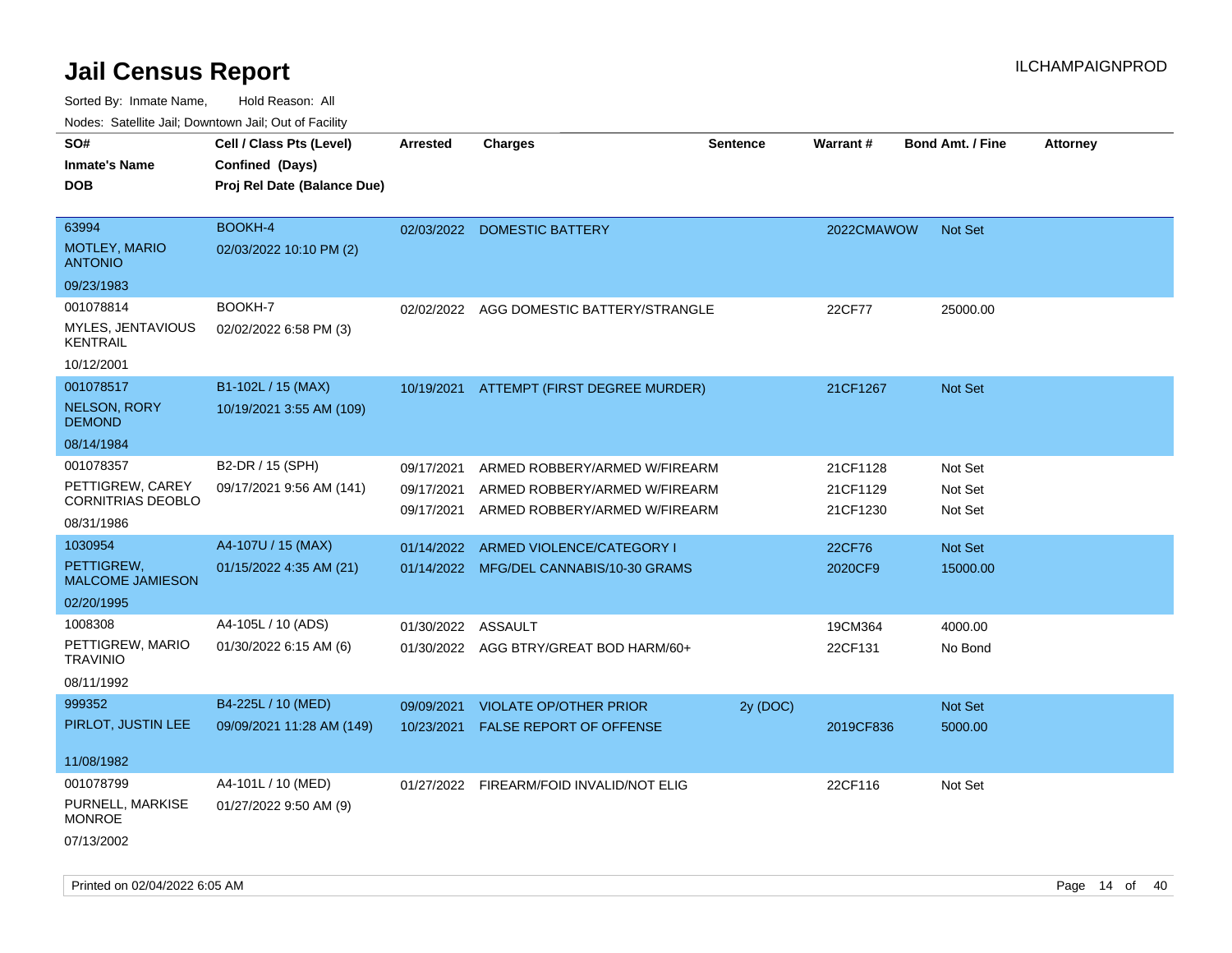| Todoo. Catolino can, Bomnomi can, Cat of Faoint<br>SO# | Cell / Class Pts (Level)    | <b>Arrested</b> | <b>Charges</b>                            | <b>Sentence</b> | Warrant#   | <b>Bond Amt. / Fine</b> | <b>Attorney</b> |
|--------------------------------------------------------|-----------------------------|-----------------|-------------------------------------------|-----------------|------------|-------------------------|-----------------|
| <b>Inmate's Name</b>                                   | Confined (Days)             |                 |                                           |                 |            |                         |                 |
| <b>DOB</b>                                             | Proj Rel Date (Balance Due) |                 |                                           |                 |            |                         |                 |
| 001078669                                              |                             |                 |                                           |                 |            |                         |                 |
| RANGEL, ADRIAN                                         | B1-107U / 10 (MED)          |                 | 12/10/2021 AGG DISCHARGE FIREARM/BLDG/SCH |                 | 21CF1507   | Not Set                 |                 |
|                                                        | 12/10/2021 12:53 AM (57)    |                 |                                           |                 |            |                         |                 |
| 11/25/2000                                             |                             |                 |                                           |                 |            |                         |                 |
| 1069524                                                | B4-224L / 15 (MAX)          | 08/08/2021      | MFG/DEL CANNABIS/30-500 GRAMS             |                 | 21CF953    | Not Set                 |                 |
| RAY-DAVIS, KAMARI<br><b>DAYVON</b>                     | 08/09/2021 2:44 AM (180)    |                 |                                           |                 |            |                         |                 |
| 03/30/2000                                             |                             |                 |                                           |                 |            |                         |                 |
| 45473                                                  | B2-T1-04L / 15 (SPH)        | 11/23/2021      | CHIL SEX OFFEN/RESIDE DAY CARE            |                 | 21CF1275   | 10000.00                |                 |
| REXROAD, CALVIN<br><b>ALLEN</b>                        | 11/23/2021 6:27 PM (74)     |                 | 11/23/2021 VIOLATE SEX OFFENDER REGIS     |                 | 21CF546    | 50000.00                |                 |
| 10/04/1970                                             |                             |                 |                                           |                 |            |                         |                 |
| 001078351                                              | A3-114L / 10 (ADS)          | 01/14/2022      | AGG UNLAWFUL USE OF WEAPON/VEH            |                 | 22CF73     | Not Set                 |                 |
| ROBINSON, DONTAE<br><b>ROY</b>                         | 01/14/2022 10:57 PM (22)    |                 | 01/14/2022 POSSESSION OF STOLEN FIREARM   |                 | 2021CF1609 | 150000.00               |                 |
| 06/25/2002                                             |                             |                 |                                           |                 |            |                         |                 |
| 979485                                                 | B2-T4-16L / 15 (SPH)        | 03/12/2021      | PRED CRIM SEX ASLT/VICTIM <13             |                 | 21CF282    | Not Set                 |                 |
| RODRIGUEZ, JOSHUA<br><b>ANTHONY</b>                    | 03/12/2021 1:57 PM (330)    |                 |                                           |                 |            |                         |                 |
| 04/06/1990                                             |                             |                 |                                           |                 |            |                         |                 |
| 001078816                                              | BOOKH-3                     | 02/03/2022      | MFG/DEL CANNABIS/30-500 GRAMS             |                 | 2022CFAWOW | Not Set                 |                 |
| ROWELL, JEROME<br><b>DEWAYNE</b>                       | 02/03/2022 11:28 PM (2)     |                 |                                           |                 |            |                         |                 |
| 01/04/2001                                             |                             |                 |                                           |                 |            |                         |                 |
| 61330                                                  | B4-123L / 15 (MAX)          | 12/01/2021      | <b>ARMED HABITUAL CRIMINAL</b>            |                 | 21CF1473   | Not Set                 |                 |
| <b>RUFFIN, JONATHON</b><br><b>CECIL</b>                | 12/01/2021 5:34 AM (66)     | 12/01/2021      | PAROLE REVOCATION                         |                 | CH2107545  | No Bond                 |                 |
| 05/10/1984                                             |                             |                 |                                           |                 |            |                         |                 |
| 1071161                                                | B4-124L / 15 (MAX)          | 08/18/2021      | DELIVERY OF OR POSSESSION OF W/INT        |                 | 21CF1008   | No Bond                 |                 |
| SANDERS, MARKELL<br>LAMAR                              | 08/18/2021 6:18 PM (171)    |                 |                                           |                 |            |                         |                 |
| 02/02/2000                                             |                             |                 |                                           |                 |            |                         |                 |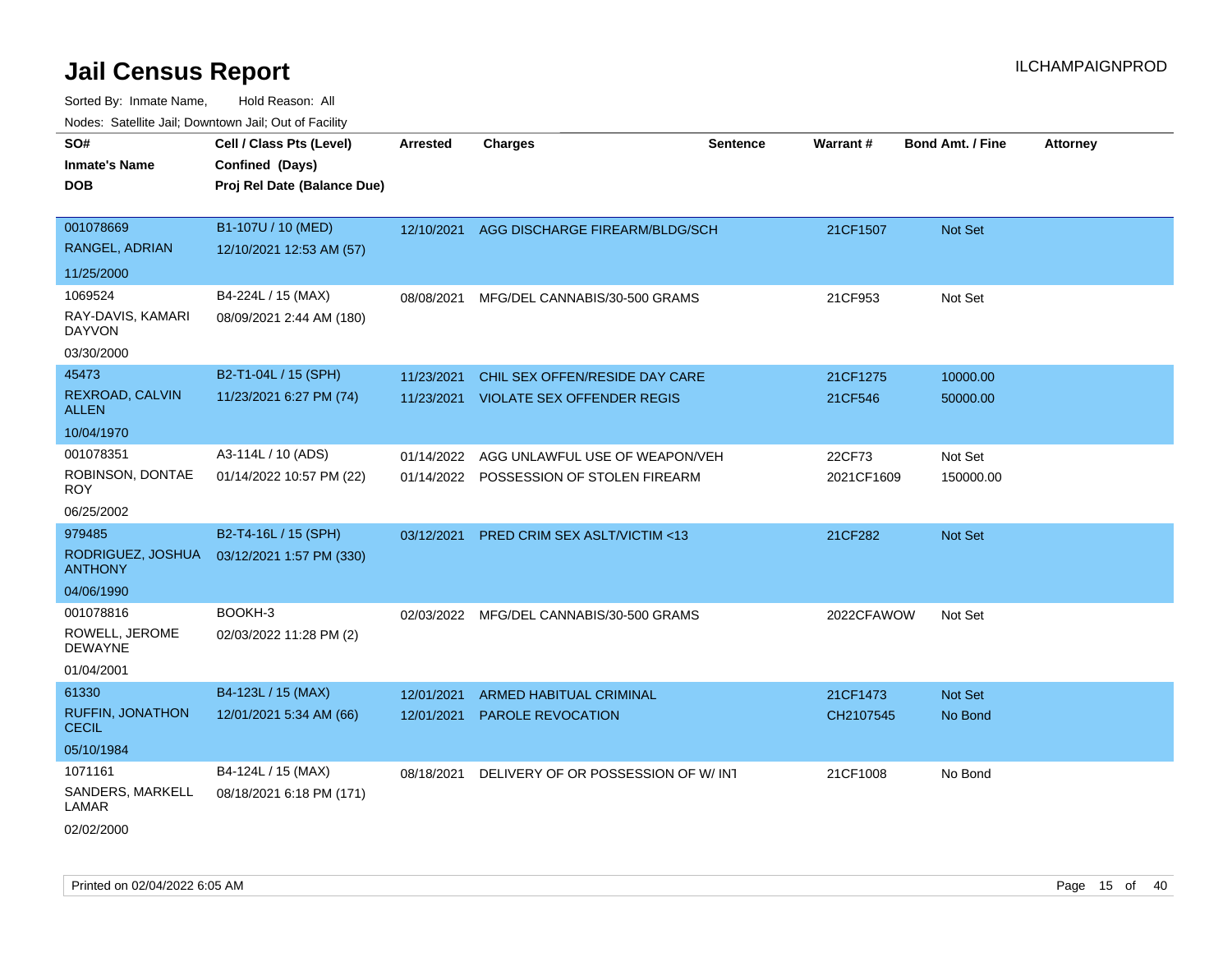Sorted By: Inmate Name, Hold Reason: All Nodes: Satellite Jail; Downtown Jail; Out of Facility

| SO#                                                        | Cell / Class Pts (Level)                     | <b>Arrested</b> | <b>Charges</b>                           | <b>Sentence</b>     | <b>Warrant#</b> | <b>Bond Amt. / Fine</b> | <b>Attorney</b> |
|------------------------------------------------------------|----------------------------------------------|-----------------|------------------------------------------|---------------------|-----------------|-------------------------|-----------------|
| <b>Inmate's Name</b>                                       | Confined (Days)                              |                 |                                          |                     |                 |                         |                 |
| <b>DOB</b>                                                 | Proj Rel Date (Balance Due)                  |                 |                                          |                     |                 |                         |                 |
|                                                            |                                              |                 |                                          |                     |                 |                         |                 |
| 1047469                                                    | B3-W5-18L / 10 (MED)                         | 07/03/2021      | <b>CRIMINAL SEX ASSAULT/CONSENT</b>      | 2y/6m (DOC) 21CF773 |                 | Not Set                 |                 |
| <b>ALLEN</b>                                               | SCHINDLER, RICHARD 07/03/2021 10:25 PM (217) |                 |                                          |                     |                 |                         |                 |
| 10/16/1979                                                 |                                              |                 |                                          |                     |                 |                         |                 |
| 1000820                                                    | A4-206L / 15 (ADS)                           | 01/24/2022      | FELON POSS/USE WEAPON/FIREARM            |                     | 22CF105         | Not Set                 |                 |
|                                                            | SCHNEIDER, SONGAN 01/24/2022 8:20 AM (12)    |                 | 01/24/2022 AGGRAVATED DOMESTIC BATTERY   |                     | 21CF1433        | 25000.00                |                 |
| <b>MICHAEL</b>                                             |                                              | 01/24/2022      | DRIVING ON SUSPENDED LICENSE             |                     | 20TR2771        | 2500.00                 |                 |
| 08/18/1992                                                 |                                              |                 |                                          |                     |                 |                         |                 |
| 001078748                                                  | B3-W4-13U / 10 (MED)                         |                 | 01/10/2022 AGGRAVATED BATTERY            |                     | 21CF151         | No Bond                 |                 |
| SCHROEDER, JOSHUA 01/10/2022 9:34 AM (26)<br><b>CURTIS</b> |                                              |                 |                                          |                     |                 |                         |                 |
| 09/04/1980                                                 | 3/8/2022 (0.00)                              |                 |                                          |                     |                 |                         |                 |
| 001078698                                                  | B3-W1-04L / 5 (ADS)                          | 12/20/2021      | DIRECT CRIMINAL CONTEMPT                 |                     | 2019F44         | No Bond                 |                 |
| SIDES, BRIAN KEITH                                         | 12/20/2021 4:23 PM (47)                      |                 |                                          |                     |                 |                         |                 |
| 12/08/1969                                                 |                                              |                 |                                          |                     |                 |                         |                 |
| 001078441                                                  | BOOKF-1 / 15 (ADS)                           | 10/01/2021      | <b>ARMED HABITUAL CRIMINAL</b>           |                     | 21CF1182        | <b>Not Set</b>          |                 |
| SINGLETON, CORRIE<br><b>DERRELL</b>                        | 10/01/2021 12:36 PM (127)                    |                 | 12/20/2021 SPEEDING 26-34 MPH OVER LIMIT |                     | 2021TR2701      | 1000.00                 |                 |
| 05/07/1983                                                 |                                              |                 |                                          |                     |                 |                         |                 |
| 001078765                                                  | A4-107L / 10 (ADS)                           | 01/13/2022      | FELON POSS/USE WEAPON/FIREARM            |                     | 22CF66          | Not Set                 |                 |
|                                                            | SMITH, COREY ADRIAN 01/13/2022 7:32 PM (23)  | 01/13/2022      | DRVG UNDER INFLUENCE OF DRUG             |                     | 2018DT262       | 190.00                  |                 |
|                                                            |                                              | 01/13/2022      | DRIVING ON REVOKED LICENSE               |                     | 20TR3078        | 190.00                  |                 |
| 09/01/1987                                                 |                                              |                 |                                          |                     |                 |                         |                 |
| 951986                                                     | B3-W3-10L / 10 (MED)                         |                 | 01/11/2022 WILFUL FAILURE TO REGISTER    |                     | 21 CF 1016      | No Bond                 |                 |
| <b>STARKS, LAWRENCE</b><br><b>DAVID</b>                    | 01/11/2022 3:06 PM (25)                      |                 |                                          |                     |                 |                         |                 |
| 09/28/1955                                                 | 2/7/2022 (0.00)                              |                 |                                          |                     |                 |                         |                 |
| 001077770                                                  | A1-226L / 5 (MIN)                            | 01/06/2022      | <b>RESIDENTIAL BURGLARY</b>              |                     | 21CF319         | Not Set                 |                 |
|                                                            | STOFFLE, KELLY ANNE 01/06/2022 3:14 PM (30)  |                 |                                          |                     |                 |                         |                 |

04/12/1989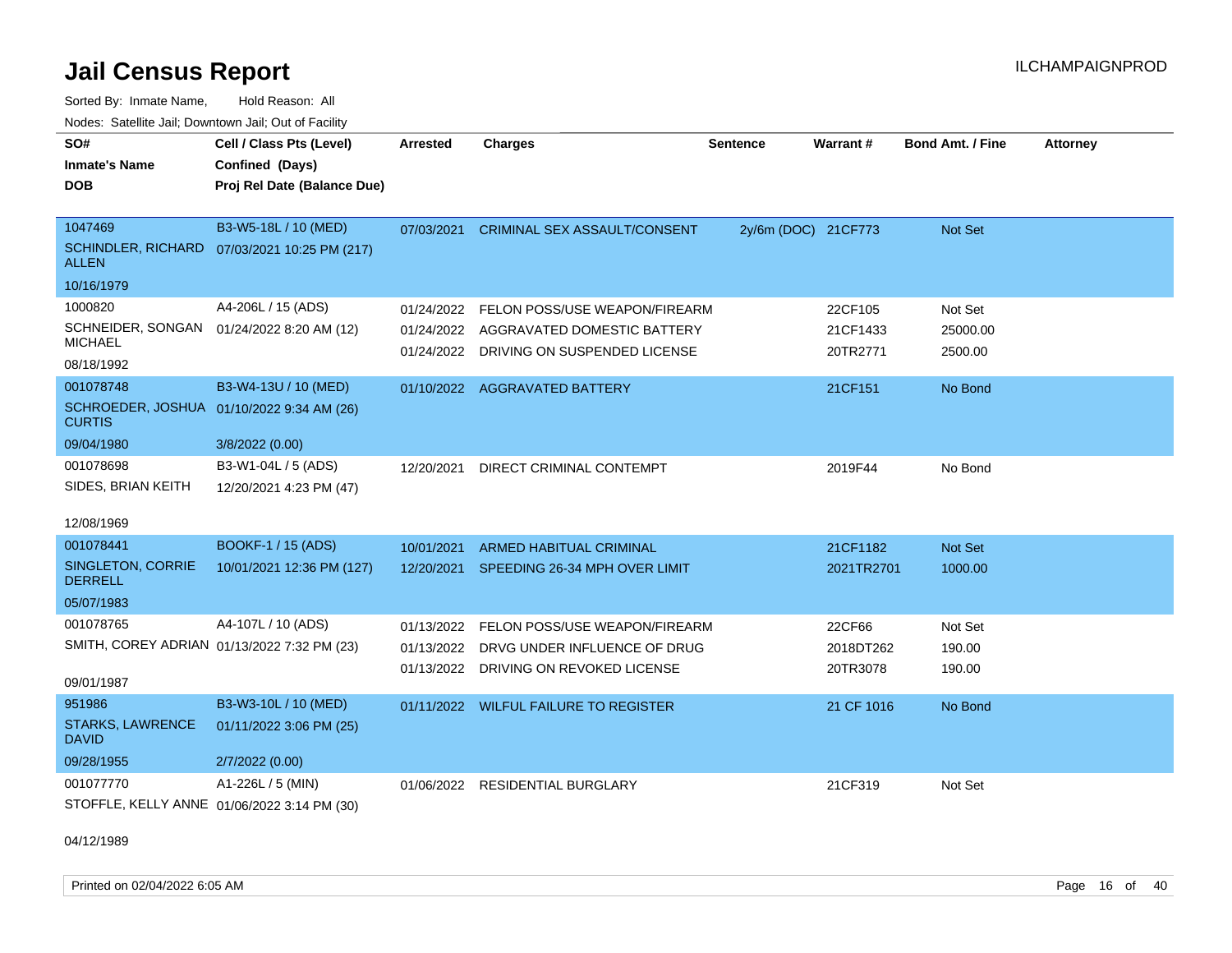Sorted By: Inmate Name, Hold Reason: All Nodes: Satellite Jail; Downtown Jail; Out of Facility

| rougs. Calcing Jan, Downtown Jan, Out of Facility |                             |                 |                                      |                 |                 |                         |                 |
|---------------------------------------------------|-----------------------------|-----------------|--------------------------------------|-----------------|-----------------|-------------------------|-----------------|
| SO#                                               | Cell / Class Pts (Level)    | <b>Arrested</b> | <b>Charges</b>                       | <b>Sentence</b> | <b>Warrant#</b> | <b>Bond Amt. / Fine</b> | <b>Attorney</b> |
| <b>Inmate's Name</b>                              | Confined (Days)             |                 |                                      |                 |                 |                         |                 |
| <b>DOB</b>                                        | Proj Rel Date (Balance Due) |                 |                                      |                 |                 |                         |                 |
|                                                   |                             |                 |                                      |                 |                 |                         |                 |
| 38305                                             | B2-T2-06L / 10 (SPH)        |                 | 03/18/2020 CRIMINAL SEXUAL ABUSE     |                 | 20CF-343        | 500000.00               |                 |
| STOVER, JOSH<br><b>ANDREW</b>                     | 03/18/2020 10:24 AM (689)   |                 |                                      |                 |                 |                         |                 |
| 08/18/1973                                        |                             |                 |                                      |                 |                 |                         |                 |
| 001078182                                         | B3-W2-06L / 5 (MIN)         | 12/20/2021      | DRIVING ON REVOKED LICENSE           |                 | 2021CF800       | No Bond                 |                 |
| STRONG, KEVIN<br>GARDNER                          | 12/20/2021 4:34 PM (47)     |                 |                                      |                 |                 |                         |                 |
| 02/12/1963                                        | 3/19/2022 (0.00)            |                 |                                      |                 |                 |                         |                 |
| 1062701                                           | A4-202U / 15 (ADS)          |                 | 01/20/2022 UNLAWFUL USE OF A WEAPON  | 10y (DOC)       | 2021CF114       | No Bond                 |                 |
| TAYLOR, CODY EARL                                 | 01/20/2022 11:31 AM (16)    |                 |                                      |                 |                 |                         |                 |
|                                                   |                             |                 |                                      |                 |                 |                         |                 |
| 10/22/1997                                        |                             |                 |                                      |                 |                 |                         |                 |
| 1049786                                           | BOOKH-3                     |                 | 02/04/2022 DOMESTIC BATTERY          |                 | 2022CMAWOW      | No Bond                 |                 |
| TAYLOR, COZENE JR                                 | 02/04/2022 1:49 AM (1)      |                 |                                      |                 |                 |                         |                 |
|                                                   |                             |                 |                                      |                 |                 |                         |                 |
| 12/02/1988                                        |                             |                 |                                      |                 |                 |                         |                 |
| 1000614                                           | A3-211U / 15 (SPH)          |                 | 01/12/2022 AGGRAVATED BATTERY        | 3y (DOC)        | 2018CF376       | No Bond                 |                 |
| <b>TESTER, TIMOTHY</b><br><b>RAY</b>              | 01/12/2022 3:38 PM (24)     |                 |                                      |                 |                 |                         |                 |
| 06/08/1992                                        |                             |                 |                                      |                 |                 |                         |                 |
| 001078471                                         | B4-221U / 10 (MED)          | 10/11/2021      | AGG UUW/VEHICLE/<21                  |                 | 21CF1210        | 100.00                  |                 |
| THATCH, OMARION                                   | 10/11/2021 1:26 AM (117)    |                 |                                      |                 |                 |                         |                 |
| <b>DIAMONTE</b>                                   |                             |                 |                                      |                 |                 |                         |                 |
| 09/05/2003                                        |                             |                 |                                      |                 |                 |                         |                 |
| 32058                                             | B4-123U / 15 (MAX)          | 06/14/2021      | <b>AGG DISCH FIREARM</b>             |                 | 21CF690         | <b>Not Set</b>          |                 |
| THOMPSON, STEVEN                                  | 06/14/2021 6:44 AM (236)    |                 |                                      |                 |                 |                         |                 |
| <b>ONEAL</b>                                      |                             |                 |                                      |                 |                 |                         |                 |
| 03/14/1969                                        |                             |                 |                                      |                 |                 |                         |                 |
| 001078792                                         | A4-203L / 15 (ADS)          | 01/24/2022      | <b>FUGITIVE FROM JUSTICE</b>         |                 | 22CF99          | Not Set                 |                 |
| TRAMBLE, TOM                                      | 01/24/2022 10:24 AM (12)    |                 | 01/24/2022 FUGITIVE FROM JUSTICE     |                 | 22CF100         | Not Set                 |                 |
| <b>MARCUS</b>                                     |                             |                 | 01/24/2022 ARMED VIOLENCE/CATEGORY I |                 | 22CF101         | Not Set                 |                 |
| 02/28/1985                                        |                             |                 |                                      |                 |                 |                         |                 |

Printed on 02/04/2022 6:05 AM Page 17 of 40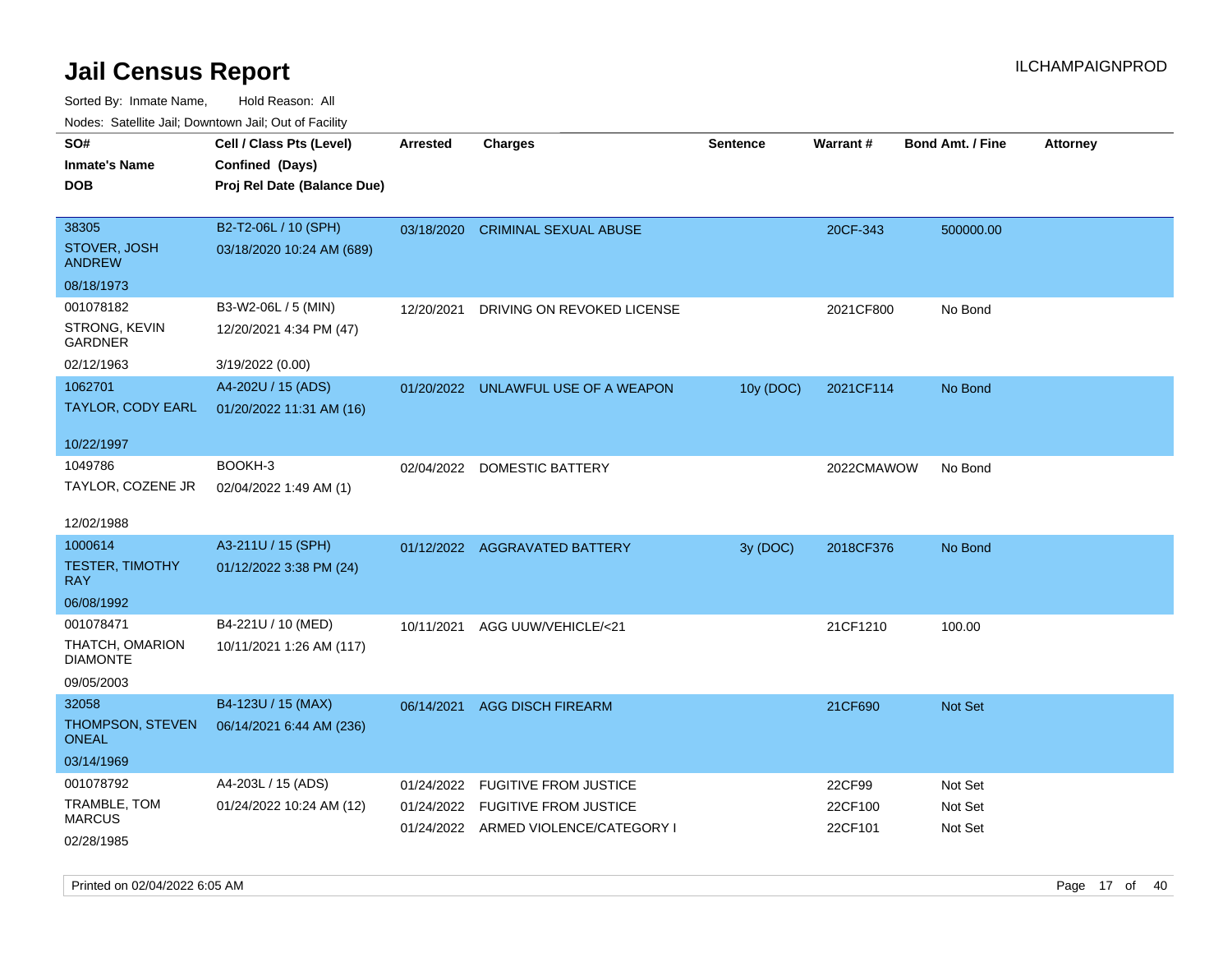Sorted By: Inmate Name, Hold Reason: All

Nodes: Satellite Jail; Downtown Jail; Out of Facility

| ivoues. Salellite Jali, Downtown Jali, Out of Facility |                             |                 |                                       |                 |            |                         |                 |
|--------------------------------------------------------|-----------------------------|-----------------|---------------------------------------|-----------------|------------|-------------------------|-----------------|
| SO#                                                    | Cell / Class Pts (Level)    | <b>Arrested</b> | <b>Charges</b>                        | <b>Sentence</b> | Warrant#   | <b>Bond Amt. / Fine</b> | <b>Attorney</b> |
| <b>Inmate's Name</b>                                   | Confined (Days)             |                 |                                       |                 |            |                         |                 |
| <b>DOB</b>                                             | Proj Rel Date (Balance Due) |                 |                                       |                 |            |                         |                 |
|                                                        |                             |                 |                                       |                 |            |                         |                 |
| 32910                                                  | B3-W1-01U / 10 (MED)        | 10/04/2021      | DOM BTRY/HARM/1-2 PRECONV             |                 | 21CF1189   | Not Set                 |                 |
| TULL, CHRISTOPHER<br><b>MICHAEL</b>                    | 10/04/2021 10:53 PM (124)   |                 |                                       |                 |            |                         |                 |
| 04/02/1971                                             |                             |                 |                                       |                 |            |                         |                 |
| 1070904                                                | A3-113L / 5 (MIN)           | 10/28/2021      | <b>BURGLARY</b>                       | 3y (DOC)        | 2021CF321  | 15000.00                |                 |
| WANKEL, JONAH<br><b>JAMES</b>                          | 10/28/2021 3:42 AM (100)    |                 |                                       |                 |            |                         |                 |
| 12/15/1993                                             |                             |                 |                                       |                 |            |                         |                 |
| 961786                                                 | A4-206U / 15 (ADS)          |                 | 01/24/2022 ARMED HABITUAL CRIMINAL    |                 | 22CF104    | <b>Not Set</b>          |                 |
| <b>WARREN, DESIE</b><br><b>ARNEZ</b>                   | 01/24/2022 7:23 AM (12)     |                 |                                       |                 |            |                         |                 |
| 04/28/1988                                             |                             |                 |                                       |                 |            |                         |                 |
| 1073448                                                | A3-216U / 10 (ADS)          | 01/29/2022      | AGG BATTERY/PEACE OFFICER             |                 | 22CF130    | Not Set                 |                 |
| <b>WASHINGTON,</b><br><b>CLIFTON MYKEL</b>             | 01/29/2022 2:14 AM (7)      |                 | 01/29/2022 DRIVING ON REVOKED LICENSE |                 | 2020TR2874 | 5000.00                 |                 |
| 10/15/1998                                             |                             |                 |                                       |                 |            |                         |                 |
| 1070737                                                | A1-126L / 15 (MAX)          | 10/14/2021      | AGG KIDNAPG/<13/INTEL DISABL          |                 | 2020CF418  | 250000.00               |                 |
| <b>WASHINGTON,</b><br><b>JASTINA VIRGINIA</b>          | 10/14/2021 12:02 PM (114)   |                 |                                       |                 |            |                         |                 |
| 04/11/2000                                             |                             |                 |                                       |                 |            |                         |                 |
| 977140                                                 | B1-203L / 10 (MED)          | 10/24/2021      | ARMED HABITUAL CRIMINAL               |                 | 21CF1289   | Not Set                 |                 |
| WEBSTER, DERRIAL<br><b>DEVON</b>                       | 10/24/2021 2:46 AM (104)    |                 |                                       |                 |            |                         |                 |
| 01/14/1990                                             |                             |                 |                                       |                 |            |                         |                 |
| 001078811                                              | BOOKH-7                     | 02/01/2022      | UNLAWFUL USE OF A WEAPON              |                 | 2022CFAWOW | Not Set                 |                 |
| <b>WELLS, BRENDAN</b>                                  | 02/01/2022 3:42 PM (4)      | 02/01/2022      | DEFACE FIREARM ID MARKINGS            |                 | 2022CFAWOW | <b>Not Set</b>          |                 |
| <b>MATTHEW</b>                                         |                             | 02/01/2022      | POSSESSING A CONTROLLED SUBSTANC      |                 | 2022CFAWOW | <b>Not Set</b>          |                 |
| 01/22/1999                                             |                             | 02/01/2022      | MFG/DEL CANNABIS/30-500 GRAMS         |                 | 2022CFAWOW | Not Set                 |                 |
| 001078328                                              | B1-207U / 15 (MAX)          | 08/30/2021      | FELON POSS/USE WEAPON/FIREARM         |                 | 21CF1045   | Not Set                 |                 |
| WHITE, JUSTIN<br><b>STEVEN</b>                         | 08/30/2021 10:48 AM (159)   |                 |                                       |                 |            |                         |                 |
| 10/25/1995                                             |                             |                 |                                       |                 |            |                         |                 |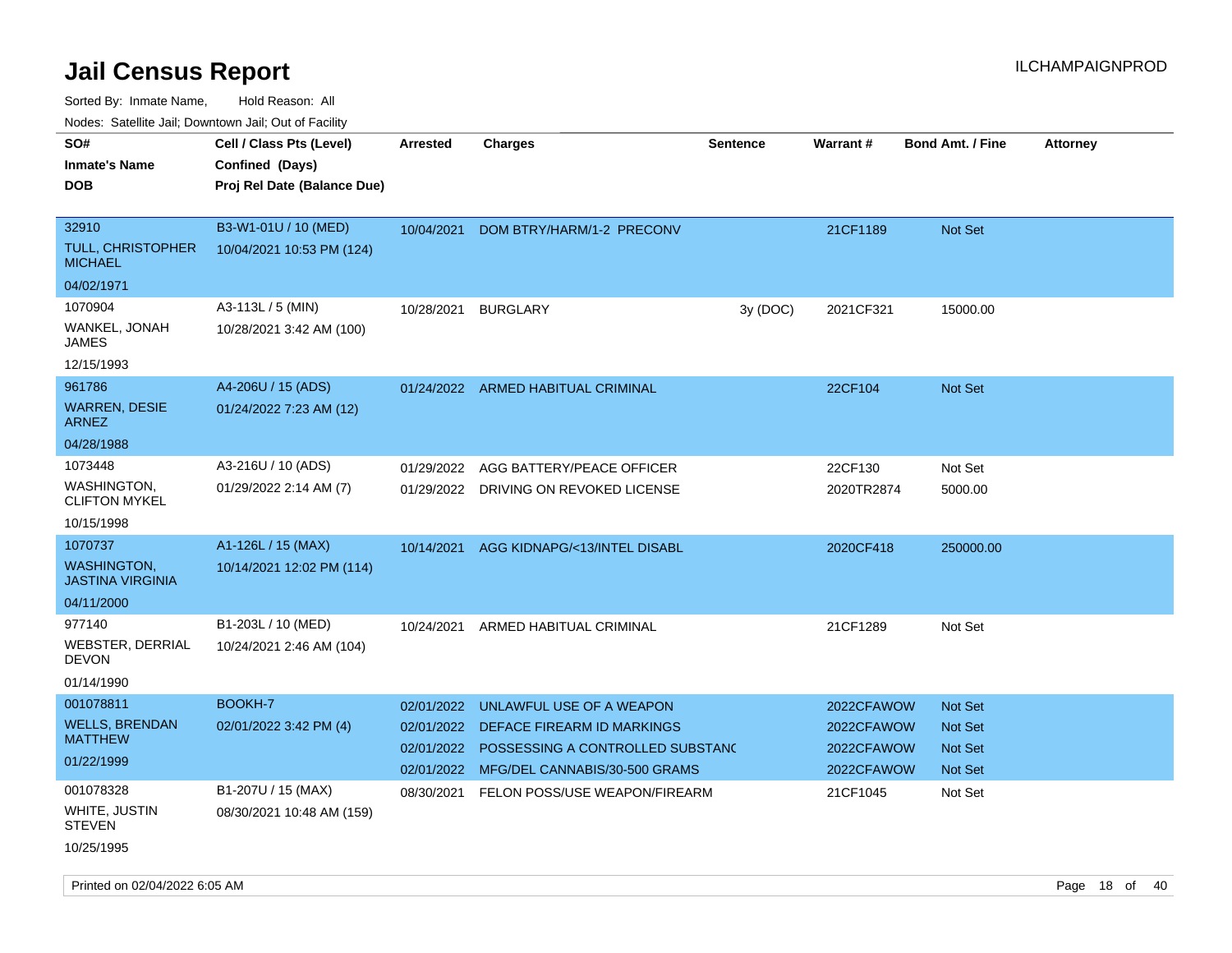| SO#<br><b>Inmate's Name</b><br><b>DOB</b>         | Cell / Class Pts (Level)<br>Confined (Days)<br>Proj Rel Date (Balance Due) | <b>Arrested</b>          | <b>Charges</b>                                                | <b>Sentence</b> | Warrant#           | <b>Bond Amt. / Fine</b> | <b>Attorney</b> |
|---------------------------------------------------|----------------------------------------------------------------------------|--------------------------|---------------------------------------------------------------|-----------------|--------------------|-------------------------|-----------------|
| 1075313                                           | A3-216L / 15 (ADS)                                                         | 01/29/2022               | POSSESSION OF STOLEN FIREARM                                  |                 | 22CF132            | Not Set                 |                 |
| <b>WILLIAMS, EARDIS</b><br><b>ANTONIO, Junior</b> | 01/29/2022 1:23 AM (7)                                                     | 01/29/2022<br>01/29/2022 | MFG/DEL CANNABIS/30-500 GRAMS<br>POSSESSION OF STOLEN FIREARM |                 | 20CF51<br>20CF1048 | 5000.00<br>500000.00    |                 |
| 01/21/1999                                        |                                                                            |                          |                                                               |                 |                    |                         |                 |
| 1049234                                           | A3-111U                                                                    |                          | 01/22/2022 AGGRAVATED DOMESTIC BATTERY                        |                 | 22CF94             | Not Set                 |                 |
| <b>WILLIAMS, KHAMRON</b><br><b>MARCELL</b>        | 01/22/2022 9:30 AM (14)                                                    |                          |                                                               |                 |                    |                         |                 |
| 08/15/1995                                        |                                                                            |                          |                                                               |                 |                    |                         |                 |
| 1019420                                           | B1-105L / 10 (MED)                                                         | 12/14/2021               | METH MANUFACTURING/15<100 GR                                  | 8y (DOC)        | 21CF205            | No Bond                 |                 |
| <b>WILLIAMS,</b><br><b>MARSHAWN ANTONIO</b>       | 12/14/2021 1:56 PM (53)                                                    |                          |                                                               |                 |                    |                         |                 |
| 06/02/1994                                        |                                                                            |                          |                                                               |                 |                    |                         |                 |
| 638552                                            | B2-T2-08L / 5 (SPH)                                                        | 10/07/2021               | CHILD PORNOGRAPHY/PHOTOGRAPH                                  |                 | 2021CF1207         | No Bond                 |                 |
| <b>WILLIAMS, MICHAEL</b><br><b>JAMES</b>          | 10/07/2021 12:20 PM (121)                                                  |                          |                                                               |                 |                    |                         |                 |
| 03/29/1964                                        |                                                                            |                          |                                                               |                 |                    |                         |                 |
| 1066370                                           | B1-101L / 15 (MAX)                                                         | 07/28/2021               | ARMED VIOLENCE/CATEGORY III                                   |                 | 2021 CF 882        | Not Set                 |                 |
| <b>WILLIAMS, REONTE</b><br><b>REMIR</b>           | 07/28/2021 5:40 AM (192)                                                   |                          |                                                               |                 |                    |                         |                 |
| 05/14/1999                                        |                                                                            |                          |                                                               |                 |                    |                         |                 |
| 1051953                                           | BOOKF-2                                                                    | 02/02/2022               | AGGRAVATED DOMESTIC BATTERY                                   |                 | 2022CFAWOW         | Not Set                 |                 |
| <b>WINSTON, ALYSSIA</b>                           | 02/02/2022 4:29 AM (3)                                                     | 02/02/2022               | UNLAWFUL RESTRAINT                                            |                 | 2022CFAWOW         | Not Set                 |                 |
| <b>LETEECE</b>                                    |                                                                            | 02/02/2022               | AGG BATTERY/PEACE OFFICER                                     |                 | 2022CFAWOW         | Not Set                 |                 |
| 03/17/1996                                        |                                                                            | 02/02/2022               | RESIST/OBSTRUCTING A PEACE OFFICEI                            |                 | 2022CFAWOW         | Not Set                 |                 |
|                                                   |                                                                            | 02/02/2022               | CRIM DMG/GOVT PROP/<\$500                                     |                 | 2022CFAWOW         | Not Set                 |                 |
| 972160                                            | B1-206U / 10 (MED)                                                         |                          | 01/11/2022 AGG DOMESTIC BATTERY/STRANGLE                      | 3y (DOC)        | 21-CF-917          | Not Set                 |                 |
| <b>WOOD, ANTONIO</b>                              | 01/11/2022 5:14 PM (25)                                                    |                          |                                                               |                 |                    |                         |                 |
| 10/16/1981                                        |                                                                            |                          |                                                               |                 |                    |                         |                 |
| <b>Total Satellite Jail: 147</b>                  |                                                                            | <b>Males: 129</b>        | Females: 18<br>Unknown: 0                                     |                 |                    |                         |                 |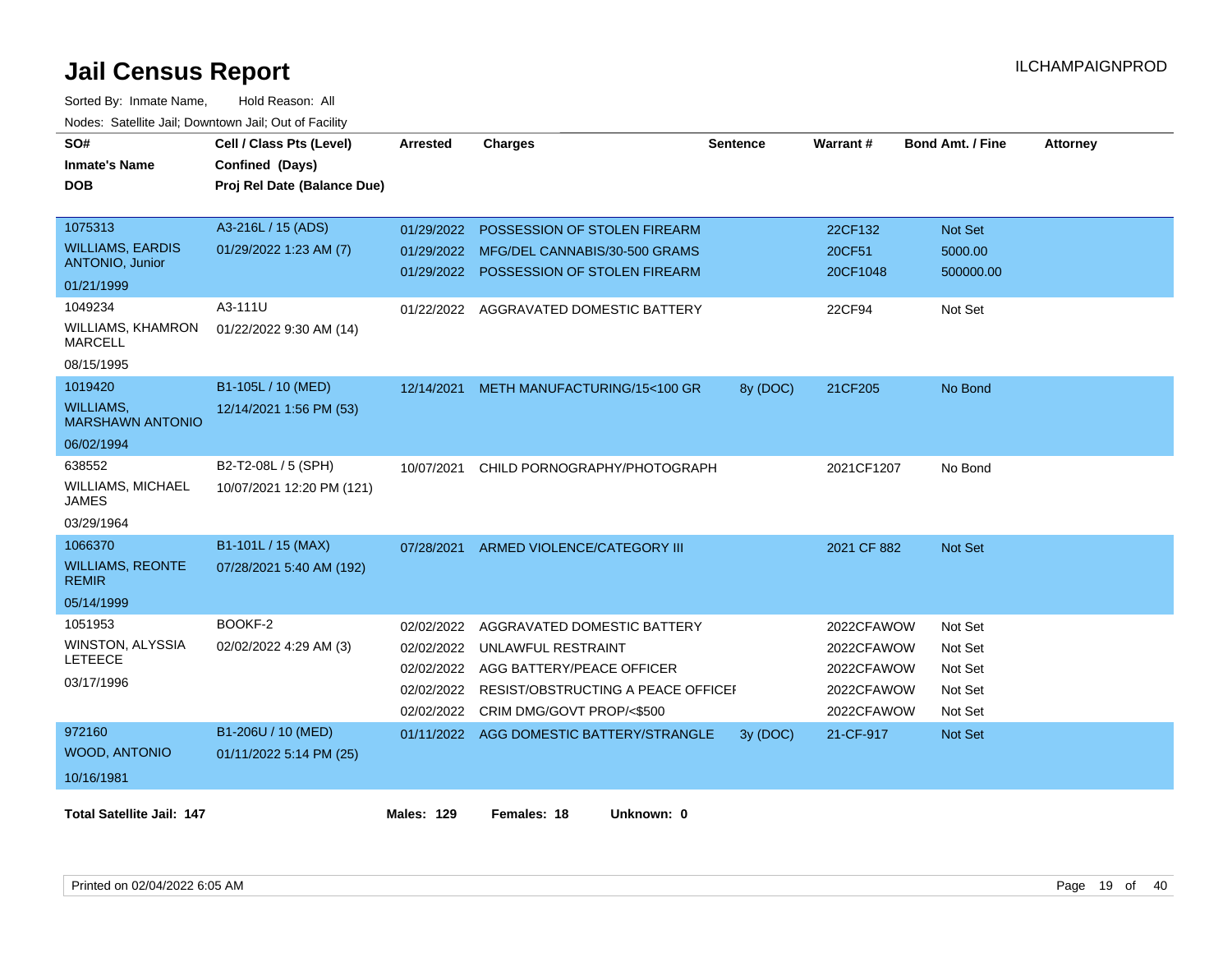| <b>Downtown Jail</b><br>SO#               | Cell / Class Pts (Level)                     | <b>Arrested</b> | <b>Charges</b>                    | <b>Sentence</b> | Warrant#  | <b>Bond Amt. / Fine</b> | <b>Attorney</b> |
|-------------------------------------------|----------------------------------------------|-----------------|-----------------------------------|-----------------|-----------|-------------------------|-----------------|
| <b>Inmate's Name</b>                      | Confined (Days)                              |                 |                                   |                 |           |                         |                 |
| <b>DOB</b>                                | Proj Rel Date (Balance Due)                  |                 |                                   |                 |           |                         |                 |
|                                           |                                              |                 |                                   |                 |           |                         |                 |
| 1073165                                   | G4L / 5 (MIN)                                | 04/30/2021      | <b>BURGLARY</b>                   |                 | 21CF516   | <b>Not Set</b>          |                 |
| ACKERMAN, CODY<br><b>JAMES</b>            | 04/30/2021 4:48 PM (281)                     | 04/30/2021      | FORGERY/ISSUE/DELIVER DOCUMENT    |                 | 19CF143   | 75000.00                |                 |
| 02/01/1989                                |                                              | 05/03/2021      | FORGERY/ISSUE/DELIVER DOCUMENT    |                 | 2018CF689 | 2500.00 / 75.00         |                 |
| 001078621                                 | F5U / 10 (MED)                               | 12/23/2021      | <b>RESIDENTIAL BURGLARY</b>       |                 | 21CF1582  | Not Set                 |                 |
|                                           | BAILEY, DANIEL SCOTT 12/23/2021 9:44 AM (44) | 01/14/2022      | PROBATION VIOLATION               |                 | 21CF1445  | Not Set                 |                 |
|                                           |                                              |                 |                                   |                 |           |                         |                 |
| 05/09/1999                                |                                              |                 |                                   |                 |           |                         |                 |
| 969121                                    | I3 / 15 (SPH)                                | 11/25/2021      | <b>CRIM TRESPASS TO RESIDENCE</b> |                 | 21CF1444  | <b>Not Set</b>          |                 |
| <b>BECKLEY, ANTHONY</b><br><b>PATRICK</b> | 11/25/2021 7:16 PM (72)                      |                 |                                   |                 |           |                         |                 |
| 06/30/1989                                |                                              |                 |                                   |                 |           |                         |                 |
| 001078535                                 | C7L / 15 (SPH)                               | 10/26/2021      | <b>CRIM SEX ASSAULT/FORCE</b>     |                 | 21CF1305  | Not Set                 |                 |
| BERRY, DAVID ISAAC                        | 10/26/2021 10:52 AM (102)                    |                 |                                   |                 |           |                         |                 |
| 09/23/2000                                |                                              |                 |                                   |                 |           |                         |                 |
| 517915                                    | $C1L / 5$ (MIN)                              | 08/03/2021      | <b>BURGLARY</b>                   |                 | 21CF289   | 20000.00                |                 |
| <b>BOXLEY, CHARLES</b>                    | 08/03/2021 2:18 PM (186)                     | 08/03/2021      | <b>BURGLARY</b>                   |                 | 21CF679   | 20000.00                |                 |
| <b>OMAR</b>                               |                                              | 08/03/2021      | FORGERY/ISSUE/DELIVER DOCUMENT    |                 |           | No Bond                 |                 |
| 01/10/1985<br>1027929                     |                                              |                 |                                   |                 |           |                         |                 |
| <b>BROUGHTON, MARK</b>                    | F6L / 15 (MAX)<br>12/18/2021 2:55 AM (49)    | 12/18/2021      | HOME INVASION/CAUSE INJURY        |                 | 21CF1560  | No Bond                 |                 |
| ANTHONY, Junior                           |                                              |                 |                                   |                 |           |                         |                 |
| 02/15/1990                                |                                              |                 |                                   |                 |           |                         |                 |
| 1067476                                   | F5L / 10 (MED)                               | 11/13/2021      | AGG DOMESTIC BATTERY/STRANGLE     |                 | 20CF575   | 5000.00                 |                 |
| <b>BROWN, JAMES</b><br><b>BRONELL</b>     | 11/13/2021 2:35 AM (84)                      | 11/13/2021      | <b>RESIDENTIAL BURGLARY</b>       |                 | 21CF385   | 25000.00                |                 |
| 01/08/1996                                |                                              |                 |                                   |                 |           |                         |                 |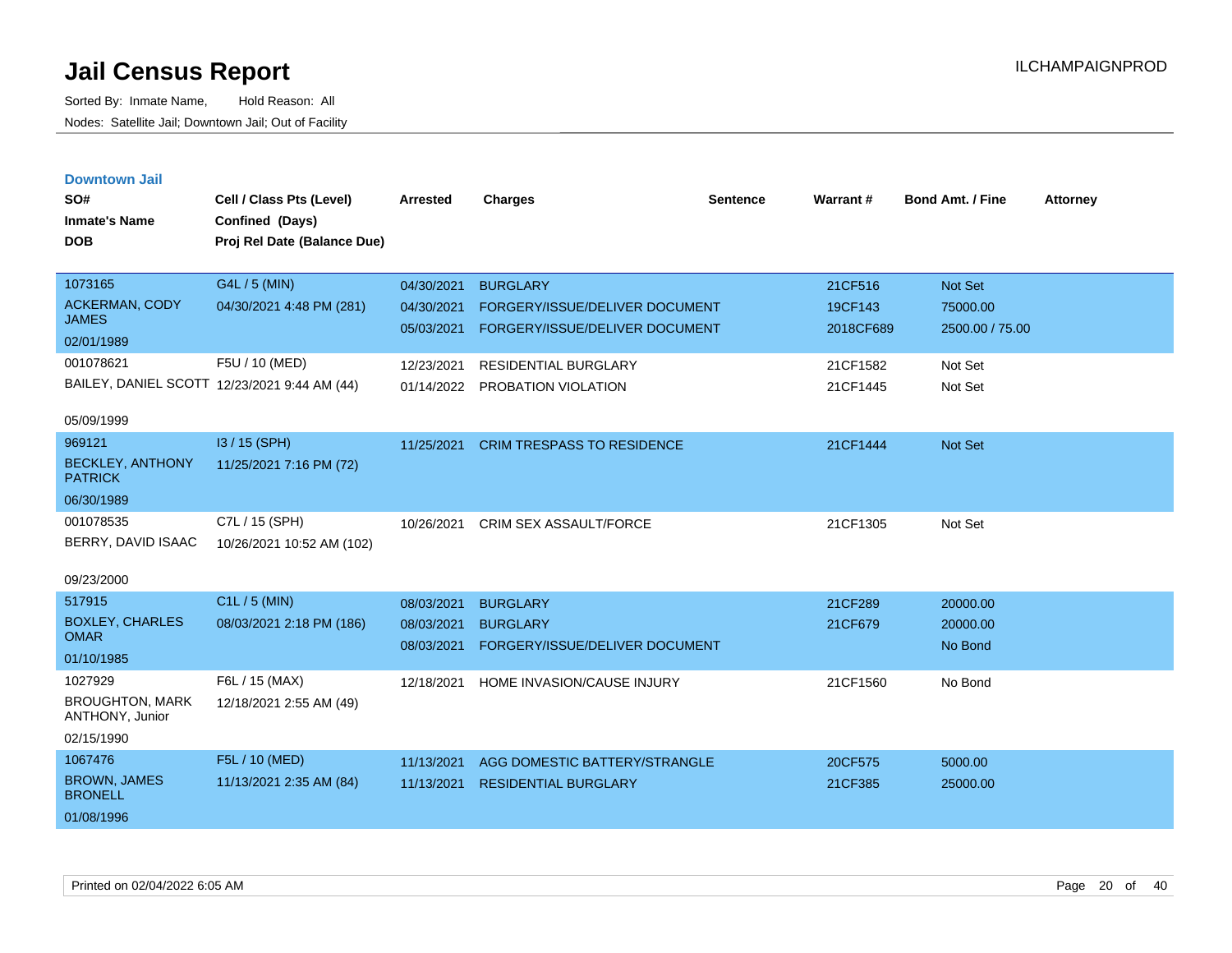Sorted By: Inmate Name, Hold Reason: All

| Nodes: Satellite Jail; Downtown Jail; Out of Facility |                                            |                 |                                       |                 |            |                  |                 |
|-------------------------------------------------------|--------------------------------------------|-----------------|---------------------------------------|-----------------|------------|------------------|-----------------|
| SO#                                                   | Cell / Class Pts (Level)                   | <b>Arrested</b> | <b>Charges</b>                        | <b>Sentence</b> | Warrant#   | Bond Amt. / Fine | <b>Attorney</b> |
| <b>Inmate's Name</b>                                  | Confined (Days)                            |                 |                                       |                 |            |                  |                 |
| <b>DOB</b>                                            | Proj Rel Date (Balance Due)                |                 |                                       |                 |            |                  |                 |
|                                                       |                                            |                 |                                       |                 |            |                  |                 |
| 995432                                                | H5L / 10 (ADS)                             | 12/20/2021      | <b>FAIL TO RPT WKLY/NO FIXED ADDR</b> |                 | 21CF1559   | Not Set          |                 |
| <b>BROWN, JAVON</b><br><b>SHANTEZ</b>                 | 12/20/2021 2:06 AM (47)                    |                 |                                       |                 |            |                  |                 |
| 10/14/1991                                            |                                            |                 |                                       |                 |            |                  |                 |
| 1075941                                               | G2L / 5 (MIN)                              | 10/08/2021      | <b>HARASS WITNESS/FAMILY MBR/REP</b>  |                 | 2021CF1188 | 500000.00        |                 |
| <b>BROWN, LIONEL</b><br><b>TERRELL</b>                | 10/08/2021 5:16 PM (120)                   |                 |                                       |                 |            |                  |                 |
| 10/19/1981                                            |                                            |                 |                                       |                 |            |                  |                 |
| 1068812                                               | F1L / 15 (MAX)                             | 12/21/2021      | <b>FELON POSS/USE FIREARM PRIOR</b>   |                 | 21CF1568   | <b>Not Set</b>   |                 |
| BRYANT, DANNY<br><b>EUGENE</b>                        | 12/21/2021 1:50 PM (46)                    | 12/21/2021      | AGG DISCHARGE FIREARM/OCC VEH         |                 | 21CF741    | Not Set          |                 |
| 11/22/1989                                            |                                            |                 |                                       |                 |            |                  |                 |
| 56936                                                 | C4U / 10 (ADS)                             | 11/01/2021      | PUBLIC INDECENCY/EXPOSURE/3+          | 3y/0m/0d (DO    |            | Not Set          |                 |
| CALDWELL, STEVEN<br>ANDRE                             | 11/01/2021 1:09 PM (96)                    |                 |                                       |                 |            |                  |                 |
| 04/19/1982                                            |                                            |                 |                                       |                 |            |                  |                 |
| 001078092                                             | H <sub>2</sub> U / 10 (ADS)                | 12/27/2021      | <b>AGG BATTERY/PUBLIC PLACE</b>       |                 | 2021CF1042 | 5000.00          |                 |
| <b>WILLIAM</b>                                        | CHOUNARD, STANLEY 12/27/2021 10:47 PM (40) |                 |                                       |                 |            |                  |                 |
| 06/25/1986                                            |                                            |                 |                                       |                 |            |                  |                 |
| 56241                                                 | $E1L / 5$ (MIN)                            | 01/13/2022      | VIOLATE ORDER/PRIOR DOM BTRY          |                 | 22CF59     | Not Set          |                 |
| CLARK, DAMON<br><b>GILLMORE</b>                       | 01/13/2022 4:36 AM (23)                    |                 |                                       |                 |            |                  |                 |
| 12/21/1976                                            |                                            |                 |                                       |                 |            |                  |                 |
| 1075361                                               | <b>J6L / 5 (ADS)</b>                       | 04/16/2021      | <b>BURGLARY</b>                       |                 | 21CF414    | <b>Not Set</b>   |                 |
| <b>COWART, TORREY</b><br><b>BENJAMEN, Junior</b>      | 04/16/2021 9:17 PM (295)                   |                 |                                       |                 |            |                  |                 |
| 11/22/1987                                            |                                            |                 |                                       |                 |            |                  |                 |
| 1076276                                               | G1L / 5 (MIN)                              | 12/20/2021      | THEFT/CONTROL <\$500/PRIOR            | $2y/6m$ (DOC)   |            | Not Set          |                 |
| COX, SEAN MICHAEL                                     | 12/20/2021 12:45 PM (47)                   | 12/20/2021      | WARRANT OUT OF COUNTY                 |                 | 21CM99     | 3000.00          |                 |

02/06/1985

Printed on 02/04/2022 6:05 AM Page 21 of 40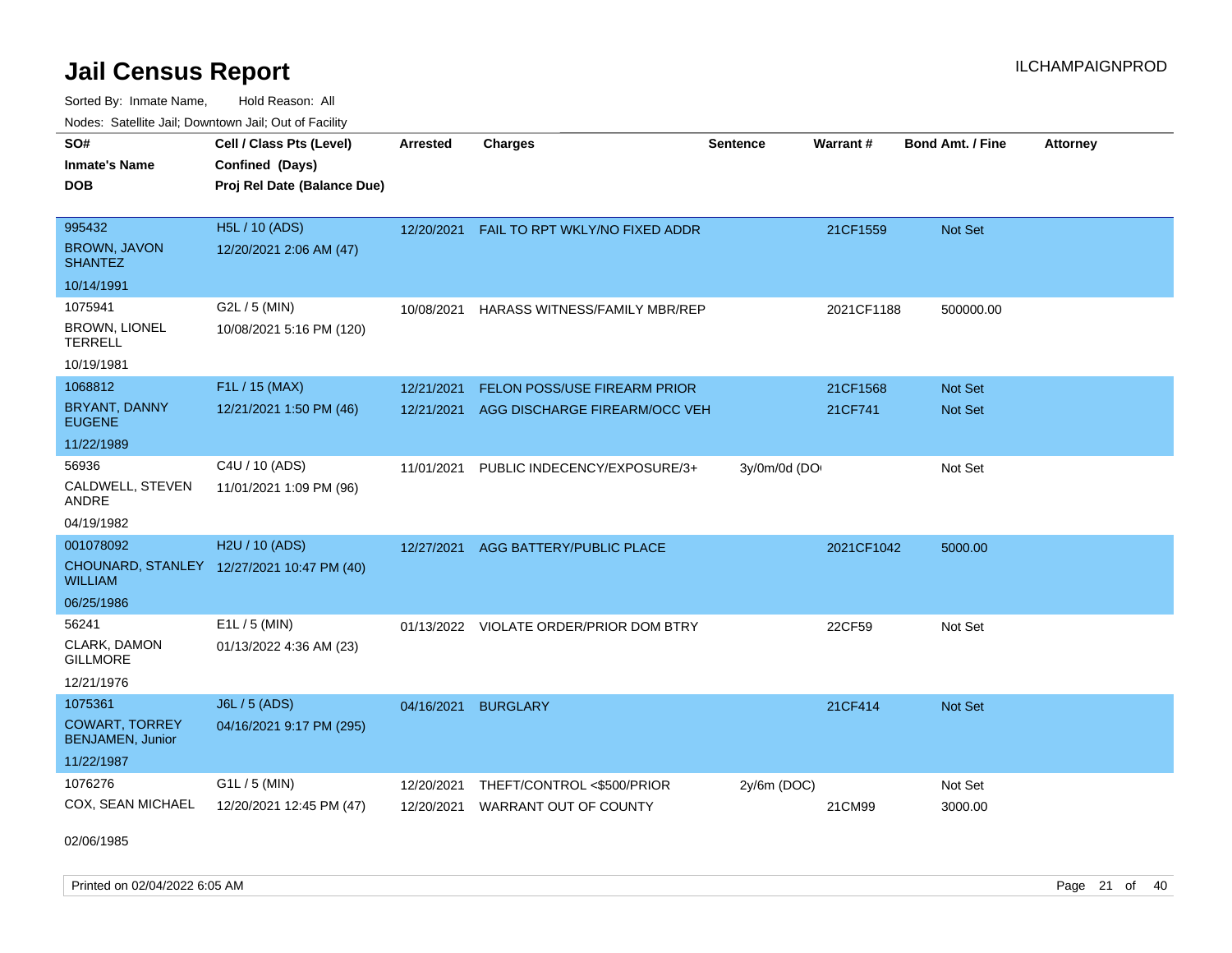Sorted By: Inmate Name, Hold Reason: All Nodes: Satellite Jail; Downtown Jail; Out of Facility

| SO#<br><b>Inmate's Name</b><br><b>DOB</b>      | Cell / Class Pts (Level)<br>Confined (Days)<br>Proj Rel Date (Balance Due) | <b>Arrested</b> | <b>Charges</b>                 | <b>Sentence</b> | Warrant#   | <b>Bond Amt. / Fine</b> | <b>Attorney</b> |
|------------------------------------------------|----------------------------------------------------------------------------|-----------------|--------------------------------|-----------------|------------|-------------------------|-----------------|
| 1067370<br>DAVIS, AUSTIN<br><b>CHRISTOPHER</b> | E6L / 15 (ADS)<br>11/06/2021 12:23 AM (91)                                 | 11/05/2021      | FIREARM/FOID INVALID/NOT ELIG  |                 | 21CF1370   | Not Set                 |                 |
| 08/11/1997                                     |                                                                            |                 |                                |                 |            |                         |                 |
| 001077214                                      | F9U / 15 (MAX)                                                             | 12/20/2021      | <b>MURDER</b>                  |                 | 21CF1572   | Not Set                 |                 |
| DAVIS-MURDOCK,<br><b>ERION VASSHAD</b>         | 12/21/2021 10:13 AM (46)                                                   | 12/22/2021      | PAROLE REVOCATION              |                 | CH2107977  | Not Set                 |                 |
| 06/22/1998                                     |                                                                            |                 |                                |                 |            |                         |                 |
| 001078223                                      | G6L / 5 (MIN)                                                              | 11/09/2021      | AGG DUI/NO VALID DL            |                 | 21CF1382   | Not Set                 |                 |
| DIEGO-MATEO,<br><b>JOAQUIN</b>                 | 11/09/2021 10:52 PM (88)                                                   |                 |                                |                 |            |                         |                 |
| 01/23/2002                                     |                                                                            |                 |                                |                 |            |                         |                 |
| 571307                                         | J3L / 15 (ADS)                                                             | 09/14/2020      | CRIM SEXUAL ABUSE/CONSENT      |                 | 2020CF1026 | Not Set                 |                 |
| DOMINGO-<br>CASTANEDA,                         | 09/14/2020 11:19 PM (509)                                                  | 09/14/2020      | PRED CRIM SEX ASLT/VICTIM <13  |                 | 2020CF1025 | Not Set                 |                 |
| 09/29/1989                                     |                                                                            |                 |                                |                 |            |                         |                 |
| 527379                                         | D6 / 15 (ADS)                                                              | 10/25/2021      | <b>ARMED HABITUAL CRIMINAL</b> |                 | 21CF1297   | Not Set                 |                 |
| DRAKE, MARCELL<br><b>DEON</b>                  | 10/25/2021 5:05 PM (103)                                                   | 10/27/2021      | AGG DOMESTIC BATTERY/STRANGLE  |                 | 21CF1245   | Not Set                 |                 |
| 04/20/1987                                     |                                                                            |                 |                                |                 |            |                         |                 |
| 959292                                         | K1 / 15 (ADS)                                                              | 04/01/2021      | ATTEMPT (FIRST DEGREE MURDER)  |                 | 2020CF565  | 2000000.00              |                 |
| DUNCAN, COREYON<br><b>ANTHONY</b>              | 04/01/2021 8:46 PM (310)                                                   | 12/17/2021      | <b>MURDER</b>                  |                 | 21CF1542   | Not Set                 |                 |
| 01/17/1989                                     |                                                                            |                 |                                |                 |            |                         |                 |
| 1053207                                        | K3 / 15 (SPH)                                                              | 06/06/2019      | MURDER/INTENT TO KILL/INJURE   |                 | 2019-CF849 | 2000000.00              |                 |
| FAUST, JAQUAVEON<br><b>LAVELL</b>              | 06/06/2019 2:24 PM (975)                                                   |                 |                                |                 |            |                         |                 |
| 07/25/1996                                     |                                                                            |                 |                                |                 |            |                         |                 |
| 962759                                         | $J1L / 5$ (ADS)                                                            | 07/16/2021      | METH DELIVERY<5 GRAMS          |                 | 21CF833    | Not Set                 |                 |
| FINLEY, KEVIN DANTE                            | 07/16/2021 9:44 PM (204)                                                   | 07/29/2021      | AGG CRIM SEX ASSAULT/FELONY    |                 | 21CF891    | No Bond                 |                 |

12/28/1988

Printed on 02/04/2022 6:05 AM Page 22 of 40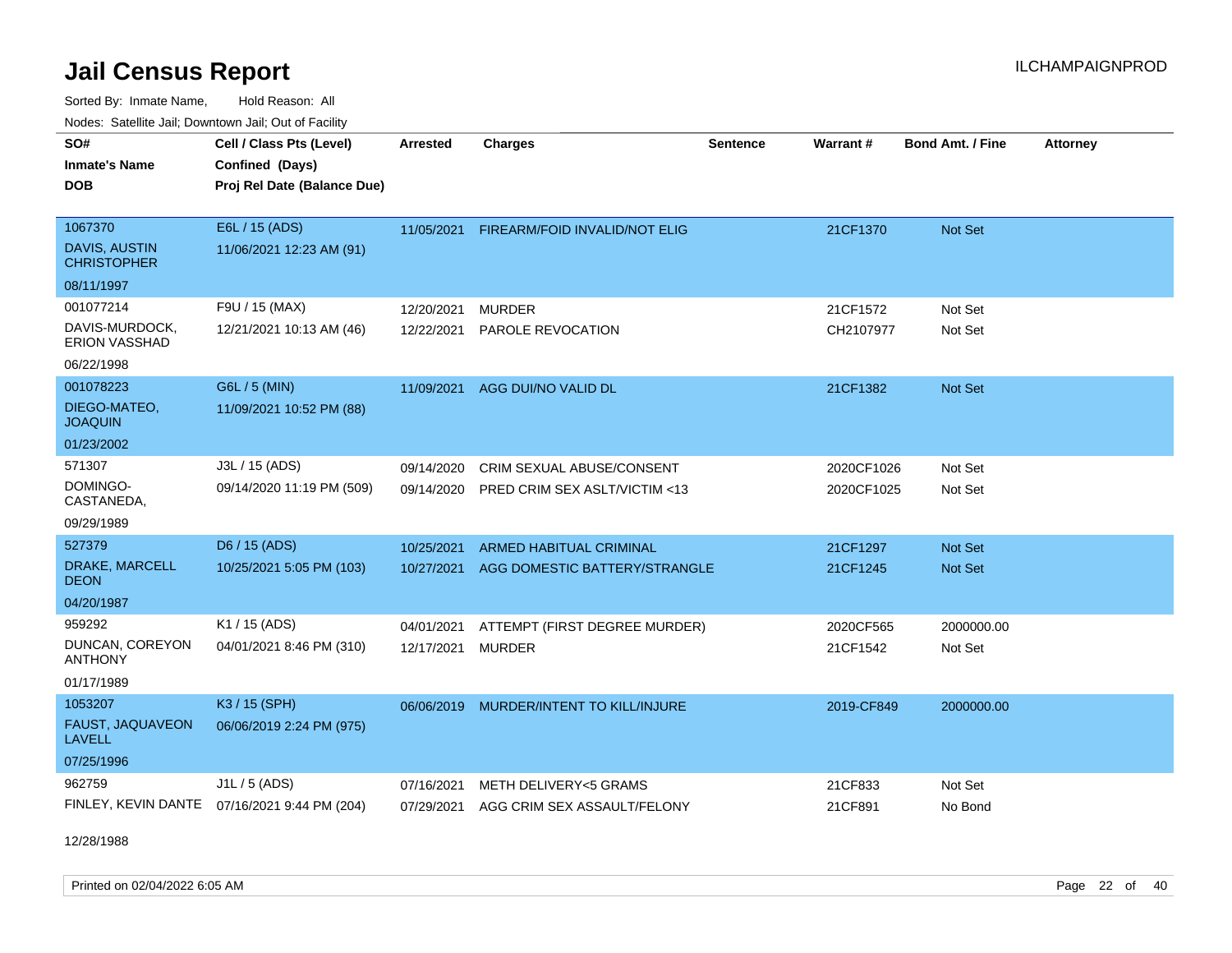| ivouss. Satellite Jali, Downtown Jali, Out of Facility        |                                                                            |                          |                                                                    |                       |                      |                         |                 |
|---------------------------------------------------------------|----------------------------------------------------------------------------|--------------------------|--------------------------------------------------------------------|-----------------------|----------------------|-------------------------|-----------------|
| SO#<br>Inmate's Name<br><b>DOB</b>                            | Cell / Class Pts (Level)<br>Confined (Days)<br>Proj Rel Date (Balance Due) | <b>Arrested</b>          | <b>Charges</b>                                                     | <b>Sentence</b>       | Warrant#             | <b>Bond Amt. / Fine</b> | <b>Attorney</b> |
| 524764<br><b>FISCUS, ROBERT</b><br>LOWELL                     | G3L / 5 (MIN)<br>09/18/2021 10:50 AM (140)                                 | 09/18/2021               | METH DELIVERY/15<100 GRAMS                                         |                       | 21CF627              | 50000.00                |                 |
| 02/17/1986<br>1063104<br>FUSON, KEITH<br>EDWARD<br>05/07/1987 | G9U / 5 (ADS)<br>01/10/2022 9:14 PM (26)                                   | 01/10/2022               | VIOLATE ORDER PROTECTION<br>01/10/2022 VIOLATE ORDER PROTECTION    |                       | 21CF1258<br>21CF1259 | 25000.00<br>25000.00    |                 |
| 32913<br>GROB, WARREN A,<br>Junior<br>12/07/1950              | I1 / 15 (ADS)<br>12/03/2021 4:24 PM (64)                                   | 12/03/2021               | <b>PRED CRIM SEX ASLT/VICTIM &lt;13</b>                            |                       | 21CF1481             | <b>Not Set</b>          |                 |
| 1073611<br>HAYES, CAMERON<br>TAYLOR MALEEK<br>08/10/1998      | G3U / 5 (MIN)<br>02/09/2021 3:10 PM (361)                                  | 02/09/2021<br>02/09/2021 | DELIVERY OF OR POSSESSION OF W/INT<br>MFG 15>100 GR ECSTASY/ANALOG |                       | 21CF160<br>21CF121   | Not Set<br>500000.00    |                 |
| 544770<br>HAYES, DEVON<br>JERMAINE<br>11/07/1987              | D3 / 10 (MED)<br>08/14/2021 2:56 AM (175)                                  | 08/14/2021<br>08/14/2021 | AGG DOMESTIC BATTERY/STRANGLE<br>AGGRAVATED DOMESTIC BATTERY       |                       | 2021CF514<br>21CF977 | 25000.00<br>No Bond     |                 |
| 972300<br>HOLT, MICHAEL<br>TERRELL<br>12/25/1989              | F6U / 10 (MED)<br>12/22/2021 8:36 AM (45)                                  | 12/22/2021<br>12/22/2021 | <b>RESIDENTIAL BURGLARY</b><br>AGG CRIM SEX ABUSE/VICTIM <9        |                       | 18CF1691<br>19CF1277 | 25000.00<br>250000.00   |                 |
| 1063119<br>HUNT, KHALLEEL<br>MALIK<br>03/28/1999              | J5L / 10 (MED)<br>11/05/2021 7:47 AM (92)                                  | 11/05/2021               | <b>BURGLARY</b>                                                    | 2y/6m (DOC) 2018CF877 |                      | 10000.00                |                 |
| 24308<br>KWIATKOWSKI,<br>ROBERT JOHN<br>08/08/1963            | D <sub>2</sub> / 15 (MAX)<br>06/03/2021 10:40 PM (247)                     | 06/03/2021               | <b>ROBBERY</b>                                                     |                       | 21CF625              | No Bond                 |                 |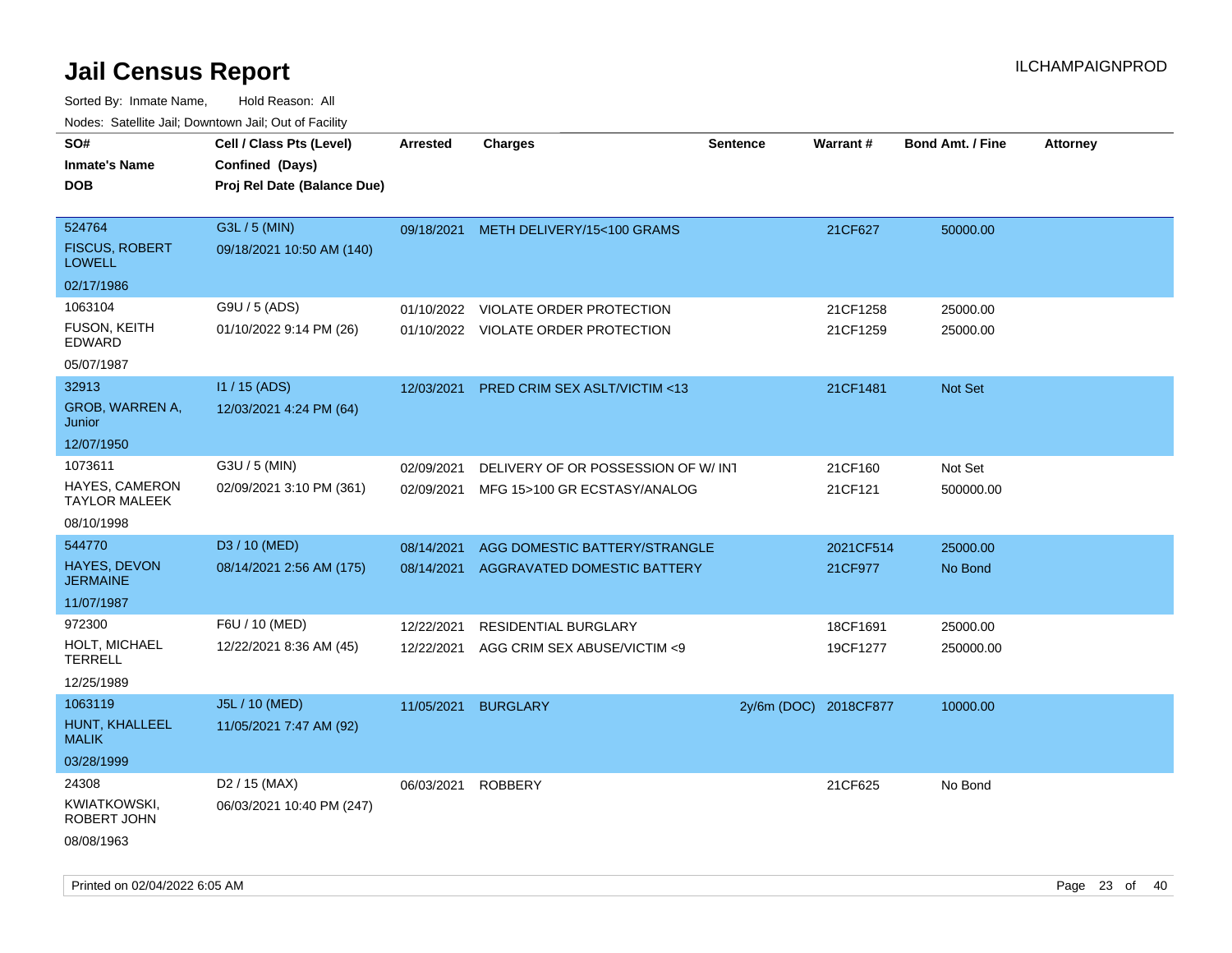| roaco. Catolino dall, Downtown dall, Out of Fability |                                            |                 |                                    |                 |                 |                         |                 |
|------------------------------------------------------|--------------------------------------------|-----------------|------------------------------------|-----------------|-----------------|-------------------------|-----------------|
| SO#                                                  | Cell / Class Pts (Level)                   | <b>Arrested</b> | Charges                            | <b>Sentence</b> | <b>Warrant#</b> | <b>Bond Amt. / Fine</b> | <b>Attorney</b> |
| <b>Inmate's Name</b>                                 | Confined (Days)                            |                 |                                    |                 |                 |                         |                 |
| <b>DOB</b>                                           | Proj Rel Date (Balance Due)                |                 |                                    |                 |                 |                         |                 |
|                                                      |                                            |                 |                                    |                 |                 |                         |                 |
| 1041648                                              | C8L / 15 (MAX)                             |                 | 01/11/2022 ARMED HABITUAL CRIMINAL |                 | 22CF41          | Not Set                 |                 |
| LANE, DEMETRIUS<br><b>LAQUAN</b>                     | 01/11/2022 5:27 AM (25)                    |                 | 01/11/2022 PAROLE REVOCATION       |                 | CH2200221       | Not Set                 |                 |
| 07/04/1996                                           |                                            |                 |                                    |                 |                 |                         |                 |
| 29681                                                | J2L / 15 (ADS)                             | 07/14/2020      | PREDATORY CRIMINAL SEX ASSLT/CHILE |                 | 20CF-781        | 250000.00               |                 |
| LENOIR, JOHN<br><b>CHRISTOPHER</b>                   | 07/14/2020 12:51 PM (571)                  |                 |                                    |                 |                 |                         |                 |
| 04/20/1966                                           |                                            |                 |                                    |                 |                 |                         |                 |
| 45113                                                | E2L / 15 (MAX)                             | 11/20/2021      | ARMED HABITUAL CRIMINAL            |                 | 21CF1424        | No Bond                 |                 |
| MARTIN, JEREMIAH<br><b>FRANCIS</b>                   | 11/20/2021 1:18 AM (77)                    |                 |                                    |                 |                 |                         |                 |
| 01/18/1977                                           |                                            |                 |                                    |                 |                 |                         |                 |
| 1000869                                              | C9L / 15 (MAX)                             | 09/11/2021      | FELON POSS/USE WEAPON/FIREARM      |                 | 21CF1102        | Not Set                 |                 |
| <b>MARTIN, MANNIX</b><br>TILMOND                     | 09/12/2021 12:40 AM (146)                  |                 |                                    |                 |                 |                         |                 |
| 07/19/1991                                           |                                            |                 |                                    |                 |                 |                         |                 |
| 1063030                                              | H4L / 15 (ADS)                             | 12/20/2021      | <b>MURDER</b>                      |                 | 21CF1571        | <b>Not Set</b>          |                 |
|                                                      | MASON, RYAN ONEIAL 12/21/2021 9:30 AM (46) | 12/22/2021      | <b>PAROLE REVOCATION</b>           |                 | CH2107979       | Not Set                 |                 |
| 02/22/1991                                           |                                            |                 |                                    |                 |                 |                         |                 |
| 1066623                                              | G6U / 5 (MIN)                              | 11/17/2021      | MFG/DEL 15<100 GR COCA/ANALOG      |                 | 17CF1093        | 75000.00                |                 |
| MATA-OROZCO.<br>OLEGARIO                             | 11/17/2021 5:08 PM (80)                    |                 |                                    |                 |                 |                         |                 |
| 03/06/1995                                           |                                            |                 |                                    |                 |                 |                         |                 |
| 001078249                                            | B3 / 10 (MED)                              | 08/07/2021      | FELON POSS/USE WEAPON/FIREARM      |                 | 21CF947         | <b>Not Set</b>          |                 |
| MCCLENDON, CALVIN<br>M                               | 08/07/2021 8:56 AM (182)                   |                 |                                    |                 |                 |                         |                 |
| 04/29/1990                                           |                                            |                 |                                    |                 |                 |                         |                 |
| 40235                                                | G9L / 5 (MIN)                              | 10/04/2021      | AGG DUI/4                          |                 | 2021CF1145      | 35000.00                |                 |
| MERRIWEATHER,<br><b>MARCUS TODD</b>                  | 10/04/2021 4:41 PM (124)                   |                 |                                    |                 |                 |                         |                 |
| 11/28/1967                                           |                                            |                 |                                    |                 |                 |                         |                 |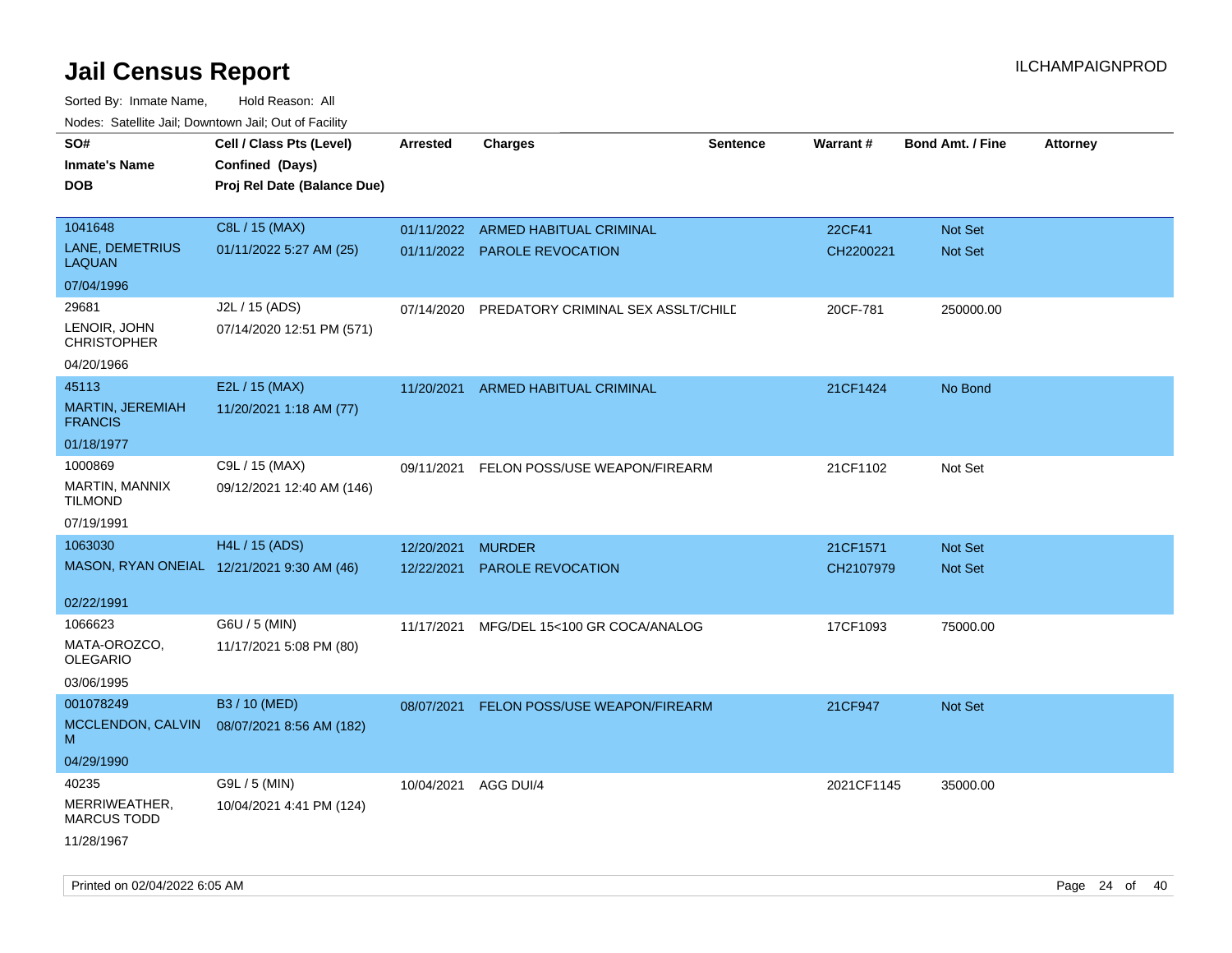Sorted By: Inmate Name, Hold Reason: All Nodes: Satellite Jail; Downtown Jail; Out of Facility

| roacs. Catellite Jall, Downtown Jall, Out of Facility |                                                                            |                          |                                                                |                 |                     |                         |                 |
|-------------------------------------------------------|----------------------------------------------------------------------------|--------------------------|----------------------------------------------------------------|-----------------|---------------------|-------------------------|-----------------|
| SO#<br><b>Inmate's Name</b><br><b>DOB</b>             | Cell / Class Pts (Level)<br>Confined (Days)<br>Proj Rel Date (Balance Due) | <b>Arrested</b>          | <b>Charges</b>                                                 | <b>Sentence</b> | <b>Warrant#</b>     | <b>Bond Amt. / Fine</b> | <b>Attorney</b> |
| 1040273<br>METCALFE, LANELL<br><b>JARON</b>           | E5U / 15 (ADS)<br>09/30/2021 11:32 PM (128)                                | 09/30/2021               | PRED CRIM SEX ASLT/VICTIM <13                                  |                 | 21CF329             | 500000.00               |                 |
| 09/22/1988                                            |                                                                            |                          |                                                                |                 |                     |                         |                 |
| 1075635<br>MILES, DEVLON VON,<br>Junior<br>11/04/2000 | B <sub>2</sub> / 10 (ADS)<br>05/11/2021 10:39 PM (270)                     | 05/11/2021<br>05/11/2021 | AGG DISCHARGE FIREARM/OCC VEH<br>MFG/DEL CANNABIS/30-500 GRAMS |                 | 21CF538<br>20CF1402 | Not Set<br>100000.00    |                 |
| 001078721                                             | C3L / 5 (ADS)                                                              | 12/29/2021               | VIOLATE ORDER PROTECTION                                       |                 | 21CF1600            | Not Set                 |                 |
| <b>MIRAMONTES, RAUL</b>                               | 12/29/2021 4:02 AM (38)                                                    |                          |                                                                |                 |                     |                         |                 |
| 05/11/1989                                            |                                                                            |                          |                                                                |                 |                     |                         |                 |
| 48033<br>MOORE,<br><b>CHRISTOPHER ALLEN</b>           | G7L / 5 (MIN)<br>12/04/2021 4:38 PM (63)                                   | 12/04/2021               | DOMESTIC BATTERY/OTHER PRIOR                                   | 4y (DOC)        | 21CF1482            | Not Set                 |                 |
| 07/02/1976                                            |                                                                            |                          |                                                                |                 |                     |                         |                 |
| 1069209                                               | H <sub>1</sub> L / 10 (ADS)                                                | 04/07/2021               | AGG BATTERY/GREAT BODILY HARM                                  |                 | 21CF376             | Not Set                 |                 |
| MOORE, DEVONTE<br><b>JAMAL</b>                        | 04/07/2021 6:25 PM (304)                                                   |                          |                                                                |                 |                     |                         |                 |
| 09/24/1995                                            |                                                                            |                          |                                                                |                 |                     |                         |                 |
| 1074169                                               | C2L / 10 (MED)                                                             | 12/21/2021               | AGGRAVATED DOMESTIC BATTERY                                    |                 | 21CF1567            | Not Set                 |                 |
|                                                       | PANZER, IAN RICHARD 12/21/2021 2:24 PM (46)                                |                          |                                                                |                 |                     |                         |                 |
| 07/04/1988                                            |                                                                            |                          |                                                                |                 |                     |                         |                 |
| 61251                                                 | E4L / 15 (ADS)                                                             | 12/27/2021               | PRED CRIM SEX ASLT/VICTIM <13                                  |                 | 21CF651             | No Bond                 |                 |
| PETMECKY, JOHN<br><b>ROBERT</b>                       | 12/27/2021 1:52 PM (40)                                                    |                          |                                                                |                 |                     |                         |                 |
| 03/09/1983                                            |                                                                            |                          |                                                                |                 |                     |                         |                 |
| 1022441                                               | H6L / 10 (ADS)                                                             | 10/27/2021               | AGG BATTERY/PEACE OFFICER                                      |                 | 2021 CF 12          | No Bond                 |                 |
| PICKENS, DONTRELL<br><b>DEMAR</b>                     | 10/27/2021 1:39 PM (101)                                                   | 10/27/2021               | AGG BATTERY/PEACE OFFICER                                      |                 | 2020 CF 1488        | No Bond                 |                 |
| 12/10/1993                                            |                                                                            |                          |                                                                |                 |                     |                         |                 |

Printed on 02/04/2022 6:05 AM Page 25 of 40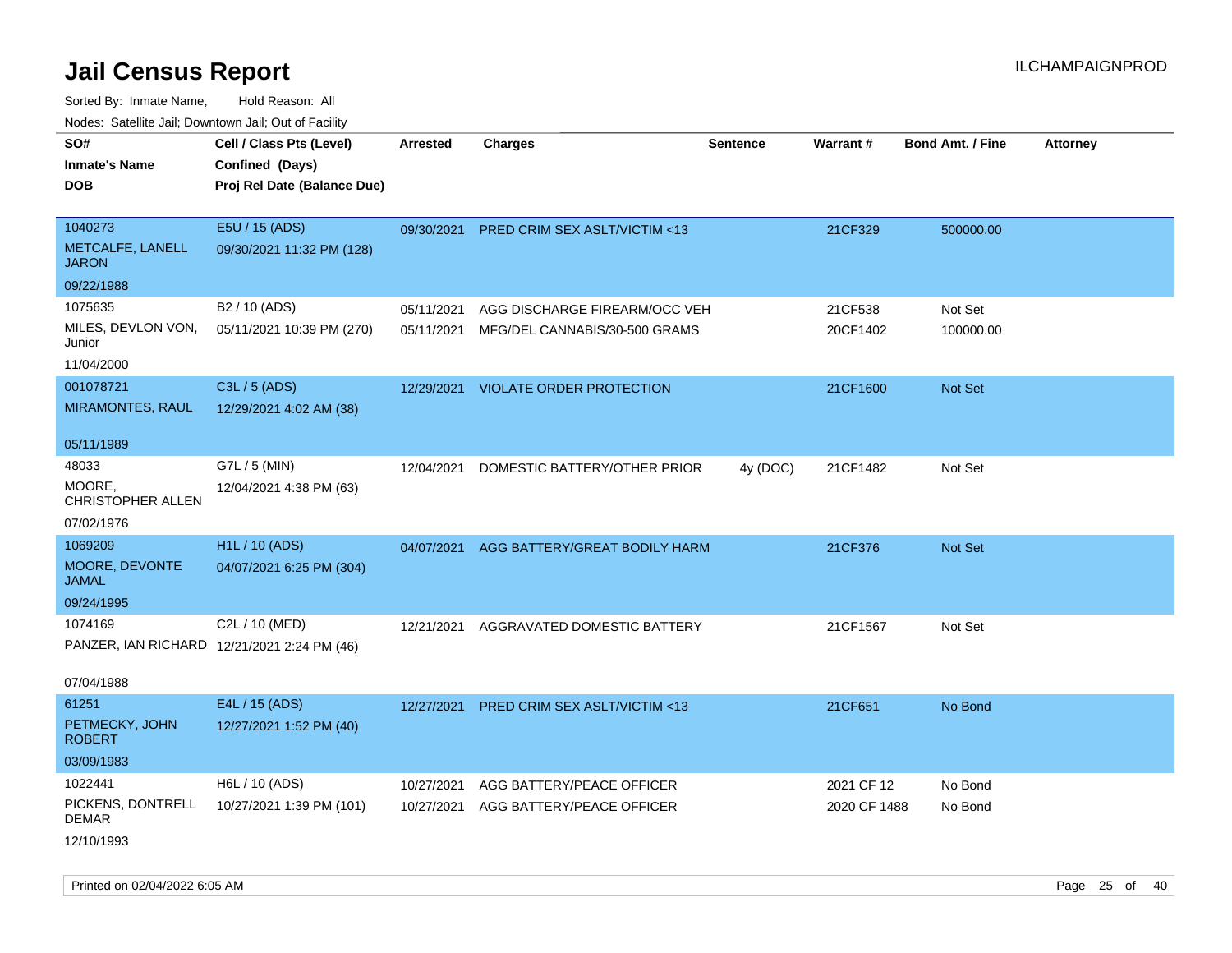Sorted By: Inmate Name, Hold Reason: All Nodes: Satellite Jail; Downtown Jail; Out of Facility

| rouco. Calcinic Jan, Downtown Jan, Out of Facility                    |                                                                            |                                        |                                                                                 |                 |                          |                                  |                 |
|-----------------------------------------------------------------------|----------------------------------------------------------------------------|----------------------------------------|---------------------------------------------------------------------------------|-----------------|--------------------------|----------------------------------|-----------------|
| SO#<br>Inmate's Name<br>DOB                                           | Cell / Class Pts (Level)<br>Confined (Days)<br>Proj Rel Date (Balance Due) | <b>Arrested</b>                        | <b>Charges</b>                                                                  | <b>Sentence</b> | Warrant#                 | <b>Bond Amt. / Fine</b>          | <b>Attorney</b> |
| 1063325<br>PICKENS, JOSEPH<br><b>PARNELL</b>                          | C6L / 10 (MED)<br>01/14/2022 12:28 AM (22)                                 |                                        | 01/13/2022 VIO BAIL BOND/CLASS A OFFENSE                                        |                 | 22CM17                   | Not Set                          |                 |
| 04/27/1978<br>001078602<br>RICHARDSON,<br>JOHNNY LINDAL<br>06/27/2000 | F4U / 10 (MED)<br>11/21/2021 10:00 AM (76)                                 | 11/21/2021                             | AGGRAVATED DOMESTIC BATTERY                                                     |                 | 21CF1428                 | Not Set                          |                 |
| 001077783<br>RIVERA, DARYL<br><b>ANTONIO</b><br>11/14/1981            | 15 / 10 (ADS)<br>01/05/2022 4:20 PM (31)                                   |                                        | 01/05/2022 AGGRAVATED BATTERY                                                   |                 | 21CF325                  | Not Set                          |                 |
| 1072114<br>ROBINSON, DONNELL<br>LEVON<br>10/23/2000                   | C5L / 15 (SPH)<br>01/17/2021 2:40 PM (384)                                 | 01/17/2021<br>01/17/2021<br>02/17/2021 | ATTEMPT (FIRST DEGREE MURDER)<br>ARMED ROBBERY/NO FIREARM<br>AGGRAVATED BATTERY | 4y (DOC)        | 2021CF65<br>2020CF824    | Not Set<br>75000.00<br>250000.00 |                 |
| 1068592<br>ROSS, TEVONTAE<br>TERRANCE<br>12/15/1998                   | J7L / 15 (ADS)<br>11/12/2021 8:41 AM (85)                                  | 11/12/2021                             | <b>BURGLARY</b>                                                                 | 2y (DOC)        | 21CF1393                 | <b>Not Set</b>                   |                 |
| 59178<br>SANDERS, MICHAEL<br>JEAN<br>12/22/1967                       | F8L / 15 (MAX)<br>12/13/2021 4:17 PM (54)                                  | 12/13/2021                             | AGG DISCHARGE FIREARM/OCC VEH                                                   |                 | 21CF1274                 | 1500000.00                       |                 |
| 001078704<br>SHORTER, JAQUAN<br>MAURICE<br>10/08/1998                 | F7U / 15 (MAX)<br>12/23/2021 1:23 AM (44)                                  | 12/21/2021                             | MURDER/INTENT TO KILL/INJURE                                                    |                 | 21CF1575                 | Not Set                          |                 |
| 47195<br>SIMMONS, JAMES<br>ROBERT<br>03/13/1975                       | G8L / 5 (MIN)<br>12/27/2021 8:42 AM (40)                                   | 12/27/2021<br>12/28/2021               | <b>RESIDENTIAL BURGLARY</b><br><b>RESIDENTIAL BURGLARY</b>                      |                 | 2020CF1222<br>2021CF1596 | 10000.00<br>Not Set              |                 |

Printed on 02/04/2022 6:05 AM Page 26 of 40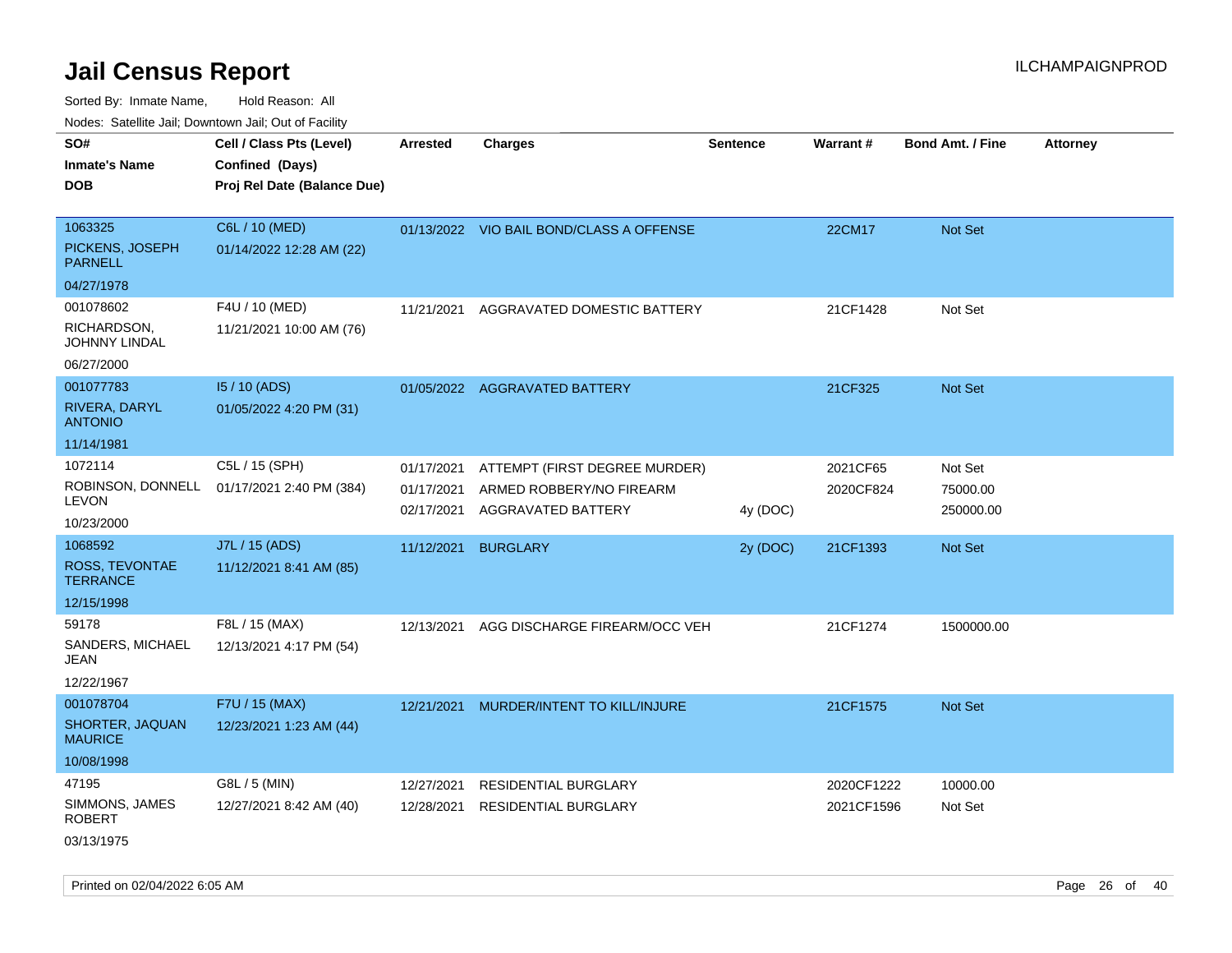| ivuutos. Saltiilit Jall, Duwilluwii Jall, Oul of Facility |                             |                     |                                         |                 |            |                         |                 |
|-----------------------------------------------------------|-----------------------------|---------------------|-----------------------------------------|-----------------|------------|-------------------------|-----------------|
| SO#                                                       | Cell / Class Pts (Level)    | <b>Arrested</b>     | <b>Charges</b>                          | <b>Sentence</b> | Warrant#   | <b>Bond Amt. / Fine</b> | <b>Attorney</b> |
| <b>Inmate's Name</b>                                      | Confined (Days)             |                     |                                         |                 |            |                         |                 |
| <b>DOB</b>                                                | Proj Rel Date (Balance Due) |                     |                                         |                 |            |                         |                 |
|                                                           |                             |                     |                                         |                 |            |                         |                 |
| 1057312                                                   | G5U / 5 (MIN)               | 11/10/2021          | <b>HOME INVASION/FIREARM</b>            | 7y (DOC)        | 21CF1388   | Not Set                 |                 |
| <b>STARKS, RAMEON</b><br><b>TAHZIER</b>                   | 11/10/2021 9:51 PM (87)     |                     |                                         |                 |            |                         |                 |
| 12/18/1996                                                |                             |                     |                                         |                 |            |                         |                 |
| 1064798                                                   | 14 / 15 (ADS)               | 01/17/2022          | <b>MURDER</b>                           |                 | 2021CF695  | 1500000.00              |                 |
| STENNIS, BRUCE<br><b>DEONTAY</b>                          | 01/17/2022 1:29 PM (19)     |                     | 01/17/2022 MFG/DEL 1<15 GR COCAINE/ANLG |                 | 21CF520    | 50000.00                |                 |
| 08/12/1998                                                |                             |                     |                                         |                 |            |                         |                 |
| 1051104                                                   | G8U / 5 (MIN)               | 05/26/2021          | METH DELIVERY/5<15 GRAMS                |                 | 21CF598    | Not Set                 |                 |
| STOVER, ANDREW<br><b>WADE</b>                             | 05/27/2021 12:59 AM (254)   | 05/26/2021          | <b>BURGLARY</b>                         |                 | 21CF667    | Not Set                 |                 |
| 07/20/1994                                                |                             |                     |                                         |                 |            |                         |                 |
| 65920                                                     | F3L / 15 (MAX)              | 12/21/2021          | ARMED ROBBERY/ARMED W/FIREARM           |                 | 2021CF1543 | 100000.00               |                 |
| TAPSCOTT,<br><b>CORNELIUS</b>                             | 12/21/2021 10:57 PM (46)    |                     |                                         |                 |            |                         |                 |
| 07/14/1985                                                |                             |                     |                                         |                 |            |                         |                 |
| 1068839                                                   | F4L / 15 (MAX)              | 08/07/2020 HOMICIDE |                                         |                 | 2020-CF851 | 1000000.00              |                 |
| <b>TAYLOR, LONDON</b><br><b>JAVON</b>                     | 08/07/2020 10:30 AM (547)   |                     |                                         |                 |            |                         |                 |
| 08/16/1999                                                |                             |                     |                                         |                 |            |                         |                 |
| 1004142                                                   | F2U / 15 (MAX)              | 10/27/2021          | POSSESSION OF METH/15<100GRAMS          |                 | 2021CF1298 | 1500000.00              |                 |
| TOY, KAYON LARENZ                                         | 10/22/2021 1:01 PM (106)    |                     |                                         |                 |            |                         |                 |
|                                                           |                             |                     |                                         |                 |            |                         |                 |
| 09/12/1991                                                |                             |                     |                                         |                 |            |                         |                 |
| 1056971                                                   | D4 / 10 (ADS)               | 08/07/2021          | <b>FELON POSS/USE WEAPON/FIREARM</b>    |                 | 21CF948    | No Bond                 |                 |
| <b>TRAVIS, DENZEL</b><br><b>DANTRELL</b>                  | 08/07/2021 7:36 AM (182)    | 08/08/2021          | AGG BATTERY/PUBLIC PLACE                |                 | 2020CF647  | 25000.00                |                 |
| 03/21/1993                                                |                             |                     |                                         |                 |            |                         |                 |
| 001078250                                                 | F2L / 10 (MED)              | 08/07/2021          | FELON POSS WEAPON/BODY ARMOR            |                 | 21CF950    | Not Set                 |                 |
| TRAVIS, JORDAN<br><b>TESHAUN</b>                          | 08/07/2021 10:27 AM (182)   |                     |                                         |                 |            |                         |                 |
| 03/03/1996                                                |                             |                     |                                         |                 |            |                         |                 |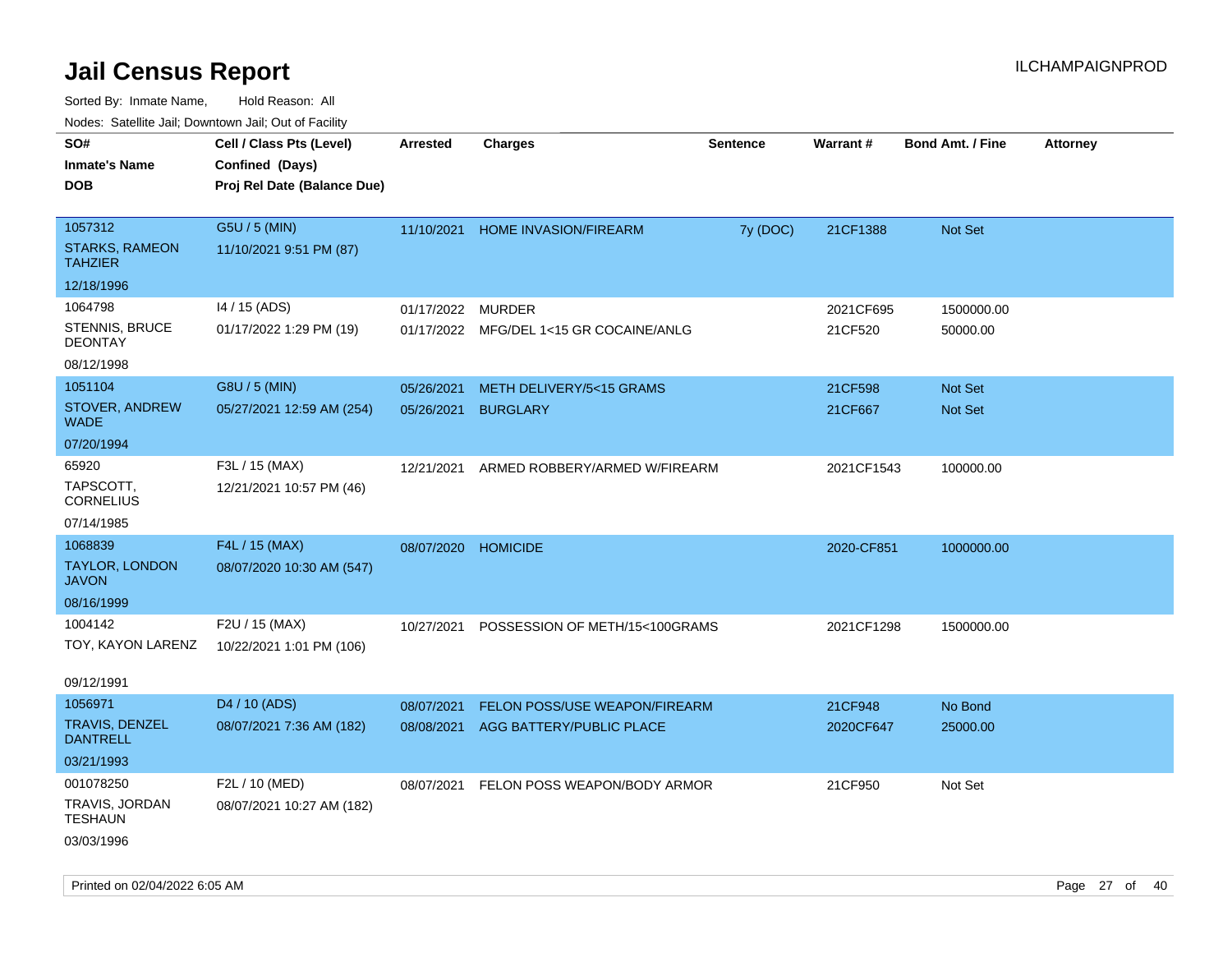| roaco. Catolino dall, Downtown dall, Out of Fability |                                                                            |                 |                                         |                 |           |                         |                 |
|------------------------------------------------------|----------------------------------------------------------------------------|-----------------|-----------------------------------------|-----------------|-----------|-------------------------|-----------------|
| SO#<br><b>Inmate's Name</b><br><b>DOB</b>            | Cell / Class Pts (Level)<br>Confined (Days)<br>Proj Rel Date (Balance Due) | <b>Arrested</b> | <b>Charges</b>                          | <b>Sentence</b> | Warrant#  | <b>Bond Amt. / Fine</b> | <b>Attorney</b> |
|                                                      |                                                                            |                 |                                         |                 |           |                         |                 |
| 56994                                                | A1L / 15 (SPH)                                                             | 12/09/2021      | STALKING/CAUSE FEAR FOR SAFETY          |                 | 21CF1514  | <b>Not Set</b>          |                 |
| <b>TURNER, ROBERT</b><br><b>EARL, Senior</b>         | 12/09/2021 9:23 PM (58)                                                    | 12/13/2021      | <b>PAROLE REVOCATION</b>                |                 | CH2107735 | <b>Not Set</b>          |                 |
| 09/07/1982                                           |                                                                            |                 |                                         |                 |           |                         |                 |
| 30108                                                | J4L / 15 (ADS)                                                             | 07/30/2021      | <b>MURDER</b>                           |                 | 21CF902   | 2000000.00              |                 |
| VANDYKE, DARYL<br><b>ANTHONY</b>                     | 07/30/2021 8:29 PM (190)                                                   |                 |                                         |                 |           |                         |                 |
| 10/04/1965                                           |                                                                            |                 |                                         |                 |           |                         |                 |
| 968681                                               | D5 / 15 (ADS)                                                              | 08/27/2021      | AGG CRIM SX AB/VIC 13<18/TRUST          |                 | 2020CF499 | 250000.00               |                 |
| <b>WADE, DEMETRIUS</b><br><b>DARYL</b>               | 08/27/2021 2:25 AM (162)                                                   | 08/27/2021      | <b>INDIRECT CRIMINAL CONTEMPT</b>       | 3y (DOC)        | 2021CC16  | No Bond                 |                 |
| 01/07/1987                                           |                                                                            |                 |                                         |                 |           |                         |                 |
| 1070971                                              | H3L / 5 (ADS)                                                              | 12/07/2021      | <b>IDENTITY THEFT/&lt;\$300</b>         |                 | 20CF922   | Not Set                 |                 |
| <b>WEIR, CLINTON</b><br><b>HOWARD</b>                | 12/08/2021 3:45 AM (59)                                                    | 12/07/2021      | <b>RECKLESS DRIVING</b>                 |                 | 19TR2348  | Not Set                 |                 |
| 03/15/1983                                           |                                                                            |                 |                                         |                 |           |                         |                 |
| 54212                                                | E3U / 10 (ADS)                                                             | 12/21/2021      | ARMED VIOLENCE/CATEGORY I               |                 | 21CF1576  | Not Set                 |                 |
| <b>WHITLOCK, GEORGE</b>                              | 12/21/2021 1:20 PM (46)                                                    | 12/21/2021      | RECEIVE/POSS/SELL STOLEN VEH            |                 | 2021CF669 | 10000.00                |                 |
| ABRAM                                                |                                                                            | 12/21/2021      | <b>VIOLATE ORDER PROTECTION</b>         |                 | 2021CM391 | 1000.00                 |                 |
| 11/10/1978<br>001078709                              | F3U / 15 (MAX)                                                             |                 |                                         |                 |           |                         |                 |
| WILLIAMS, DAVID LEE                                  | 12/22/2021 11:00 AM (45)                                                   |                 | 12/22/2021 ARMED VIOLENCE/CATEGORY I    |                 | 21CF1586  | Not Set                 |                 |
|                                                      |                                                                            |                 |                                         |                 |           |                         |                 |
| 12/18/1989                                           |                                                                            |                 |                                         |                 |           |                         |                 |
| 1058072                                              | A2U / 15 (SPH)                                                             | 02/25/2021      | <b>ARMED HABITUAL CRIMINAL</b>          |                 |           | <b>Not Set</b>          |                 |
| <b>WILLIAMS, KENNETH</b><br><b>BERNARD</b>           | 02/25/2021 3:24 PM (345)                                                   |                 |                                         |                 |           |                         |                 |
| 10/04/1985                                           |                                                                            |                 |                                         |                 |           |                         |                 |
| 996311                                               | F7L / 10 (MED)                                                             |                 | 01/12/2022 RECEIVE/POSS/SELL STOLEN VEH | 3y (DOC)        | 2021CF524 | No Bond                 |                 |
| <b>WILLIAMS,</b><br>TRAYSHAUN DEVONTA                | 01/12/2022 5:31 PM (24)                                                    |                 |                                         |                 |           |                         |                 |
| 02/18/1992                                           |                                                                            |                 |                                         |                 |           |                         |                 |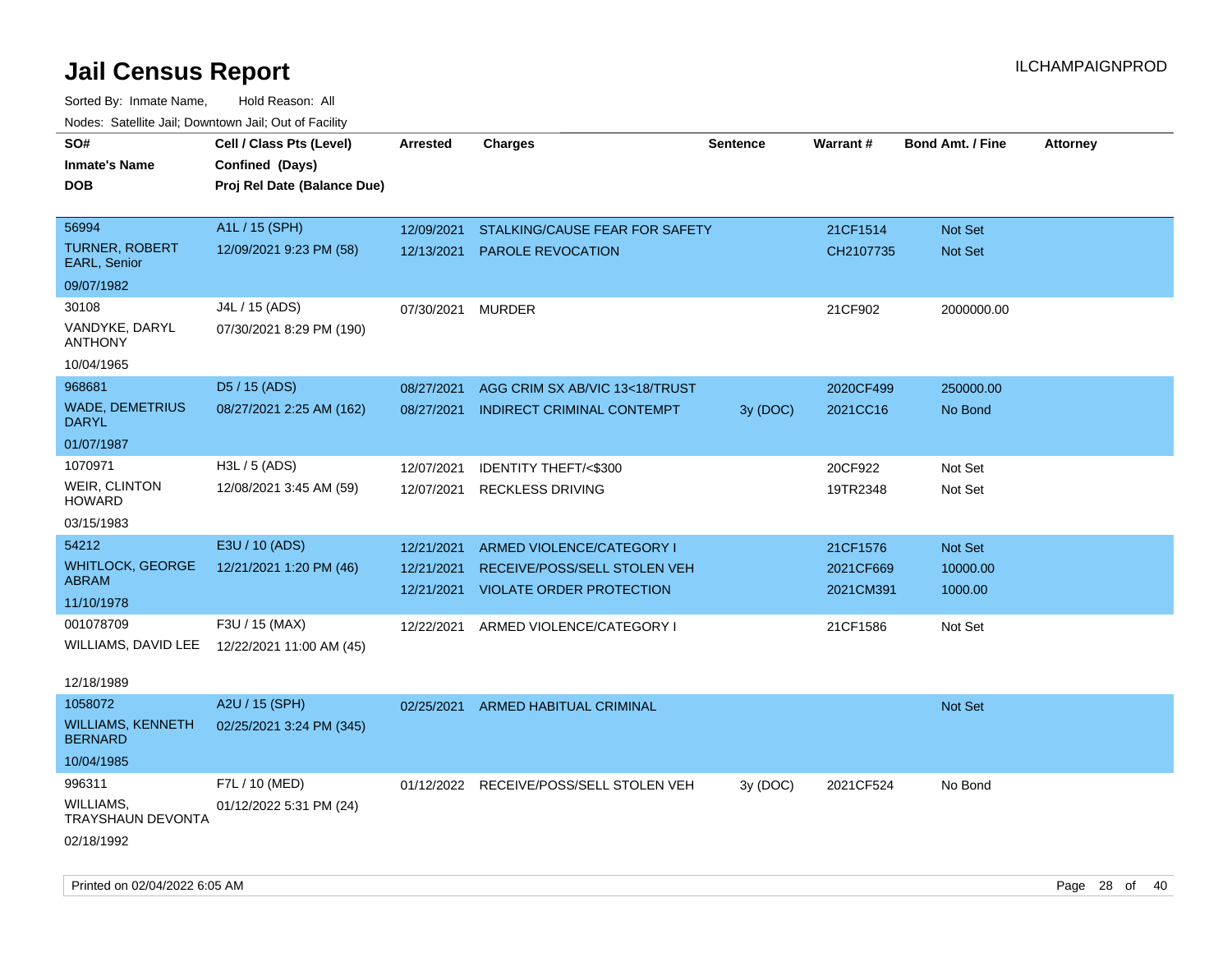| SO#<br><b>Inmate's Name</b><br><b>DOB</b>           | Cell / Class Pts (Level)<br>Confined (Days)<br>Proj Rel Date (Balance Due) | Arrested   | <b>Charges</b>                 | <b>Sentence</b> | Warrant #   | <b>Bond Amt. / Fine</b> | <b>Attorney</b> |
|-----------------------------------------------------|----------------------------------------------------------------------------|------------|--------------------------------|-----------------|-------------|-------------------------|-----------------|
| 001078711<br><b>WILLIS, RANDY</b><br><b>RAMEEL</b>  | F9L / 10 (MED)<br>12/22/2021 4:15 PM (45)                                  | 12/22/2021 | AGG DISCHARGE FIREARM/OCC BLDG |                 | 21CF1585    | Not Set                 |                 |
| 09/10/2003                                          |                                                                            |            |                                |                 |             |                         |                 |
| 9326<br>YOUNG, ANTHONY<br><b>PAUL</b><br>03/13/1954 | $12/5$ (ADS)<br>06/14/2021 12:07 PM (236)                                  | 06/14/2021 | <b>BURGLARY</b>                |                 | 2020-CF-625 | Not Set                 |                 |
| <b>Total Downtown Jail: 73</b>                      |                                                                            | Males: 73  | Unknown: 0<br>Females: 0       |                 |             |                         |                 |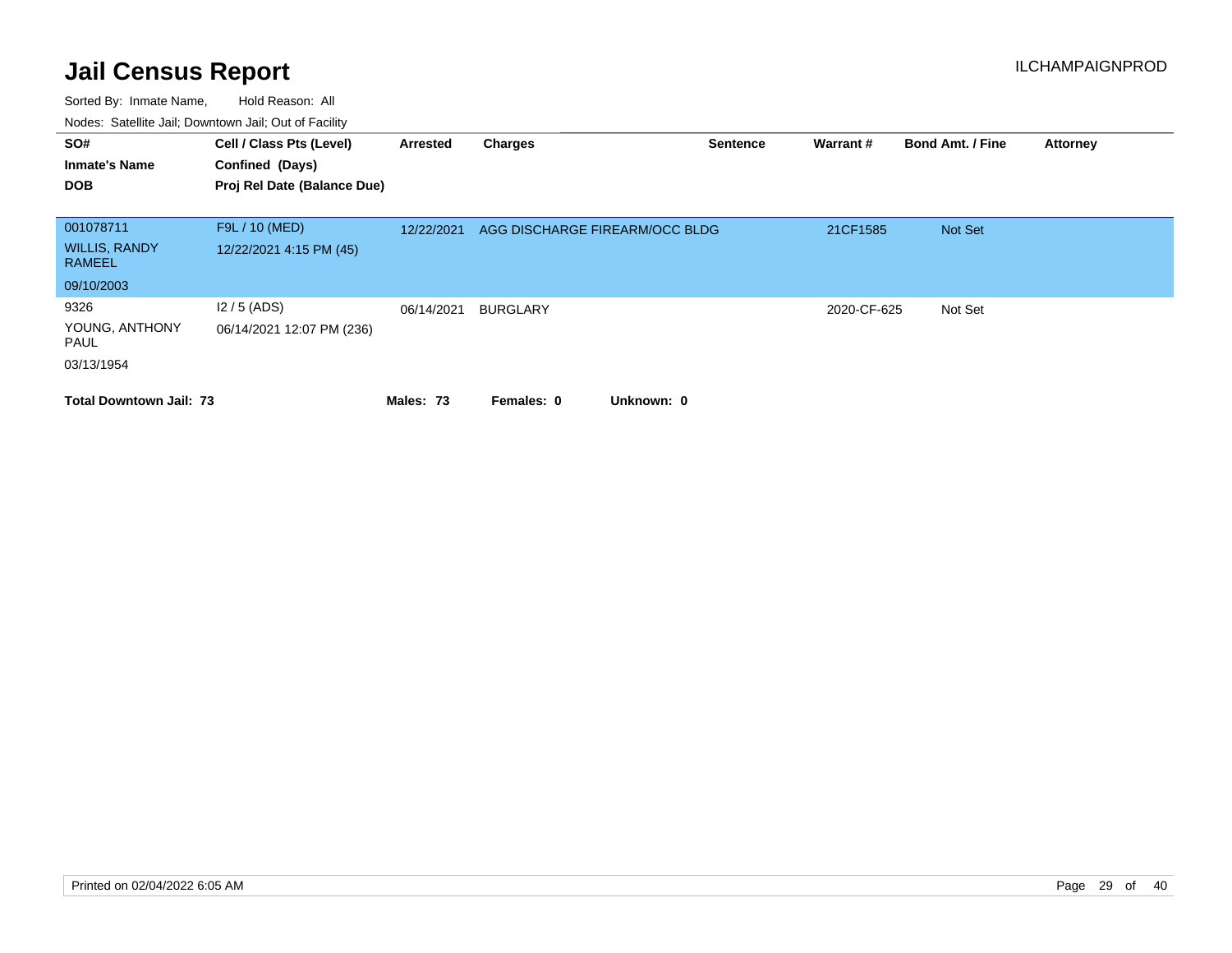| <b>Out of Facility</b> |  |  |
|------------------------|--|--|
|------------------------|--|--|

| SO#<br><b>Inmate's Name</b>              | Cell / Class Pts (Level)<br>Confined (Days) | <b>Arrested</b> | <b>Charges</b>                     | <b>Sentence</b> | Warrant#  | <b>Bond Amt. / Fine</b> | <b>Attorney</b> |
|------------------------------------------|---------------------------------------------|-----------------|------------------------------------|-----------------|-----------|-------------------------|-----------------|
| <b>DOB</b>                               | Proj Rel Date (Balance Due)                 |                 |                                    |                 |           |                         |                 |
|                                          |                                             |                 |                                    |                 |           |                         |                 |
| 61095                                    | <b>KAN / 10 (ADS)</b>                       | 05/02/2021      | HOME INVASION/CAUSE INJURY         |                 | 2021CF323 | 100000.00               |                 |
| AMOS, DERRICK<br><b>JAMES</b>            | 05/02/2021 9:02 PM (279)                    |                 |                                    |                 |           |                         |                 |
| 06/12/1985                               |                                             |                 |                                    |                 |           |                         |                 |
| 19971                                    | <b>EHD</b>                                  | 11/09/2021      | DRIVING RVK/SUSP DUI/SSS 4-9       |                 | 2021CF968 | Not Set                 |                 |
| <b>LYNN</b>                              | BARNESKE, RAYMOND 11/09/2021 9:32 AM (88)   |                 |                                    |                 |           |                         |                 |
| 08/17/1961                               | 5/6/2022 (0.00)                             |                 |                                    |                 |           |                         |                 |
| 516062                                   | <b>KAN / 15 (MAX)</b>                       | 02/22/2021      | <b>PHONE HARASSMENT/2+</b>         |                 | 20CF194   | 5000.00                 |                 |
| <b>BENNETT, JOHN</b><br><b>MICHAEL</b>   | 02/22/2021 10:47 AM (348)                   | 02/22/2021      | AGG DISCH FIR/VEH/PC OFF/FRMAN     |                 | 21CF210   | No Bond                 |                 |
| 04/30/1986                               |                                             |                 |                                    |                 |           |                         |                 |
| 33993                                    | <b>KAN / 10 (MED)</b>                       | 06/14/2021      | AGGRAVATED DOMESTIC BATTERY        |                 | 21CF688   | Not Set                 |                 |
| <b>BOOKER, STEPHON</b><br><b>MONTELL</b> | 06/14/2021 7:42 PM (236)                    | 06/14/2021      | POSSESSING A CONTROLLED SUBSTANC   |                 | 21CF657   | Not Set                 |                 |
|                                          |                                             | 06/14/2021      | PAROLE REVOCATION                  |                 | CH2103612 | No Bond                 |                 |
| 06/11/1971<br>1074315                    | <b>KAN / 15 (MAX)</b>                       |                 |                                    |                 |           |                         |                 |
| <b>BRIGGS, PATRICK</b>                   |                                             | 07/27/2021      | AGG DISCHARGE FIREARM/VEH/SCH      |                 | 21CF927   | <b>Not Set</b>          |                 |
| <b>MONTAY</b>                            | 08/03/2021 4:56 PM (186)                    |                 |                                    |                 |           |                         |                 |
| 08/05/2001                               |                                             |                 |                                    |                 |           |                         |                 |
| 001078065                                | KAN / 10 (ADS)                              | 06/17/2021      | AGG BATTERY/DISCHARGE FIREARM      |                 | 21CF704   | 1000000.00              |                 |
| BROWN, CHARMAN<br>LAKEEF                 | 06/17/2021 12:32 PM (233)                   |                 |                                    |                 |           |                         |                 |
| 11/30/2002                               |                                             |                 |                                    |                 |           |                         |                 |
| 1038554                                  | <b>KAN / 15 (MAX)</b>                       | 08/18/2021      | DELIVERY OF OR POSSESSION OF W/INT |                 | 21CF1009  | No Bond                 |                 |
| <b>BROWN, CORRION</b><br><b>DEVONTAE</b> | 08/18/2021 5:40 PM (171)                    | 08/18/2021      | ARMED HABITUAL CRIMINAL            |                 | 21CF1162  | <b>Not Set</b>          |                 |
| 04/19/1995                               |                                             |                 |                                    |                 |           |                         |                 |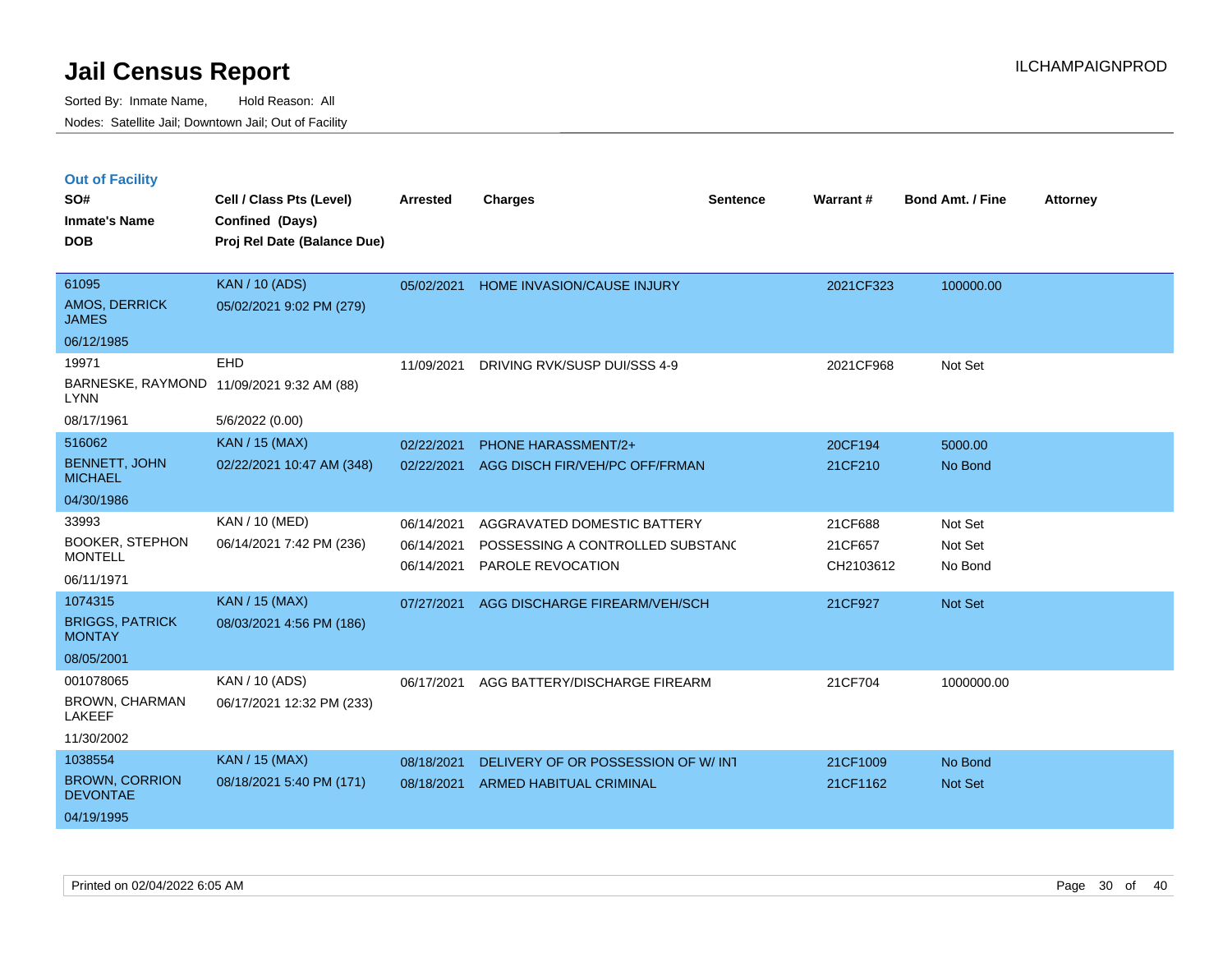| ivouss. Satellite Jali, Downtown Jali, Out of Facility |                                             |            |                                          |                 |            |                         |                 |
|--------------------------------------------------------|---------------------------------------------|------------|------------------------------------------|-----------------|------------|-------------------------|-----------------|
| SO#                                                    | Cell / Class Pts (Level)                    | Arrested   | <b>Charges</b>                           | <b>Sentence</b> | Warrant#   | <b>Bond Amt. / Fine</b> | <b>Attorney</b> |
| Inmate's Name                                          | Confined (Days)                             |            |                                          |                 |            |                         |                 |
| DOB                                                    | Proj Rel Date (Balance Due)                 |            |                                          |                 |            |                         |                 |
|                                                        |                                             |            |                                          |                 |            |                         |                 |
| 1038579                                                | <b>KAN / 15 (MAX)</b>                       | 08/18/2021 | FELON POSS/USE WEAPON/FIREARM            |                 | 21CF1010   | Not Set                 |                 |
| <b>BROWN, MARKEL</b><br>rikki                          | 08/18/2021 2:05 PM (171)                    |            |                                          |                 |            |                         |                 |
| 01/06/1995                                             |                                             |            |                                          |                 |            |                         |                 |
| 1003006                                                | KAN / 15 (MAX)                              | 08/19/2021 | FELON POSS/USE MACHINE GUN               |                 | 21CF1011   | No Bond                 |                 |
| BROWN, ROCKEITH<br>JAVONTE                             | 08/19/2021 12:55 AM (170)                   |            |                                          |                 |            |                         |                 |
| 07/23/1991                                             |                                             |            |                                          |                 |            |                         |                 |
| 995894                                                 | <b>KAN / 10 (ADS)</b>                       | 12/28/2021 | FELON POSSESS WEAPON/2ND+                | 5y (DOC)        | 2020CF709  | No Bond                 |                 |
|                                                        | BUTLER, JAMES LYNN 12/28/2021 11:05 AM (39) |            |                                          |                 |            |                         |                 |
| 12/04/1991                                             |                                             |            |                                          |                 |            |                         |                 |
| 987334                                                 | KAN / 15 (MAX)                              |            | 03/10/2021 ATTEMPT (FIRST DEGREE MURDER) |                 | 19CF689    | Not Set                 |                 |
| CAIN, ISAIAH<br><b>DEPRIEST</b>                        | 03/10/2021 2:22 PM (332)                    |            |                                          |                 |            |                         |                 |
| 12/23/1990                                             |                                             |            |                                          |                 |            |                         |                 |
| 001078638                                              | <b>EHD</b>                                  | 12/15/2021 | DRIVING ON SUSPENDED LICENSE             |                 | 2021TR1120 | <b>Not Set</b>          |                 |
| CAMPBELL, CARLA<br><b>GISSELLE</b>                     | 12/15/2021 11:03 AM (52)                    |            |                                          |                 |            |                         |                 |
| 08/12/1980                                             | 2/12/2022 (0.00)                            |            |                                          |                 |            |                         |                 |
| 992962                                                 | KAN / 15 (ADS)                              | 05/25/2021 | MURDER/INTENT TO KILL/INJURE             |                 | 2018CF1045 | 1000000.00              |                 |
| CAMPBELL, KEITH<br>KNAQEEB                             | 05/25/2021 1:19 PM (256)                    |            |                                          |                 |            |                         |                 |
| 07/22/1991                                             |                                             |            |                                          |                 |            |                         |                 |
| 001078576                                              | <b>KAN / 15 (MAX)</b>                       | 11/09/2021 | UNLAWFUL USE OF A WEAPON                 |                 | 21CF1383   | <b>Not Set</b>          |                 |
| <b>CARTER, DEMONDRE</b><br>DAVON                       | 11/09/2021 6:01 PM (88)                     |            |                                          |                 |            |                         |                 |
| 05/27/2001                                             |                                             |            |                                          |                 |            |                         |                 |
| 1064992                                                | KAN / 15 (MAX)                              | 09/20/2021 | ARMED VIOLENCE/CATEGORY I                |                 | 21CF1137   | Not Set                 |                 |
| CARTER, KEJUAN<br>JAVONTE                              | 09/20/2021 11:42 PM (138)                   |            |                                          |                 |            |                         |                 |
| 06/27/1998                                             |                                             |            |                                          |                 |            |                         |                 |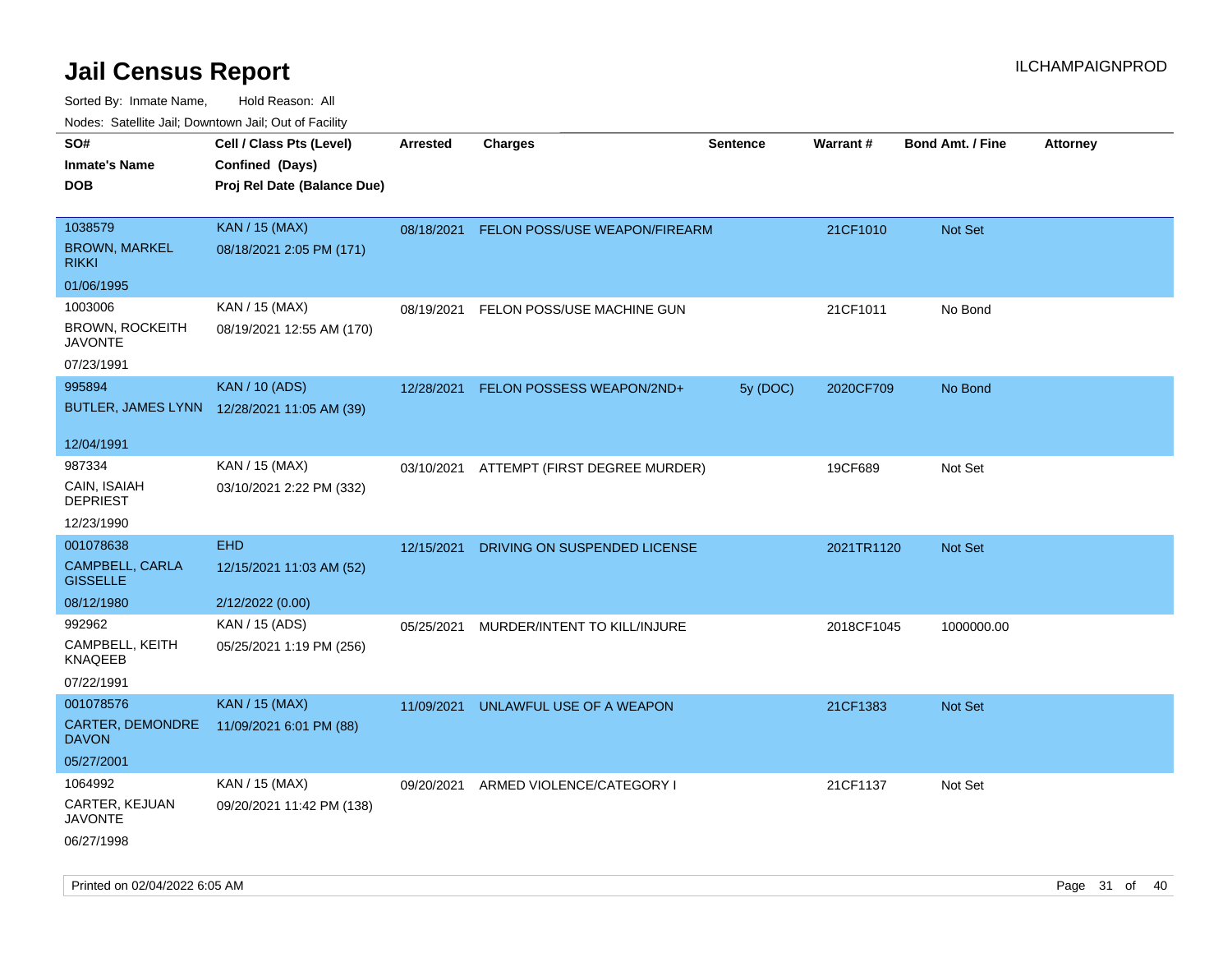| SO#<br><b>Inmate's Name</b><br><b>DOB</b>                            | Cell / Class Pts (Level)<br>Confined (Days)<br>Proj Rel Date (Balance Due) | <b>Arrested</b>                        | <b>Charges</b>                                                                                   | <b>Sentence</b> | <b>Warrant#</b>                      | <b>Bond Amt. / Fine</b>       | <b>Attorney</b> |
|----------------------------------------------------------------------|----------------------------------------------------------------------------|----------------------------------------|--------------------------------------------------------------------------------------------------|-----------------|--------------------------------------|-------------------------------|-----------------|
| 001078729<br><b>CARTER, TROY</b><br><b>DEMON</b><br>01/02/2004       | <b>KAN / 15 (ADS)</b><br>01/02/2022 10:29 AM (34)                          |                                        | 01/02/2022 MURDER/INTENT TO KILL/INJURE                                                          |                 | 20CF396                              | 1000000.00                    |                 |
| 001078461<br>COLE, ERIC JOSE<br>01/24/2002                           | KAN / 10 (MED)<br>10/08/2021 12:25 AM (120)                                | 10/07/2021<br>10/07/2021<br>10/08/2021 | AGG UNLAWFUL USE WEAPON/PERSON<br>AGG DOMESTIC BATTERY/STRANGLE<br>HARASS WITNESS/FAMILY MBR/REP |                 | 2021CF1209<br>2021CF1208<br>21CF1218 | No Bond<br>Not Set<br>Not Set |                 |
| 1048488<br>COLSON, WAYNE<br><b>ARTHUR, Third</b><br>10/14/1995       | <b>KAN / 10 (ADS)</b><br>12/30/2021 8:27 AM (37)                           | 12/30/2021                             | ARMED VIOLENCE/CATEGORY I                                                                        |                 | 2022CF4                              | <b>Not Set</b>                |                 |
| 57733<br><b>CRAIG. ANTOINE</b><br><b>DARRELL</b><br>10/09/1982       | KAN / 15 (SPH)<br>02/25/2020 4:08 PM (711)                                 | 02/25/2020<br>02/25/2020               | <b>HOMICIDE</b><br>FELON POSS/USE WEAPON/FIREARM                                                 |                 | 2020-CF250<br>19CF-1827              | 2000000.00<br>80000.00        |                 |
| 001077939<br><b>CROSS, PATRICK</b><br><b>DONTRELLE</b><br>11/07/2001 | <b>KAN / 10 (MED)</b><br>05/10/2021 7:31 PM (271)                          | 05/10/2021<br>06/02/2021               | FIREARM/FOID INVALID/NOT ELIG<br>POSS STOLEN VEHICLE > \$25,000                                  |                 | 21CF526<br>21CF612                   | No Bond<br>Not Set            |                 |
| 49972<br>DICKERSON,<br>RAYMOND COLLIER<br>08/16/1978                 | KAN / 10 (ADS)<br>01/03/2022 11:10 AM (33)                                 | 01/03/2022                             | FELON POSS/USE WEAPON/FIREARM                                                                    | 2y (DOC)        | 20CF1476                             | No Bond                       |                 |
| 1061304<br><b>DORRIS, KEMION</b><br><b>DAETOCE</b><br>11/19/1997     | <b>KAN / 15 (MAX)</b><br>10/11/2021 7:30 PM (117)                          | 10/11/2021<br>10/11/2021<br>10/11/2021 | <b>ARMED HABITUAL CRIMINAL</b><br>ARMED HABITUAL CRIMINAL<br>HOME INVASION/FIREARM               |                 | 21CF1226<br>21CF1227<br>21CF1228     | No Bond<br>No Bond<br>No Bond |                 |
| 1048528<br>FREEMAN, TAMISHA<br><b>NICOLE</b><br>04/24/1985           | <b>EHD</b><br>01/11/2022 9:20 AM (25)<br>2/9/2022 (0.00)                   | 01/11/2022                             | DRIVING RVK/SUSP DUI/SSS 3RD                                                                     |                 | 2021CF828                            | Not Set                       |                 |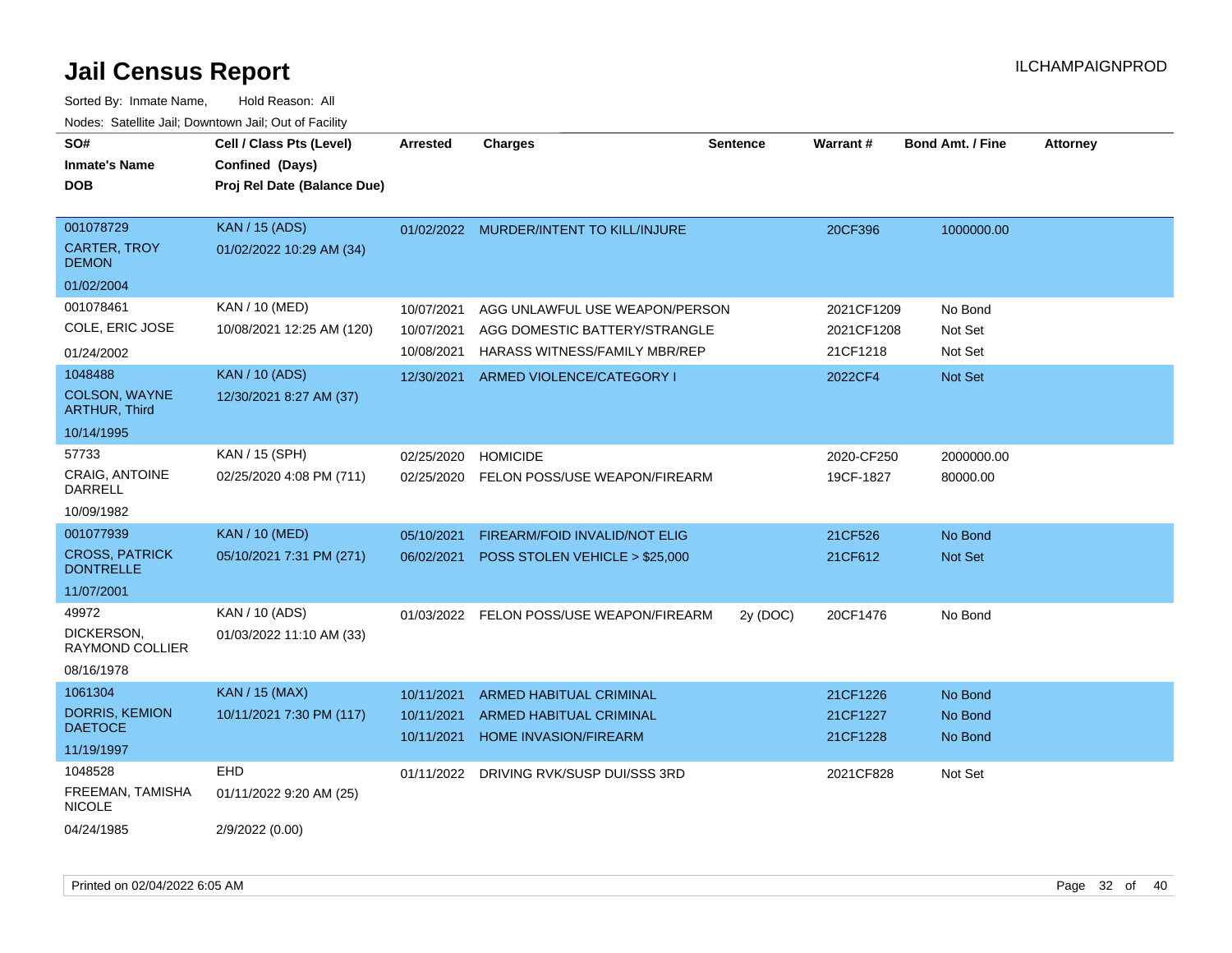| Nuuts. Saltiille Jall, Duwilluwii Jall, Oul UI Facilly |                                               |                 |                                        |                 |                 |                         |                 |
|--------------------------------------------------------|-----------------------------------------------|-----------------|----------------------------------------|-----------------|-----------------|-------------------------|-----------------|
| SO#                                                    | Cell / Class Pts (Level)                      | <b>Arrested</b> | <b>Charges</b>                         | <b>Sentence</b> | <b>Warrant#</b> | <b>Bond Amt. / Fine</b> | <b>Attorney</b> |
| <b>Inmate's Name</b>                                   | Confined (Days)                               |                 |                                        |                 |                 |                         |                 |
| <b>DOB</b>                                             | Proj Rel Date (Balance Due)                   |                 |                                        |                 |                 |                         |                 |
|                                                        |                                               |                 |                                        |                 |                 |                         |                 |
| 001077363                                              | <b>KAN</b> / 25 (SPH)                         | 10/30/2020      | <b>HOME INVASION/FIREARM</b>           | 10y (DOC)       | 20CF1202        | 500000.00               |                 |
| <b>GARY, DAKOTA</b><br><b>TREVON</b>                   | 10/30/2020 10:41 AM (463)                     |                 |                                        |                 |                 |                         |                 |
| 12/31/2001                                             |                                               |                 |                                        |                 |                 |                         |                 |
| 1013012                                                | KAN / 15 (MAX)                                | 07/08/2021      | ATTEMPT (FIRST DEGREE MURDER)          |                 | 2021CF790       | 1000000.00              |                 |
|                                                        | GARY, XAVIER LAMAR  07/08/2021 9:24 AM (212)  | 07/08/2021      | FELON POSS/USE FIREARM PRIOR           |                 | 2020CF650       | 25000.00                |                 |
|                                                        |                                               | 07/08/2021      | FELON POSS/USE FIREARM PRIOR           |                 | 21CF798         | Not Set                 |                 |
| 12/14/1991                                             |                                               |                 |                                        |                 |                 |                         |                 |
| 952666                                                 | <b>EHD</b>                                    | 01/25/2022      | DRIVING ON REVOKED LICENSE             |                 | 2021TR175       | Not Set                 |                 |
| Junior                                                 | GILL, MICHAEL LAMAR, 01/25/2022 10:05 AM (11) |                 |                                        |                 |                 |                         |                 |
| 12/07/1986                                             | 3/10/2022 (0.00)                              |                 |                                        |                 |                 |                         |                 |
| 1065946                                                | KAN / 10 (MED)                                | 09/04/2021      | AGG BATTERY/DISCHARGE FIREARM          |                 | 21CF1057        | 750000.00               |                 |
| GODBOLT, DESMOND<br>DEVONTAE                           | 09/04/2021 1:17 AM (154)                      | 09/04/2021      | RESIST/OBSTRUCTING A PEACE OFFICEF     |                 | 21CM407         | Not Set                 |                 |
| 11/15/1997                                             |                                               |                 |                                        |                 |                 |                         |                 |
| 1070118                                                | KAN / 15 (MAX)                                | 08/31/2021      | AGGRAVATED DOMESTIC BATTERY            |                 | 21CF1049        | No Bond                 |                 |
| <b>GRAHAM, CORTEZ</b><br><b>LAMON</b>                  | 08/31/2021 9:32 PM (158)                      | 09/02/2021      | PROBATION VIOLATION                    |                 | 21CF55          | Not Set                 |                 |
| 03/31/1976                                             |                                               |                 |                                        |                 |                 |                         |                 |
| 1076506                                                | KAN / 15 (MAX)                                | 09/17/2021      | AGG UUW/PERSON/CM THREAT VIOL          |                 | 21CF1131        | Not Set                 |                 |
|                                                        | GRAY, JAMARH EMERE 09/17/2021 10:41 AM (141)  | 09/20/2021      | DOMESTIC BATTERY                       |                 | 21CM430         | Not Set                 |                 |
|                                                        |                                               |                 |                                        |                 |                 |                         |                 |
| 06/21/2003                                             |                                               |                 |                                        |                 |                 |                         |                 |
| 001077887                                              | <b>EHD</b>                                    |                 | 01/11/2022 AGG DUI/LIC SUSP OR REVOKED |                 | 2021CF466       | Not Set                 |                 |
| <b>HENRY, ROBERT</b><br><b>GORDON</b>                  | 01/11/2022 11:02 AM (25)                      |                 |                                        |                 |                 |                         |                 |
| 12/16/1952                                             | 2/7/2022 (0.00)                               |                 |                                        |                 |                 |                         |                 |
| 1045186                                                | KAN / 15 (MAX)                                | 08/16/2021      | ARMED VIOLENCE/CATEGORY I              |                 | 21CF934         | 1000000.00              |                 |
| HOLBROOK, JOHNNIE                                      | 08/16/2021 11:07 AM (173)                     | 08/16/2021      | FELON POSS/USE WEAPON/FIREARM          |                 | 19CF968         | Not Set                 |                 |
| <b>MATHIS</b>                                          |                                               | 08/16/2021      | AGG FLEEING POLICE/21 MPH OVER         |                 | 21CF988         | Not Set                 |                 |
| 07/19/1996                                             |                                               | 08/16/2021      | FELON POSS/USE WEAPON/FIREARM          |                 | 21CF989         | Not Set                 |                 |
|                                                        |                                               |                 |                                        |                 |                 |                         |                 |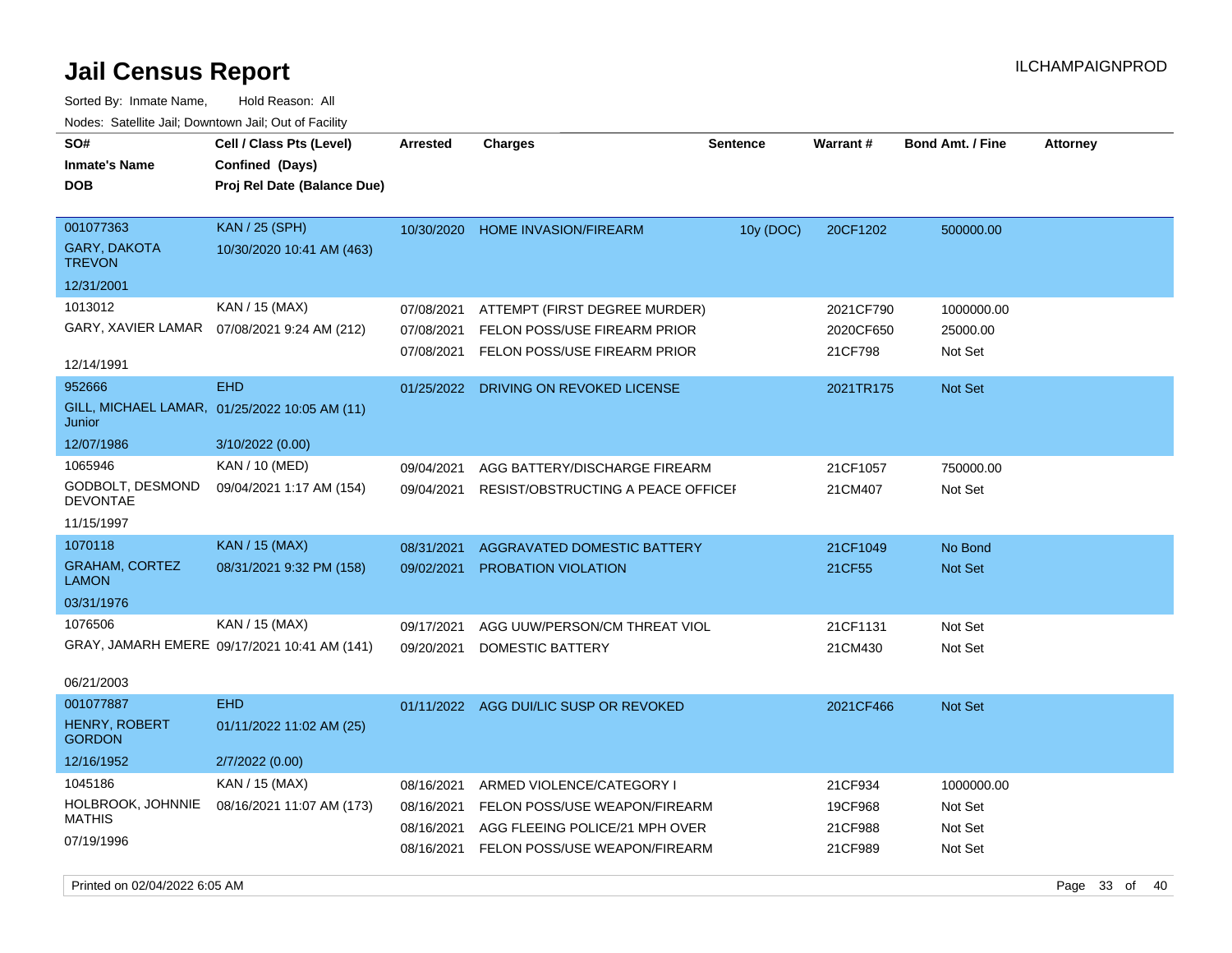| SO#                                    | Cell / Class Pts (Level)    | <b>Arrested</b> | <b>Charges</b>                | <b>Sentence</b> | <b>Warrant#</b>         | <b>Bond Amt. / Fine</b> | <b>Attorney</b> |
|----------------------------------------|-----------------------------|-----------------|-------------------------------|-----------------|-------------------------|-------------------------|-----------------|
| <b>Inmate's Name</b>                   | Confined (Days)             |                 |                               |                 |                         |                         |                 |
| <b>DOB</b>                             | Proj Rel Date (Balance Due) |                 |                               |                 |                         |                         |                 |
|                                        |                             |                 |                               |                 |                         |                         |                 |
| 001078146                              | <b>KAN / 15 (MAX)</b>       | 07/09/2021      | AGG BATTERY/DISCHARGE FIREARM |                 | 21CF795                 | 1000000.00              |                 |
| HUNT, TEIGAN<br><b>JAZAIREO</b>        | 07/09/2021 12:41 PM (211)   | 07/09/2021      | ARMED ROBBERY/ARMED W/FIREARM |                 | 21CF806                 | Not Set                 |                 |
| 05/14/2003                             |                             |                 |                               |                 |                         |                         |                 |
| 989743                                 | KAN / 15 (ADS)              | 04/13/2021      | AGG DISCHARGE FIREARM/VEH/SCH |                 | 21CF400                 | Not Set                 |                 |
| JACKSON, STEVE<br>ALLEN                | 04/13/2021 2:45 AM (298)    | 04/13/2021      | AGGRAVATED DOMESTIC BATTERY   |                 | 21CF399                 | Not Set                 |                 |
| 06/04/1991                             |                             |                 |                               |                 |                         |                         |                 |
| 1076450                                | <b>KAN / 15 (MAX)</b>       | 06/25/2020      | AGG DISCHARGE OF A FIREARM    |                 | 6y/0m/0d (DOI 2020CF703 | Not Set                 |                 |
| <b>JONES, CARLOS</b><br><b>ANTONIO</b> | 06/25/2020 2:13 PM (590)    | 11/02/2020      | <b>HOME INVASION/FIREARM</b>  | 11y (DOC)       | 20CF1204                | No Bond                 |                 |
| 11/18/2001                             |                             |                 |                               |                 |                         |                         |                 |
| 001078401                              | KAN / 10 (ADS)              | 09/19/2021      | UNLAWFUL VEHICULAR INVASION   |                 | 21CF1134                | Not Set                 |                 |
| KNIGHT, ERIC                           | 09/19/2021 7:32 PM (139)    | 09/19/2021      | HRSMT/THREATEN PERSON/KILL    |                 | 2021CF561               | 50000.00                |                 |
| 07/11/1991                             |                             | 09/21/2021      | <b>BURGLARY</b>               |                 | 21CF1139                | Not Set                 |                 |
| 1002591                                | <b>EHD</b>                  | 01/11/2022      | AGG DUI/LIC SUSP OR REVOKED   |                 | 2020CF1399              | Not Set                 |                 |
| <b>KRAUS, MARY</b><br><b>KATHERINE</b> | 01/11/2022 11:54 AM (25)    |                 |                               |                 |                         |                         |                 |
| 04/13/1959                             | 2/22/2022 (0.00)            |                 |                               |                 |                         |                         |                 |
| 1064445                                | KAN / 15 (MAX)              | 04/23/2021      | AGG DISCHARGE FIREARM/OCC VEH |                 | 2021CF295               | 500000.00               |                 |
| LARUE, TERENCE                         | 04/23/2021 11:18 AM (288)   | 04/23/2021      | POSSESS 15<100 GRAMS COCAINE  |                 | 19CF1052                | 10000.00                |                 |
| <b>TRAMEL</b>                          |                             | 04/23/2021      | FELON POSS/USE FIREARM/PAROLE |                 | 21CF899                 | Not Set                 |                 |
| 12/23/1998                             |                             |                 |                               |                 |                         |                         |                 |
| 001078237                              | <b>KAN / 15 (ADS)</b>       | 08/03/2021      | AGG DISCHARGE FIREARM/OCC VEH |                 | 21CF928                 | No Bond                 |                 |
| LAWS, TERON<br><b>RAMONTE</b>          | 08/03/2021 6:29 PM (186)    |                 |                               |                 |                         |                         |                 |
| 04/03/2001                             |                             |                 |                               |                 |                         |                         |                 |
| 001078470                              | KAN / 15 (MAX)              | 10/10/2021      | MURDER/INTENT TO KILL/INJURE  |                 | 21CF1221                | Not Set                 |                 |
| LEE, AMAHRION<br>JA'MERE               | 10/10/2021 1:23 PM (118)    |                 |                               |                 |                         |                         |                 |
| 11/05/2002                             |                             |                 |                               |                 |                         |                         |                 |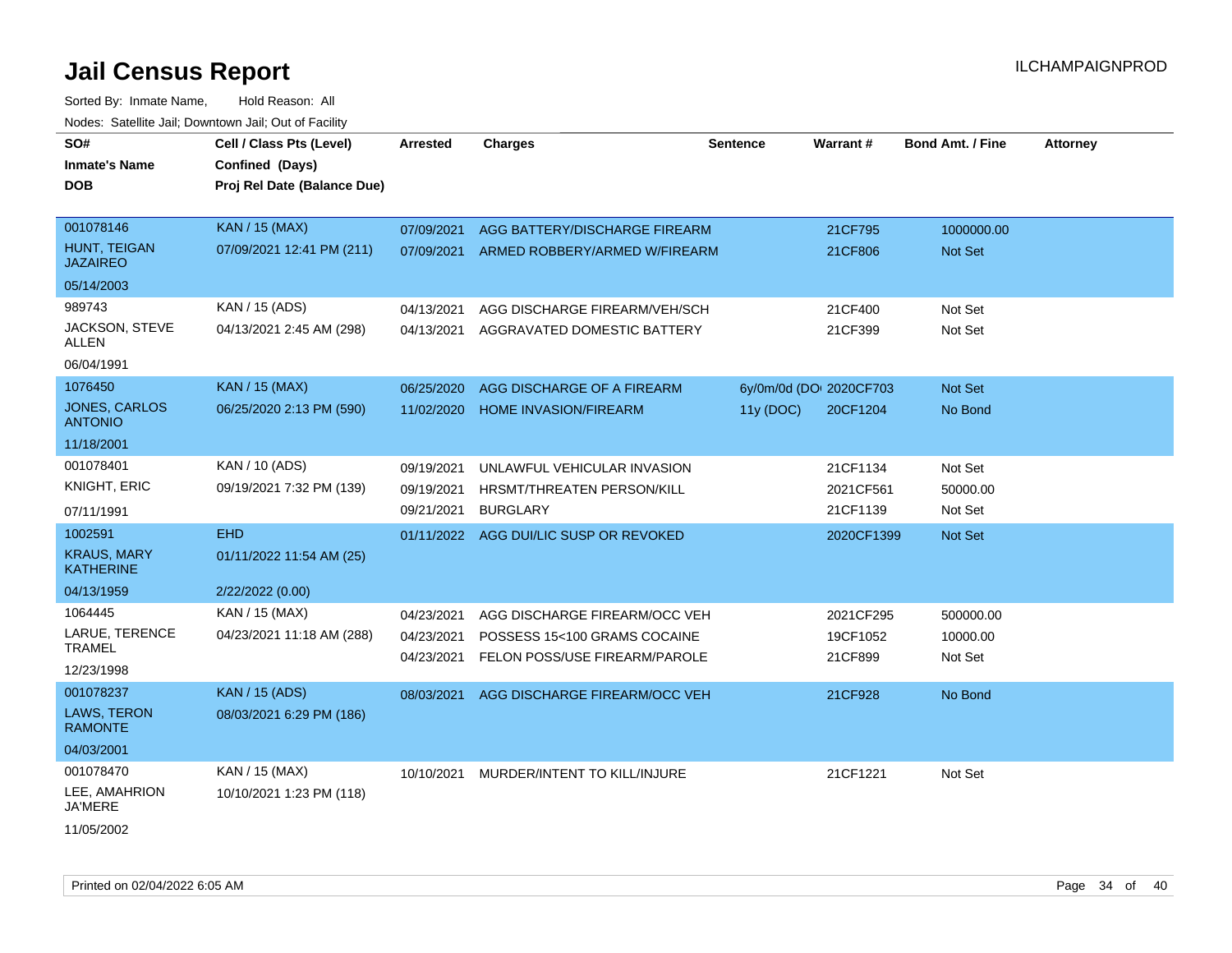Sorted By: Inmate Name, Hold Reason: All Nodes: Satellite Jail; Downtown Jail; Out of Facility

| SO#                                      | Cell / Class Pts (Level)    | <b>Arrested</b>      | <b>Charges</b>                           | <b>Sentence</b> | Warrant#    | <b>Bond Amt. / Fine</b> | <b>Attorney</b> |
|------------------------------------------|-----------------------------|----------------------|------------------------------------------|-----------------|-------------|-------------------------|-----------------|
| <b>Inmate's Name</b>                     | Confined (Days)             |                      |                                          |                 |             |                         |                 |
| <b>DOB</b>                               | Proj Rel Date (Balance Due) |                      |                                          |                 |             |                         |                 |
|                                          |                             |                      |                                          |                 |             |                         |                 |
| 56792                                    | <b>KAN / 10 (MED)</b>       | 02/02/2021           | <b>ARMED HABITUAL CRIMINAL</b>           |                 | 2021CF141   | 500000.00               |                 |
| LILLARD, LAWRENCE<br><b>TYRONE</b>       | 02/02/2021 2:11 PM (368)    | 02/22/2021           | DRIVING ON REVOKED LICENSE               |                 | 21TR426     | 5000.00                 |                 |
| 10/20/1982                               |                             |                      |                                          |                 |             |                         |                 |
| 40877                                    | EHD                         | 02/01/2022 AGG DUI/3 |                                          |                 | 2020CF986   | Not Set                 |                 |
| MABRY-HALL.<br><b>REBECCA SUE</b>        | 02/01/2022 9:32 AM (4)      |                      |                                          |                 |             |                         |                 |
| 03/21/1971                               | 5/1/2022 (0.00)             |                      |                                          |                 |             |                         |                 |
| 001078575                                | <b>KAN / 10 (MED)</b>       | 11/09/2021           | <b>GUNRUNNING</b>                        |                 | 21CF1330    | 750000.00               |                 |
| MCLAURIN, KEYON A                        | 11/09/2021 12:41 PM (88)    |                      |                                          |                 |             |                         |                 |
| 11/19/2002                               |                             |                      |                                          |                 |             |                         |                 |
| 1011046                                  | KAN / 15 (ADS)              | 04/10/2021           | ATTEMPT (FIRST DEGREE MURDER)            |                 | 21CF392     | Not Set                 |                 |
| MILES, DARRION<br><b>ANTONIO KEVONTA</b> | 04/11/2021 12:46 AM (300)   |                      |                                          |                 |             |                         |                 |
| 03/18/1990                               |                             |                      |                                          |                 |             |                         |                 |
| 001077278                                | <b>KAN / 15 (MAX)</b>       | 10/06/2020           | MURDER/INTENT TO KILL/INJURE             |                 | 2020CF146   | 2000000.00              |                 |
| MILLER, D'ANDRE                          | 10/06/2020 12:49 PM (487)   | 10/06/2020           | AGG FLEEING POLICE/21 MPH OVER           |                 | 2019CF1171  | 50000.00                |                 |
| 09/08/1986                               |                             |                      |                                          |                 |             |                         |                 |
| 001078712                                | KAN / 10 (MED)              | 12/23/2021           | AGG DISCH FIREARM/1ST AID PERS           |                 | 21CF1581    | Not Set                 |                 |
| MONTGOMERY,<br><b>RASHARD MYKI</b>       | 12/23/2021 4:27 PM (44)     |                      |                                          |                 |             |                         |                 |
| 11/05/2001                               |                             |                      |                                          |                 |             |                         |                 |
| 1026477                                  | <b>KAN / 15 (ADS)</b>       | 09/21/2021           | AGG DISCHARGE FIREARM/OCC VEH            |                 | 21CF1138    | <b>Not Set</b>          |                 |
| NEWBILL, DEVONTRE<br><b>LAMONT</b>       | 09/21/2021 2:27 AM (137)    | 09/22/2021           | PROBATION VIOLATION                      |                 | 20CF577     | Not Set                 |                 |
| 11/22/1993                               |                             |                      |                                          |                 |             |                         |                 |
| 1072907                                  | <b>KAN</b>                  | 07/14/2021           | CRIMINAL DAMAGE <\$500/SCHOOL            |                 | 2021CF840   | 5000.00                 |                 |
| NIKOLAEV, YEVGENIY                       | 07/14/2021 10:10 PM (206)   |                      | 07/14/2021 ATTEMPT (FIRST DEGREE MURDER) |                 | 2021-CF-832 | 2000000.00              |                 |

10/06/1983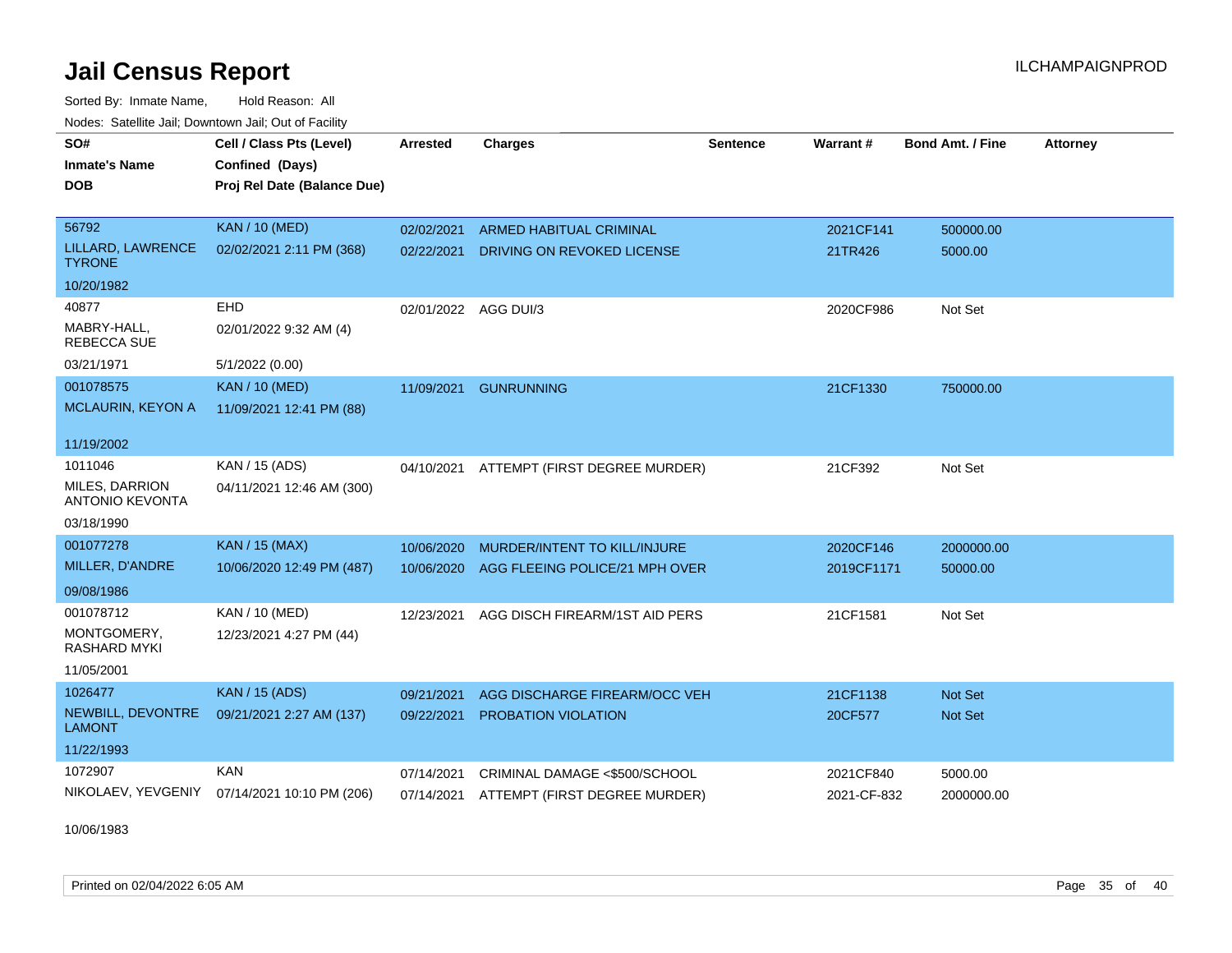| wacs. Calcinic Jan, Downtown Jan, Out of Facility |                                               |            |                                          |                 |            |                         |          |
|---------------------------------------------------|-----------------------------------------------|------------|------------------------------------------|-----------------|------------|-------------------------|----------|
| SO#                                               | Cell / Class Pts (Level)                      | Arrested   | <b>Charges</b>                           | <b>Sentence</b> | Warrant#   | <b>Bond Amt. / Fine</b> | Attorney |
| <b>Inmate's Name</b>                              | Confined (Days)                               |            |                                          |                 |            |                         |          |
| <b>DOB</b>                                        | Proj Rel Date (Balance Due)                   |            |                                          |                 |            |                         |          |
|                                                   |                                               |            |                                          |                 |            |                         |          |
| 22129                                             | <b>EHD</b>                                    |            | 01/25/2022 DUI INTOXICATING COMPOUND     |                 | 2021DT155  | Not Set                 |          |
|                                                   | OAKLEY, ALAN RUFUS 01/25/2022 9:10 AM (11)    |            |                                          |                 |            |                         |          |
|                                                   |                                               |            |                                          |                 |            |                         |          |
| 04/05/1963                                        | 2/7/2022 (0.00)                               |            |                                          |                 |            |                         |          |
| 001078558                                         | KAN / 10 (MED)                                | 11/03/2021 | UNLAWFUL USE OF A WEAPON                 |                 | 21CF1352   | Not Set                 |          |
| PARRISH, DOMINIC<br>WALTER                        | 11/03/2021 1:25 PM (94)                       |            |                                          |                 |            |                         |          |
| 08/23/2001                                        |                                               |            |                                          |                 |            |                         |          |
| 001078063                                         | <b>KAN / 15 (MAX)</b>                         | 06/15/2021 | AGG CRIM SEX ASSAULT/WEAPON              |                 | 2021CF678  | 1000000.00              |          |
|                                                   | PERRY, ROBERT Junior 06/15/2021 4:37 PM (235) | 06/15/2021 | <b>ROBBERY</b>                           |                 | 2021CF159  | 25000.00                |          |
|                                                   |                                               |            |                                          |                 |            |                         |          |
| 12/21/1990                                        |                                               |            |                                          |                 |            |                         |          |
| 37559                                             | <b>EHD</b>                                    |            | 01/12/2022 DRIVING ON REVOKED LICENSE    |                 | 2021TR2685 | Not Set                 |          |
| PICKENS, DAVID<br><b>EUGENE</b>                   | 01/12/2022 10:16 AM (24)                      |            |                                          |                 |            |                         |          |
| 02/01/1973                                        | 3/12/2022 (0.00)                              |            |                                          |                 |            |                         |          |
| 001077591                                         | <b>KAN / 5 (ADS)</b>                          |            | 01/06/2022 FIREARM/FOID INVALID/NOT ELIG | 42m (DOC)       | 2021CF782  | No Bond                 |          |
| PYE, TRESHAUN<br><b>CORTEZ</b>                    | 01/06/2022 10:30 AM (30)                      |            |                                          |                 |            |                         |          |
| 05/01/2001                                        |                                               |            |                                          |                 |            |                         |          |
| 001077614                                         | KAN / 15 (MAX)                                | 01/17/2021 | ATTEMPT (FIRST DEGREE MURDER)            |                 | 21CF66     | Not Set                 |          |
| <b>DEVON</b>                                      | ROBINSON, DONTRELL 01/17/2021 3:08 PM (384)   |            |                                          |                 |            |                         |          |
| 09/22/2002                                        |                                               |            |                                          |                 |            |                         |          |
| 1061216                                           | <b>KAN / 10 (MED)</b>                         | 06/22/2021 | HOME INVASION/FIREARM                    |                 | 21CF727    | <b>Not Set</b>          |          |
| <b>RUNGE, ANDRE</b><br><b>MARSEAN</b>             | 06/22/2021 4:42 PM (228)                      |            |                                          |                 |            |                         |          |
| 12/05/1997                                        |                                               |            |                                          |                 |            |                         |          |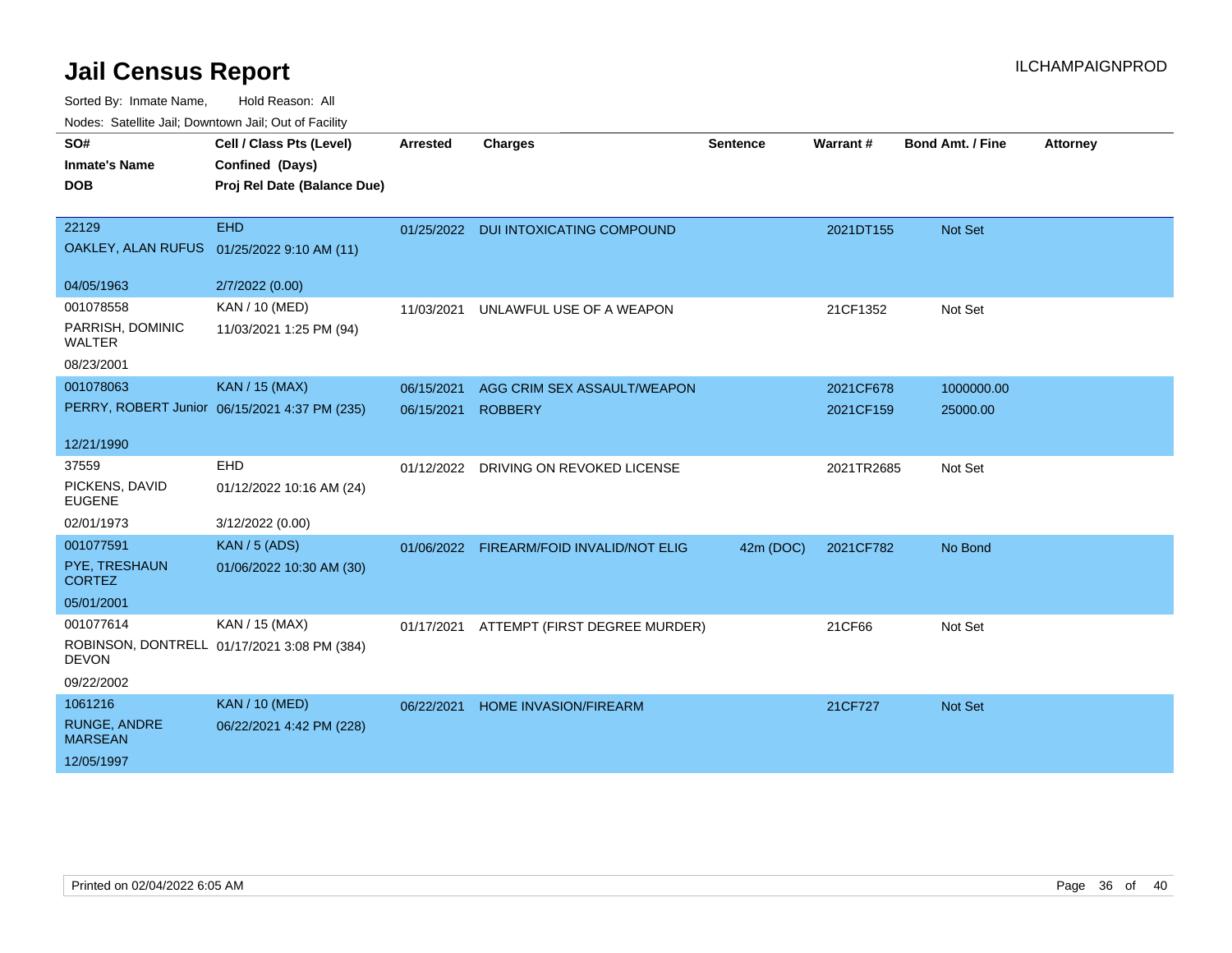| SO#<br><b>Inmate's Name</b>        | Cell / Class Pts (Level)<br>Confined (Days) | Arrested   | <b>Charges</b>                            | <b>Sentence</b> | <b>Warrant#</b> | <b>Bond Amt. / Fine</b> | <b>Attorney</b> |
|------------------------------------|---------------------------------------------|------------|-------------------------------------------|-----------------|-----------------|-------------------------|-----------------|
| <b>DOB</b>                         | Proj Rel Date (Balance Due)                 |            |                                           |                 |                 |                         |                 |
| 650295                             | <b>PIA / 50 (MAX)</b>                       | 04/22/2020 | <b>CRIMINAL SEXUAL ASSAULT</b>            |                 | 2020-CF407      | 750000.00               |                 |
| SANDAGE, JERALD<br><b>EUGENE</b>   | 04/22/2020 6:30 AM (654)                    | 04/22/2020 | <b>CRIMINAL SEXUAL ASSAULT</b>            |                 | 2020-CF408      | 750000.00               |                 |
| 06/07/1971                         |                                             | 04/22/2020 | <b>CRIMINAL SEXUAL ABUSE</b>              |                 | 2020-CF409      | 750000.00               |                 |
|                                    |                                             | 04/22/2020 | <b>CRIMINAL SEXUAL ASSAULT</b>            |                 | 2020-CF410      | 750000.00               |                 |
|                                    |                                             | 04/22/2020 | <b>OFFICIAL MISCONDUCT</b>                |                 | 2019-CF1811     | 25000.00                |                 |
| 1062194                            | KAN / 15 (MAX)                              | 02/27/2020 | MURDER/OTHER FORCIBLE FELONY              |                 | 20CF-247        | 1000000.00              |                 |
| SIMMONS, MICHAEL<br><b>JAMAL</b>   | 02/27/2020 1:11 PM (709)                    | 09/23/2020 | AGG BATTERY/DISCHARGE FIREARM             |                 | 20CF1061        | Not Set                 |                 |
| 11/03/1997                         |                                             |            |                                           |                 |                 |                         |                 |
| 19495                              | <b>EHD</b>                                  | 01/26/2022 | DRIVING RVK/SUSP DUI/SSS 3RD              |                 | 2021CF740       | Not Set                 |                 |
| SIMPSON, BRADLEY<br><b>FARRELL</b> | 01/26/2022 9:07 AM (10)                     |            |                                           |                 |                 |                         |                 |
| 05/16/1960                         | 2/24/2022 (0.00)                            |            |                                           |                 |                 |                         |                 |
| 001078115                          | KAN / 15 (MAX)                              | 07/01/2021 | ARMED VIOLENCE/CATEGORY I                 |                 | 21CF772         | Not Set                 |                 |
| SMITH, JAMES<br>NASHAUN, Junior    | 07/01/2021 2:44 PM (219)                    | 07/30/2021 | DRIVING ON SUSPENDED LICENSE              |                 | 21TR5804        | 1500.00                 |                 |
| 09/18/2000                         |                                             |            |                                           |                 |                 |                         |                 |
| 001077868                          | <b>KAN / 15 (MAX)</b>                       | 04/21/2021 | ARMED ROBBERY/ARMED W/FIREARM             |                 | 21CF445         | Not Set                 |                 |
| SPEARMENT,<br><b>KENTRELL</b>      | 04/21/2021 9:48 PM (290)                    | 08/19/2021 | FLEEING/ATTEMPT ELUDE OFFICER             |                 | 2021TR1053      | 1000.00                 |                 |
| 01/21/2002                         |                                             |            |                                           |                 |                 |                         |                 |
| 11979                              | EHD                                         |            | 01/11/2022 AGG FLEEING POLICE/21 MPH OVER |                 | 2021CF629       | Not Set                 |                 |
| STARK, JACK LYNN                   | 01/11/2022 10:13 AM (25)                    |            |                                           |                 |                 |                         |                 |
| 12/31/1955                         | 4/9/2022 (0.00)                             |            |                                           |                 |                 |                         |                 |
| 001077854                          | <b>EHD</b>                                  | 09/15/2021 | DRIVING RVK/SUSP DUI/SSS 4-9              |                 | 2021CF306       | Not Set                 |                 |
| <b>STUKINS, DANNY RAY</b>          | 09/15/2021 10:17 AM (143)                   |            |                                           |                 |                 |                         |                 |
| 07/05/1985                         | 3/13/2022 (0.00)                            |            |                                           |                 |                 |                         |                 |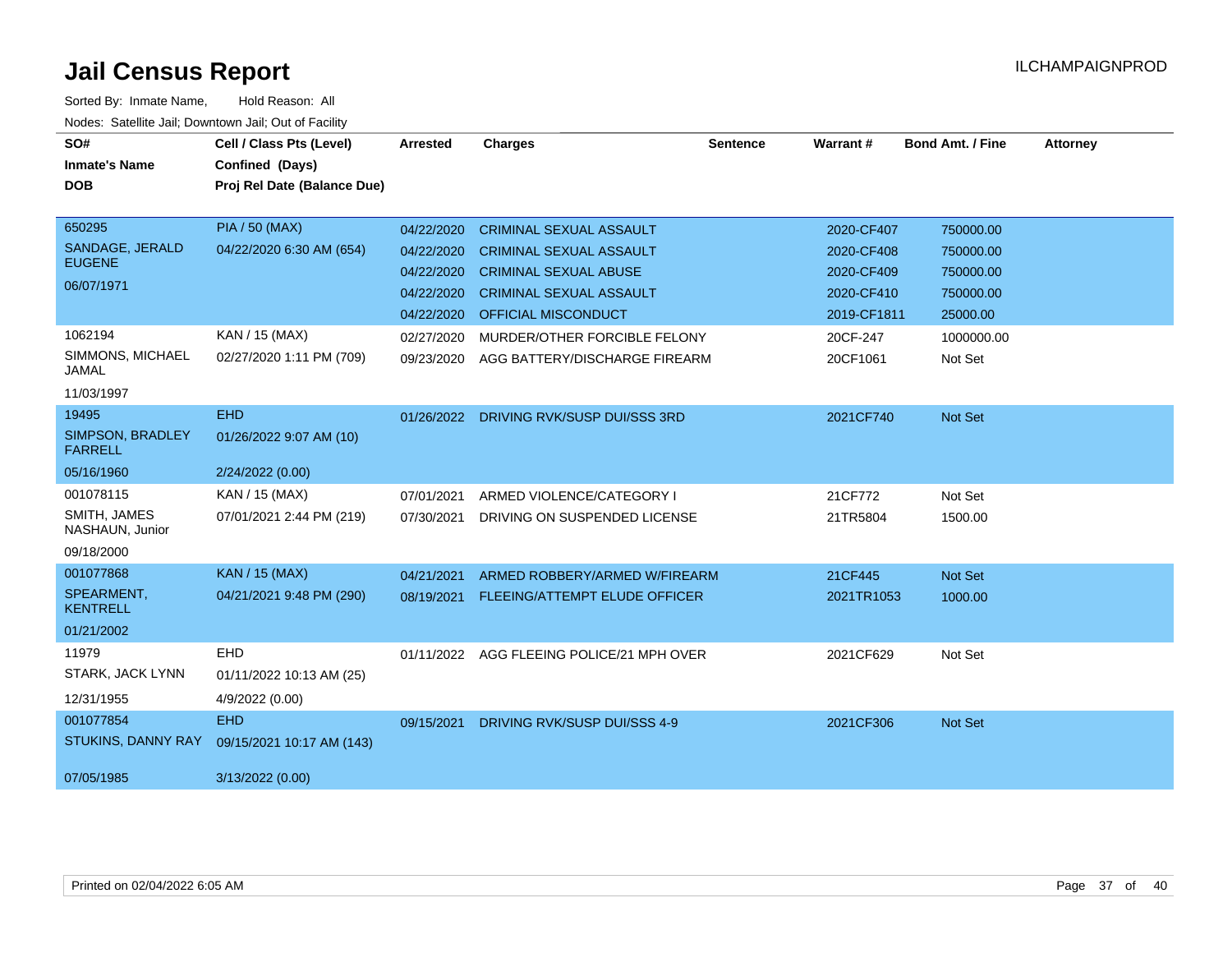| rouco. Calcillo Jali, Downtown Jali, Out of Facility      |                                                                            |                 |                                          |                 |                        |                         |                 |
|-----------------------------------------------------------|----------------------------------------------------------------------------|-----------------|------------------------------------------|-----------------|------------------------|-------------------------|-----------------|
| SO#<br>Inmate's Name<br><b>DOB</b>                        | Cell / Class Pts (Level)<br>Confined (Days)<br>Proj Rel Date (Balance Due) | <b>Arrested</b> | <b>Charges</b>                           | <b>Sentence</b> | Warrant#               | <b>Bond Amt. / Fine</b> | <b>Attorney</b> |
| 1046632                                                   | <b>KAN / 15 (MAX)</b><br>TATE, JAVON MARQUIS 09/14/2021 12:10 PM (144)     | 09/14/2021      | ARMED VIOLENCE/CATEGORY II               |                 | 21CF912                | 750000.00               |                 |
| 08/10/1996                                                |                                                                            |                 |                                          |                 |                        |                         |                 |
| 962484<br>TAYLOR, VINCENT<br>REGINALD                     | KAN / 10 (ADS)<br>12/29/2021 7:23 AM (38)                                  | 12/29/2021      | AGGRAVATED DOMESTIC BATTERY              |                 | 21CF1608               | Not Set                 |                 |
| 11/03/1988                                                |                                                                            |                 |                                          |                 |                        |                         |                 |
| 1033031<br>TOMS, ANDREW<br>CHUCKY                         | <b>KAN / 15 (MAX)</b><br>08/19/2020 5:59 PM (535)                          |                 | 08/19/2020 *AGG BATTERY W/FIREARM/PERSON |                 | 2020-CF923             | 500000.00               |                 |
| 09/28/1978                                                |                                                                            |                 |                                          |                 |                        |                         |                 |
| 27007<br>TUELL, ROBERT<br><b>STEPHEN</b><br>09/25/1967    | KAN / 15 (MAX)<br>09/19/2021 9:51 AM (139)                                 | 09/19/2021      | DOMESTIC BATTERY/OTHER PRIOR             |                 | 2y/0m/0d (DOI 21CF1133 | No Bond                 |                 |
| 001078263<br><b>TURK, BRANDON</b><br>LARSHAWN             | <b>KAN / 10 (ADS)</b><br>08/11/2021 6:23 PM (178)                          | 08/11/2021      | AGG FLEEING POLICE/21 MPH OVER           | 15m (DOC)       |                        | 200000.00               |                 |
| 10/18/1995                                                |                                                                            |                 |                                          |                 |                        |                         |                 |
| 001078386<br>TURNER, AMARIO<br>09/23/2002                 | KAN / 10 (MED)<br>09/14/2021 11:42 PM (144)                                | 09/14/2021      | POSSESSION OF STOLEN FIREARM             |                 | 2021CF1099             | 250000.00               |                 |
| 1011886<br>TURNER, SHAWNTAY<br><b>EUGENE</b>              | <b>EHD</b><br>01/12/2022 9:25 AM (24)                                      |                 | 01/12/2022 AGG FLEEING/2+ CON DEVICES    |                 | 2021CF378              | <b>Not Set</b>          |                 |
| 01/09/1992                                                | 3/11/2022 (0.00)                                                           |                 |                                          |                 |                        |                         |                 |
| 1040925<br>WEATHERALL.<br>JOHNNY EARL JAMES<br>04/29/1994 | KAN / 10 (MED)<br>10/05/2021 4:17 PM (123)                                 | 10/05/2021      | AGG BATTERY/DISCHARGE FIREARM            |                 | 2021CF1105             | 1000000.00              |                 |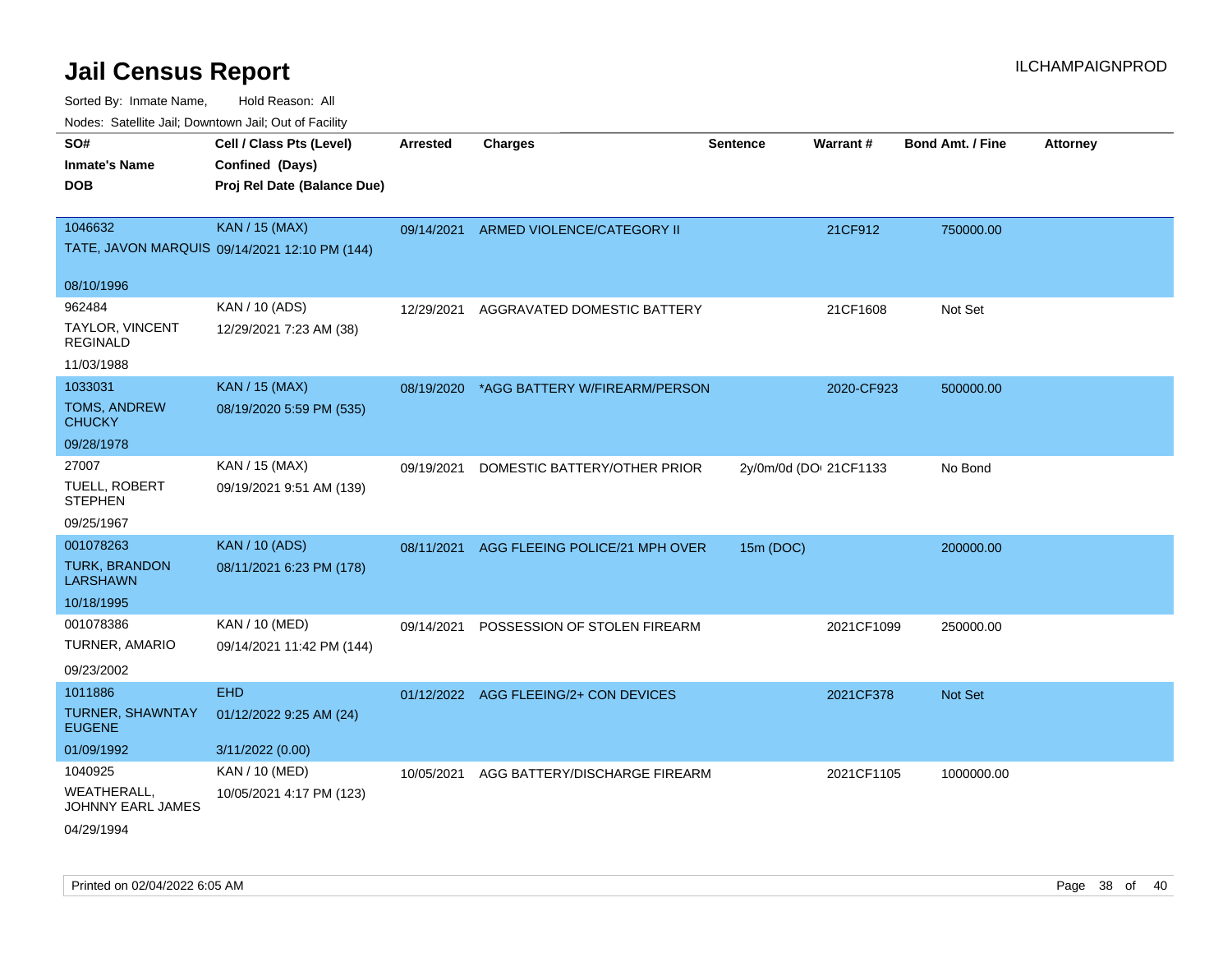| SO#<br><b>Inmate's Name</b><br><b>DOB</b>                            | Cell / Class Pts (Level)<br>Confined (Days)<br>Proj Rel Date (Balance Due) | <b>Arrested</b>                                                    | <b>Charges</b>                                                                                                                                              | <b>Sentence</b> | <b>Warrant#</b>                                                               | <b>Bond Amt. / Fine</b>                               | <b>Attorney</b> |
|----------------------------------------------------------------------|----------------------------------------------------------------------------|--------------------------------------------------------------------|-------------------------------------------------------------------------------------------------------------------------------------------------------------|-----------------|-------------------------------------------------------------------------------|-------------------------------------------------------|-----------------|
| 1062558<br><b>WELLS, JIAMANTE</b><br><b>AMORE</b>                    | <b>KAN / 10 (MED)</b><br>10/02/2021 8:29 PM (126)                          | 10/02/2021                                                         | FELON POSS/USE WEAPON/FIREARM                                                                                                                               |                 | 21CF1185                                                                      | Not Set                                               |                 |
| 09/02/1995                                                           |                                                                            |                                                                    |                                                                                                                                                             |                 |                                                                               |                                                       |                 |
| 1002033<br><b>WEST, ANTONIO</b><br><b>DEONTA</b><br>04/15/1992       | KAN / 15 (MAX)<br>09/08/2021 11:01 PM (150)                                | 09/08/2021<br>09/08/2021<br>09/08/2021<br>09/08/2021<br>09/08/2021 | DRIVING ON SUSPENDED LICENSE<br>ARMED ROBBERY/ARMED W/FIREARM<br>AGG UNLAWFUL USE OF WEAPON/VEH<br>OBSTRCT JUSTICE/LEAVE STATE<br>ARMED VIOLENCE/CATEGORY I |                 | 2019-TR-11944<br>2020-CF-1406<br>2021-CF-AWOW<br>2021-CF-AWOW<br>2021-CF-AWOW | 5000.00<br>500000.00<br>Not Set<br>Not Set<br>Not Set |                 |
| 1022068<br><b>WILKINS, MICHAEL</b>                                   | <b>KAN / 15 (ADS)</b><br>10/10/2021 5:07 AM (118)                          | 10/10/2021                                                         | <b>FELON POSS/USE WEAPON/FIREARM</b>                                                                                                                        |                 | 21CF1212                                                                      | Not Set                                               |                 |
| <b>CARL</b>                                                          |                                                                            |                                                                    |                                                                                                                                                             |                 |                                                                               |                                                       |                 |
| 07/10/1992                                                           |                                                                            |                                                                    |                                                                                                                                                             |                 |                                                                               |                                                       |                 |
| 001077508<br><b>WILLIAMS, CALVIN</b><br><b>TIMOTHY</b><br>10/23/2002 | KAN / 15 (ADS)<br>12/10/2020 8:55 PM (422)                                 | 12/10/2020                                                         | MURDER/STRONG PROB KILL/INJURE                                                                                                                              | 55y (DOC)       | 2020CF1293                                                                    | No Bond                                               |                 |
| 28328                                                                | <b>EHD</b>                                                                 |                                                                    | 02/02/2022 AGG DUI/NO VALID DL                                                                                                                              |                 | 2021CF19                                                                      | Not Set                                               |                 |
| <b>WILLIAMS, DERRICK</b><br>05/10/1965                               | 02/02/2022 9:39 AM (3)<br>3/2/2022 (0.00)                                  |                                                                    |                                                                                                                                                             |                 |                                                                               |                                                       |                 |
| 539662<br>WILLIAMS, JAVONTAE<br><b>DEMAR</b><br>07/28/1991           | KAN / 10 (MED)<br>08/14/2021 1:28 AM (175)                                 | 08/14/2021<br>08/14/2021<br>08/14/2021<br>08/14/2021               | <b>AGGRAVATED BATTERY</b><br>AGGRAVATED DOMESTIC BATTERY<br>DOM BTRY/CONTACT/1-2 PRECONV<br><b>CITY OV ARREST</b>                                           |                 | 21CF979<br>2020CF1098<br>2021CF770<br>2017OV893                               | No Bond<br>25000.00<br>250000.00<br>1000.00           |                 |
| 1037579<br><b>WILLIAMS, STEVEN</b><br>PATRICK, Second<br>11/25/1994  | <b>KAN / 10 (MED)</b><br>08/17/2021 8:16 PM (172)                          | 08/17/2021                                                         | FELON POSS/USE WEAPON/FIREARM                                                                                                                               |                 | 2019CF73                                                                      | No Bond                                               |                 |